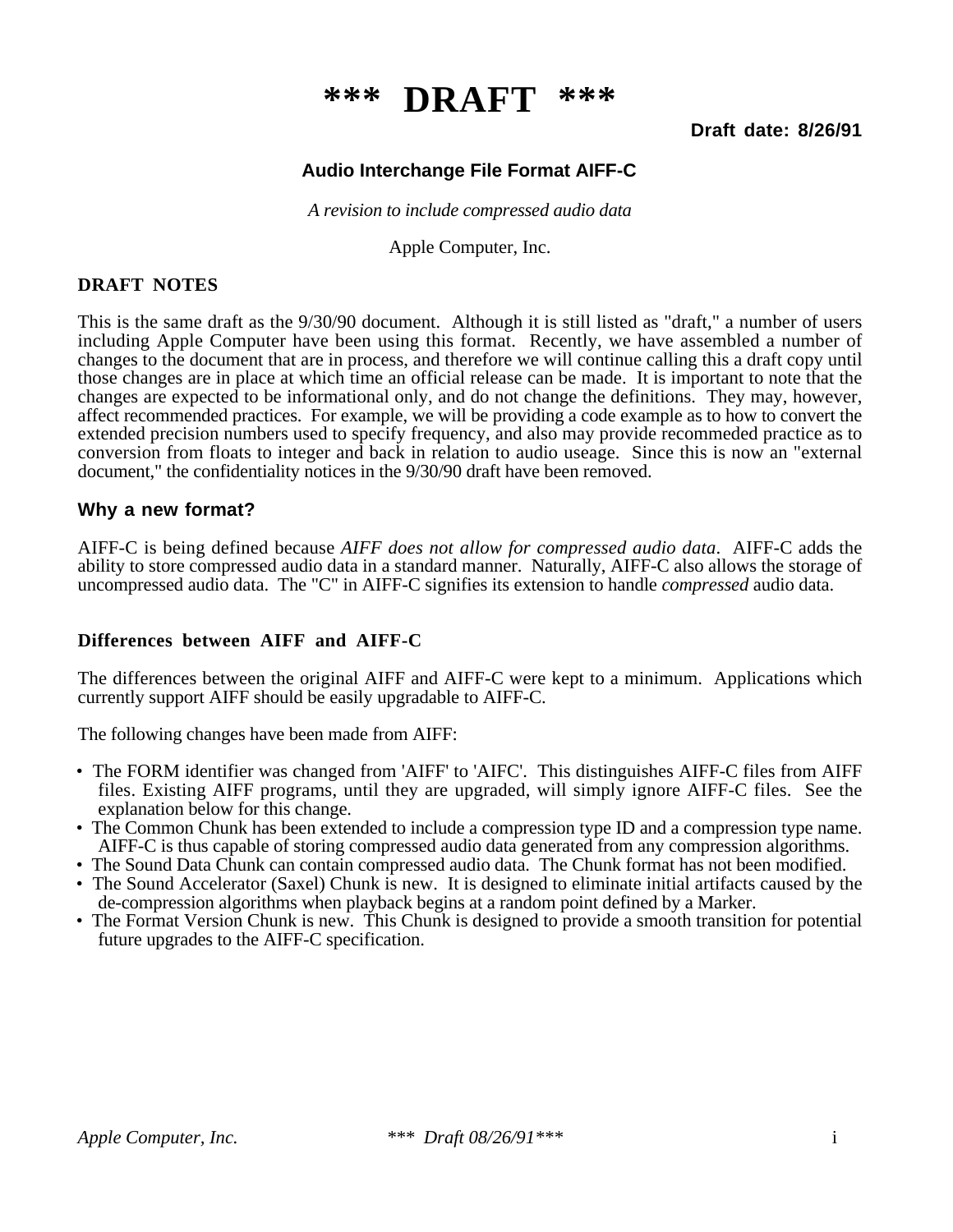## **Transition from FORM AIFF to FORM AIFC**

Renaming the FORM type from AIFF to AIFC was done to minimize confusion for the end user. Let's examine what would happen otherwise: A user running an application which stored compressed audio in AIFF-C format would save his compressed audio data as an AIFF File type (via the Save As ... dialog box). He would then run another application which reads AIFF, but not AIFF-C, and the application would not be able to play his sound, or it may even crash. By making explicit the difference between the file types, the user would not experience this problem. The user still won't be able to transfer compressed audio data to the second application, but at least he will know why.

Here are the guidelines which developers should follow to aid the transition from AIFF to AIFF-C:

- 1. Applications which currently *read* FORM AIFF files should also be able to read FORM AIFC files.
- 2. Applications which currently *create* FORM AIFF files should maintain this capability for now, but should offer the FORM AIFC format as the default option to the user.
- 3. New applications which have not supported AIFF should strongly consider supporting only AIFF-C, at least for the *creation* of audio files.

#### **Pearls of Wisdom**

From experience gathered over the period of time since the original AIFF has been released, we offer the following advice to those developers who are beginning to implement either AIFF or AIFF-C. For the purposes of this section only, we will refer to both AIFF and AIFF-C as simply AIFF.

#### *Chunk Ordering*

Remember that there is no order imposed on the Chunks! They may appear in any order in an AIFF file. It may seem logical to place the Common Chunk at the beginning, followed by the other Chunks and terminated with the large Sound Data Chunk, but this is not a requirement. Your application which reads an AIFF file should be designed to get a Chunk, identify it, then process it with no supposition as to which Chunk it is until it has been identified.

#### *Modifying Chunks*

If your application allows modification of a Chunk, you must also take on the responsibility of updating other Chunks which are based on the modified Chunk. An example is cutting some sound data from the Sound Data Chunk - if there are Markers which pointed to data which was removed, those Markers should also be deleted (some user interaction may be appropriate in certain cases). Also, other Markers may need to be re-calculated to preserve their position to the correct (shifted) sample frames.

BEWARE: If your application allowed an AIFF file to be edited (modified) and if there are Chunks in the file which you do not recognize, you **must** discard those unknown Chunks when you save the file!!! (This is a modification of the guideline stated in the previous AIFF specification.) Another application which uses those unrecognized Chunks could be seriously affected if those Chunks depend on the Chunks which you modified. Of course, if your application is simply copying the AIFF file without modifications, then it should also copy the unrecognized Chunks. We recommend that your application understand each and every Chunk which is listed in this specification to handle this situation in the best possible way.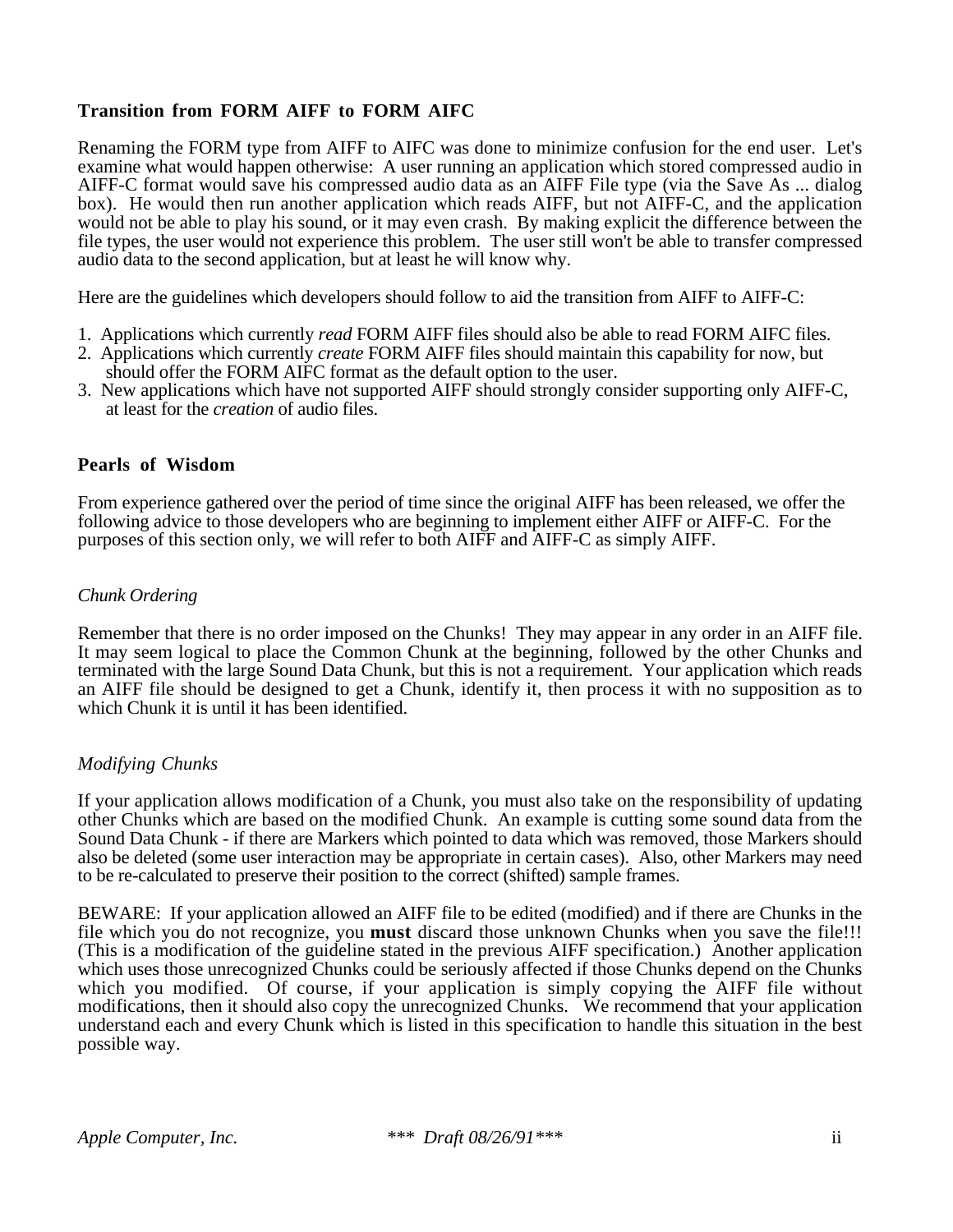#### *Registering New Compression Types*

You must register your compression type with Apple to establish an official *compressionType* and *compressionName*. You should also describe the format and usage of the Sound Accelerator Chunk for your compression type. By registering this information, other developers will know about and be able to include your compressed sound format in their applications. This will allow end users the ability to transfer compressed audio data between applications - which is the goal of this specification. Please see appendix B on how to contact Apple to register your compression type.

#### *Number of Sample Frames*

The clearest indication of the number of sample frames contained within the file is obtained from the *numSampleFrames* parameter in the Common Chunk and **not** the *ckDataSize* parameter in the Sound Data Chunk. The *ckDataSize* parameter in the Sound Data Chunk is padded to include the fields which follow it in addition to the actual sound data but does not include the zero pad byte at the end if the total number of sound data bytes is odd. Simple!

#### *Remember the Pad Byte!*

Each Chunk must contain an *even* number of bytes. For those Chunks whose total contents would yield an odd number of bytes, a zero pad byte must be added at the end of the Chunk. This pad byte is **not** included in *ckDataSize*, which indicates the size of the data in the Chunk. It helps to keep this in mind as you seek through an AIFF file to get to the next Chunk.

#### *Format Version Chunk*

The section entitled *"When reading an AIFF-C file"* in the Format Version Chunk is of special importance.

#### *BEWARE: Obsolete format version of AIFF-C data in existence*

A CD-ROM has been released to developers entitled the "Macintosh System Softwre 7.0 - May 1990 Alpha Development Release". A file named "JLG MacWorld" exists in the *MultiTrack* folder inside the *Goodies* folder. The "JLG MacWorld" file was created with a draft version of the AIFF-C specification and it is **NOT compatible** with the most recent AIFF-C specification. Its FORM type is 'AIFS' (as opposed to the correct 'AIFC') and it does not contain a Format Version Chunk. Your applications should NOT recognize this file as a valid AIFF-C file. Do not use this file as a compatibility test for your AIFF-C applications.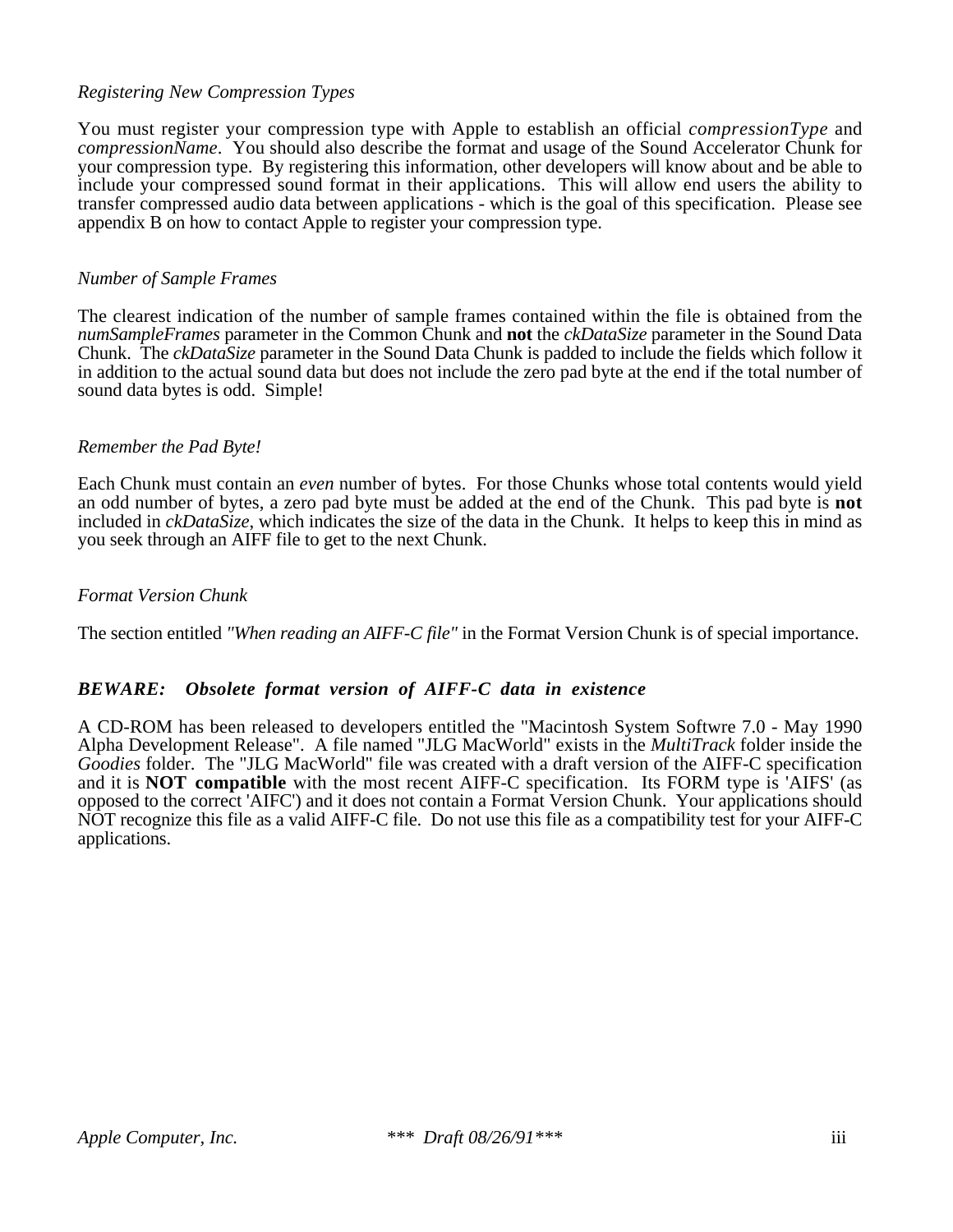# **Table of Contents**

# Section

| 5 Q  |            |                                                           |  |  |  |
|------|------------|-----------------------------------------------------------|--|--|--|
| 60   |            |                                                           |  |  |  |
| 7.0  |            |                                                           |  |  |  |
| 8.0  |            |                                                           |  |  |  |
| 90   |            |                                                           |  |  |  |
| 10.0 |            |                                                           |  |  |  |
| 11.0 |            |                                                           |  |  |  |
| 12.0 |            |                                                           |  |  |  |
|      |            | 13.0 Text Chunks - Name, Author, Copyright, Annotation 25 |  |  |  |
|      |            |                                                           |  |  |  |
|      | Appendix A |                                                           |  |  |  |
|      | Appendix B |                                                           |  |  |  |
|      | Appendix C |                                                           |  |  |  |
|      | Appendix D |                                                           |  |  |  |
|      |            |                                                           |  |  |  |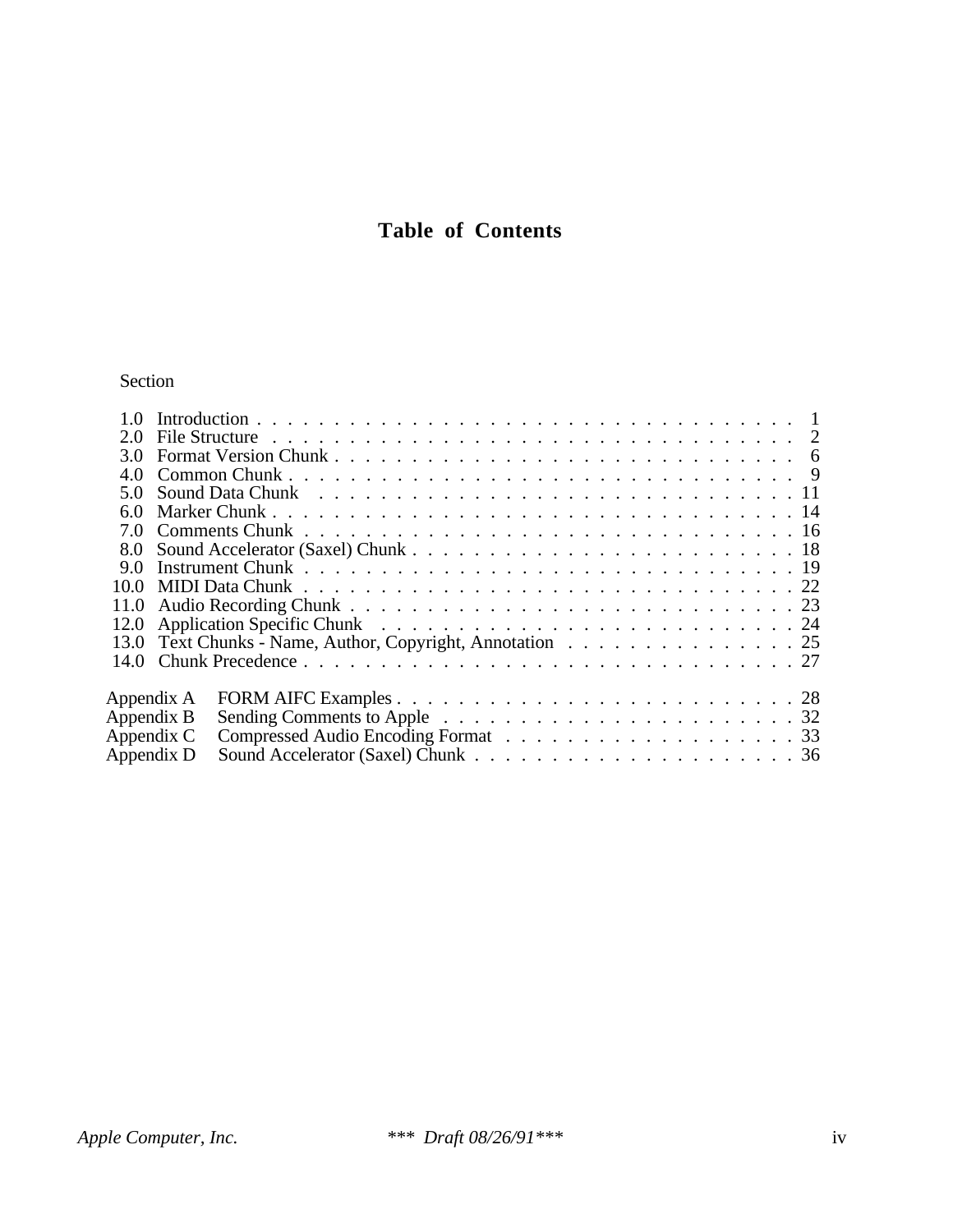# **Audio Interchange File Format AIFF-C**

*A Standard File Format for Audio Data Apple Computer, Inc. Draft: July 30, 1990*

#### **1.0 INTRODUCTION**

The Audio Interchange File Format AIFF-C provides a standard for storing uncompressed or compressed sampled sounds. The format can store monaural or multichannel sampled sounds in a range of sample rates and sample widths. The format is extensible to handle new compression types and application-specific data.

AIFF-C is based on Audio IFF (AIFF) which conforms to the "*EA IFF 85" Standard for Interchange Format Files* developed by Electronic Arts.

AIFF-C is designed for interchange, although application designers should find it flexible enough to use as an everyday data storage format as well. If an application uses a different storage format, it can convert to and from the AIFF-C format defined here. This will facilitate the sharing of sound data between applications and across various computer platforms.

#### *Data types*

A C-like language will be used to describe data structures in this document. The data types used are listed below:

| char:                    | 8 bits, signed. A char can contain more than just ASCII characters. It can contain any<br>number from -128 to 127 (inclusive).                  |
|--------------------------|-------------------------------------------------------------------------------------------------------------------------------------------------|
| unsigned char:<br>short: | 8 bits, unsigned. Contains any number from zero to 255 (inclusive).<br>16 bits, signed. Contains any number from -32,768 to 32,767 (inclusive). |
|                          | unsigned short: 16 bits, unsigned. Contains any number from zero to 65,535 (inclusive).                                                         |
| long:                    | 32 bits, signed. Contains any number from -2,147,483,648 to 2,147,483,647                                                                       |
|                          | (inclusive).                                                                                                                                    |
| unsigned long:           | 32 bits, unsigned. Contains any number from zero to 4,294,967,295 (inclusive).                                                                  |
| extended:                | 80 bit IEEE Standard 754 floating point number (Standard Apple Numeric                                                                          |
|                          | Environment [SANE] data type <i>Extended</i> ).                                                                                                 |
| pstring:                 | Pascal-style string, one byte count followed by text bytes followed—when needed—                                                                |
|                          | by one pad byte. The total number of bytes in a pstring must be even. The pad byte is                                                           |
|                          | included when the number of text bytes is even, so the total of text bytes $+$ one count                                                        |
|                          | byte $+$ one pad byte will be even. This pad byte is not reflected in the count.                                                                |
| ID:                      | 32 bits, the concatenation of four printable ASCII character in the range $'$ (SP, 0x20)                                                        |
|                          | through ' $\sim$ ' (0x7E). Spaces (0x20) cannot precede printing characters; trailing spaces                                                    |
|                          | are allowed. Control characters are forbidden. Upper/lower case is significant, that is,                                                        |
|                          | IDs are compared using a simple 32-bit equality check.                                                                                          |
| OSType:                  | 32 bits. A concatenation of four characters, as defined in Inside Macintosh, vol II.                                                            |
|                          | Upper/lower case is significant, that is, OSTypes are compared using a simple 32-bit<br>equality check.                                         |

#### *Constants*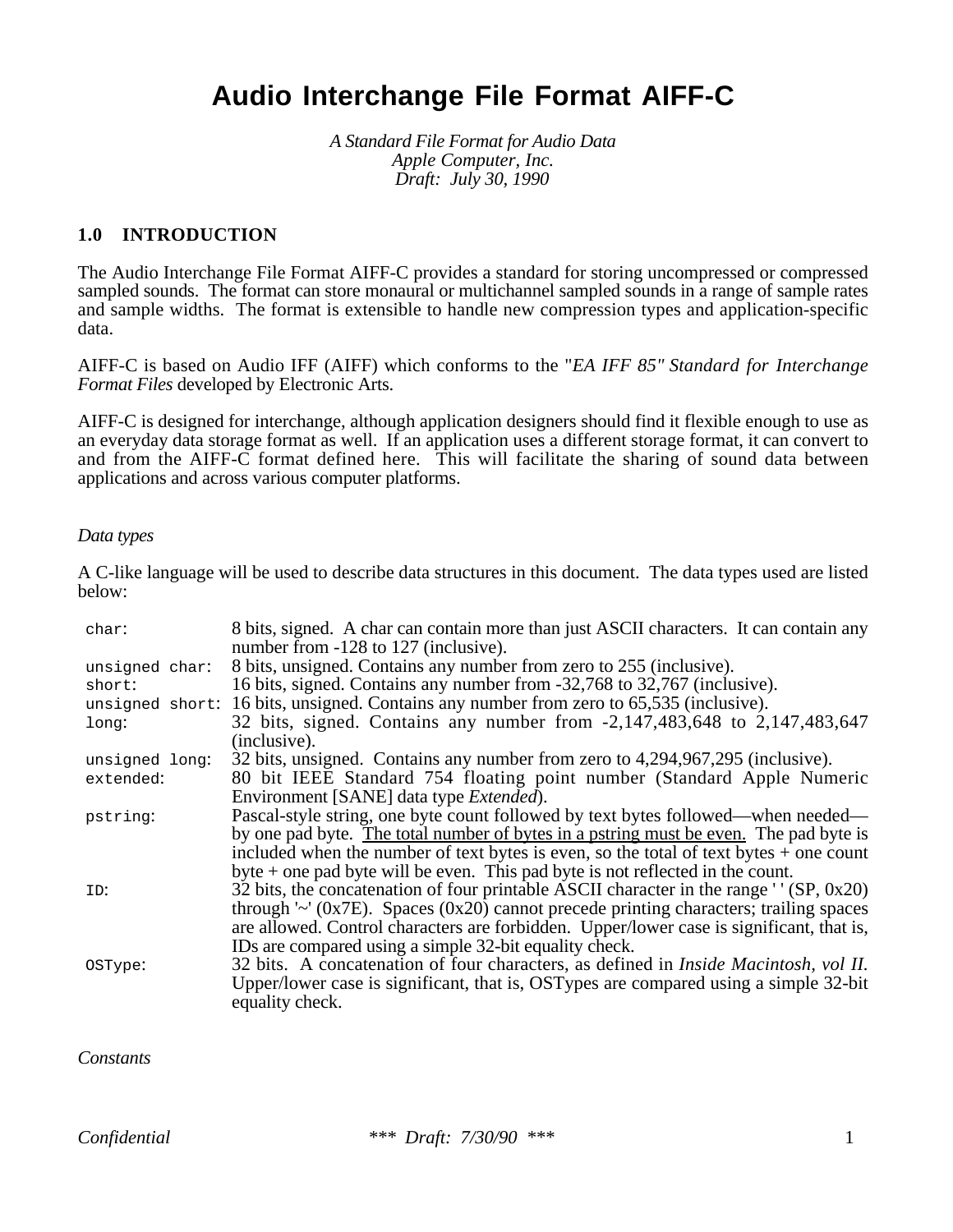Decimal values are referred to as a string of digits, for example 123, 0, 100 are all decimal numbers. Hexadecimal values are preceded by a 0x, e.g. 0x0A12, 0x1, 0x64.

### *Data Organization*

All data is stored in Motorola 68000 format. Numbers are stored high-byte first, as follows:



*Referring to Audio Interchange File Format AIFF-C*

The official name for this standard is *Audio Interchange File Format AIFF-C.* If an application needs to present the name of this format to a user, such as in a "Save as…" dialog box, the name can be abbreviated to *AIFF-C* or *Audio IFF-C*.

# **2.0 FILE STRUCTURE**

The "*EA IFF 85" Standard for Interchange Format Files* defines an overall structure for storing data in files. AIFF-C conforms to the "EA IFF 85" standard. This document recaps those portions of "EA IFF 85" that are germane to AIFF-C. For a more complete discussion of "EA IFF 85", please refer to the documents *"EA IFF 85" Standard for Interchange Format Files* and *A Quick Introduction to IFF*.

An "EA IFF 85" file is built up from a number of *chunks* of data. Chunks are the building blocks of "EA IFF 85" files. A chunk consists of some header information followed by data:



A chunk can be represented using our C-like language in the following manner: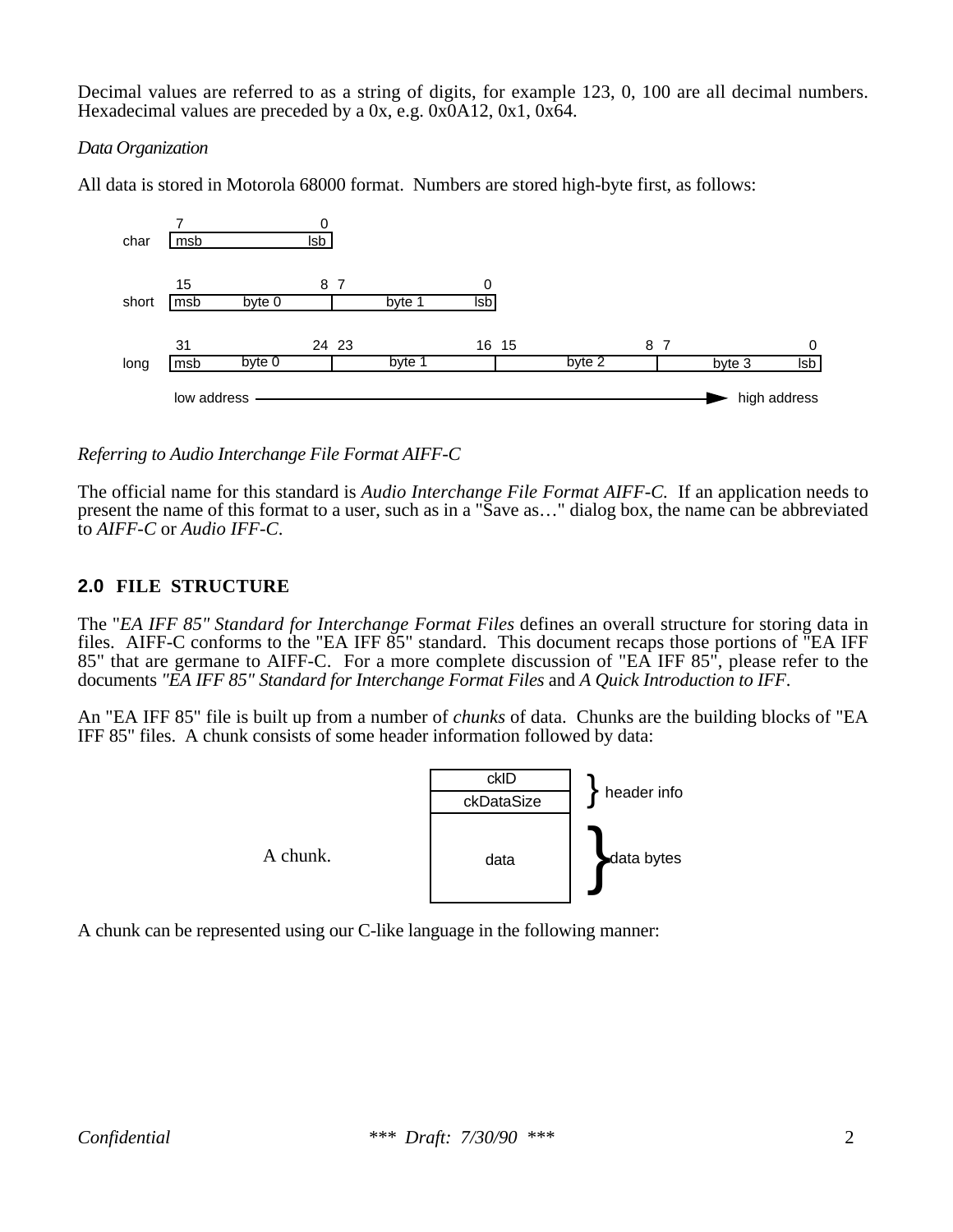typedef struct {

| ΙD   | ckID;       | /* chunk ID                  | $\star$ / |
|------|-------------|------------------------------|-----------|
| long | ckDataSize; | /* chunk data size, in bytes | $\star$ / |
| char | ckData[];   | /* data                      | $\star$ / |

} Chunk;

*ckID* describes the format of the chunk's *data* portion. A program can determine how to interpret the chunk data by examining *ckID*.

*ckDataSize* is the size of the data portion of the chunk, in bytes. It does not include the 8 bytes used by *ckID* and *ckDataSize.*

*ckData* is the data stored in the chunk. The format of this data is determined by *ckID*. If the data is an odd number of bytes in length, a zero pad byte must be added at the end. The pad byte is not included in *ckDataSize*.

Note that an array with no size specification (e.g. char ckData[];) indicates a variable-sized array in our C-like language. This differs from standard C.

An AIFF-C file is a collection of a number of different types of chunks. There is a *Common Chunk* which contains important parameters describing the sampled sound, such as its length and sample rate. There is a *Sound Data Chunk* that contains the actual audio samples. There are several other optional chunks that define markers, list instrument parameters, store application-specific information, etc. All of these chunks are described in detail in later sections of this document.

The chunks in a AIFF-C file are grouped together in a container chunk. "EA IFF 85" defines a number of container chunks, but the one used by AIFF-C is called a FORM. A FORM has the following format:

typedef struct {

| TD<br>long   | ckID<br>ckDataSize;   | $/$ * | 'FORM' | $\star$ / |
|--------------|-----------------------|-------|--------|-----------|
| TD.<br>Chunk | formType;<br>chunks[] | $/$ * | 'ATFC' | $\star$ / |

} FormAIFCChunk;

*ckID* is always 'FORM'. This indicates that this is a FORM chunk.

*ckDataSize* contains the size of data portion of the 'FORM' chunk. Note that the data portion has been broken into two parts, *formType* and *chunks*[].

*formType* describes what's in the 'FORM' chunk, much like a Mac file type. For AIFF-C files, *formType* is 'AIFC'. This indicates that the chunks within the FORM pertain to sampled sound according to this AIFF-C standard. A FORM chunk of *formType* 'AIFC' is called a *FORM AIFC*.

*chunks* are the chunks contained within the FORM. These chunks are called *local chunks* since their own *ckID*'s are local to (i.e. specific to) FORM AIFC. A FORM AIFC along with its local chunks make up an AIFF-C file.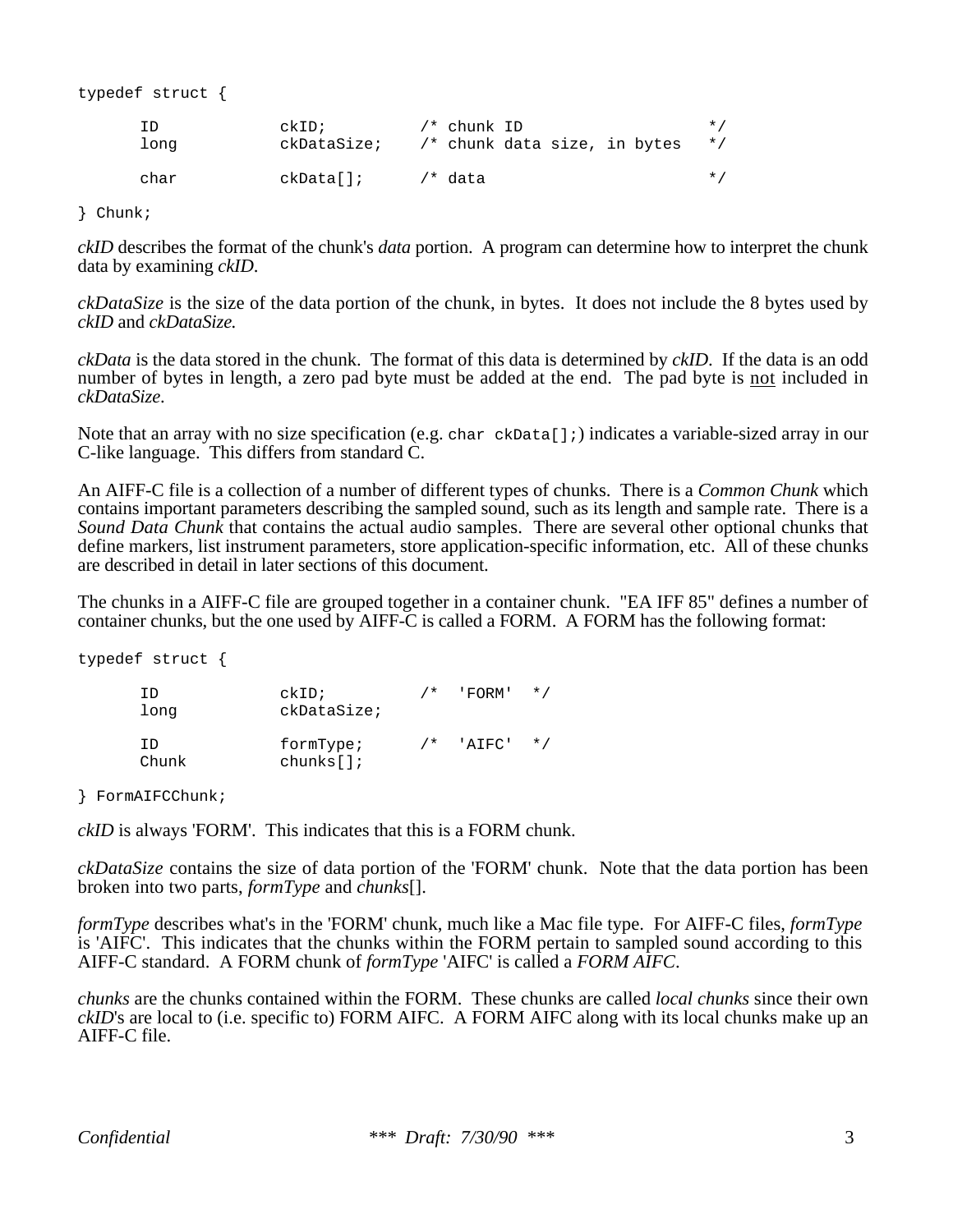Here's an example of a simple AIFF-C file. It consists of a file containing single FORM AIFC Chunk which contains two local chunks, a Common Chunk and a Sound Data Chunk. (Please refer to Appendix A for more detailed examples.)



There are no restrictions on the ordering of local chunks within a FORM AIFC.

On an Apple II, the FORM AIFC is stored in a ProDOS file. The file type is 0xD8 and the aux type is 0x0000. AIFF versions 1.2 and earlier used file type 0xCB, which is incorrect. Please see the Apple II File Type Note for file type 0xD8 and aux type 0x0000 for strategies on dealing with this inconsistency.

On a Macintosh, the FORM AIFC is stored in the data fork of an AIFF-C file. The Macintosh file type of an AIFF-C file is 'AIFC'. This is the same as the *formType* of the FORM AIFC.

Macintosh or Apple II applications should not store any information in the resource fork of an AIFF-C file, as this information might not be maintained by other AIFF-C editors. Applications can use *Application Specific Chunks*, defined later in this document, to store extra information specific to their application.

On an operating system that uses file extensions, such as MS-DOS or UNIX, it is recommended that AIFF-C file names have a ".AFC" extension.

## *Local Chunk Types*

The formats and *ckID*s of the local chunk types found within a FORM AIFC are described in the following sections.

The Common Chunk is required in a FORM AIFC. If the sampled sound has greater than zero length, then the Sound Data chunk is required. All other chunks are optional. All applications that use FORM AIFC must be able to read the required chunks and can choose to selectively ignore the optional chunks.

#### *Dealing with Unrecognized Local Chunks*

When reading an IFF file, your program may encounter local chunk types that it doesn't recognize, perhaps extensions defined after your program was written. In a FORM AIFC, this situation also applies to Application-Specific Chunks with unrecognized application signatures. (The application signature acts as a chunk subtype.) Clearly your program cannot process the contents of unrecognized chunks.

So what should your program do when it encounters unrecognized chunks in an IFF FORM? The safest thing is to simply discard them while reading the FORM. If your program copies the FORM without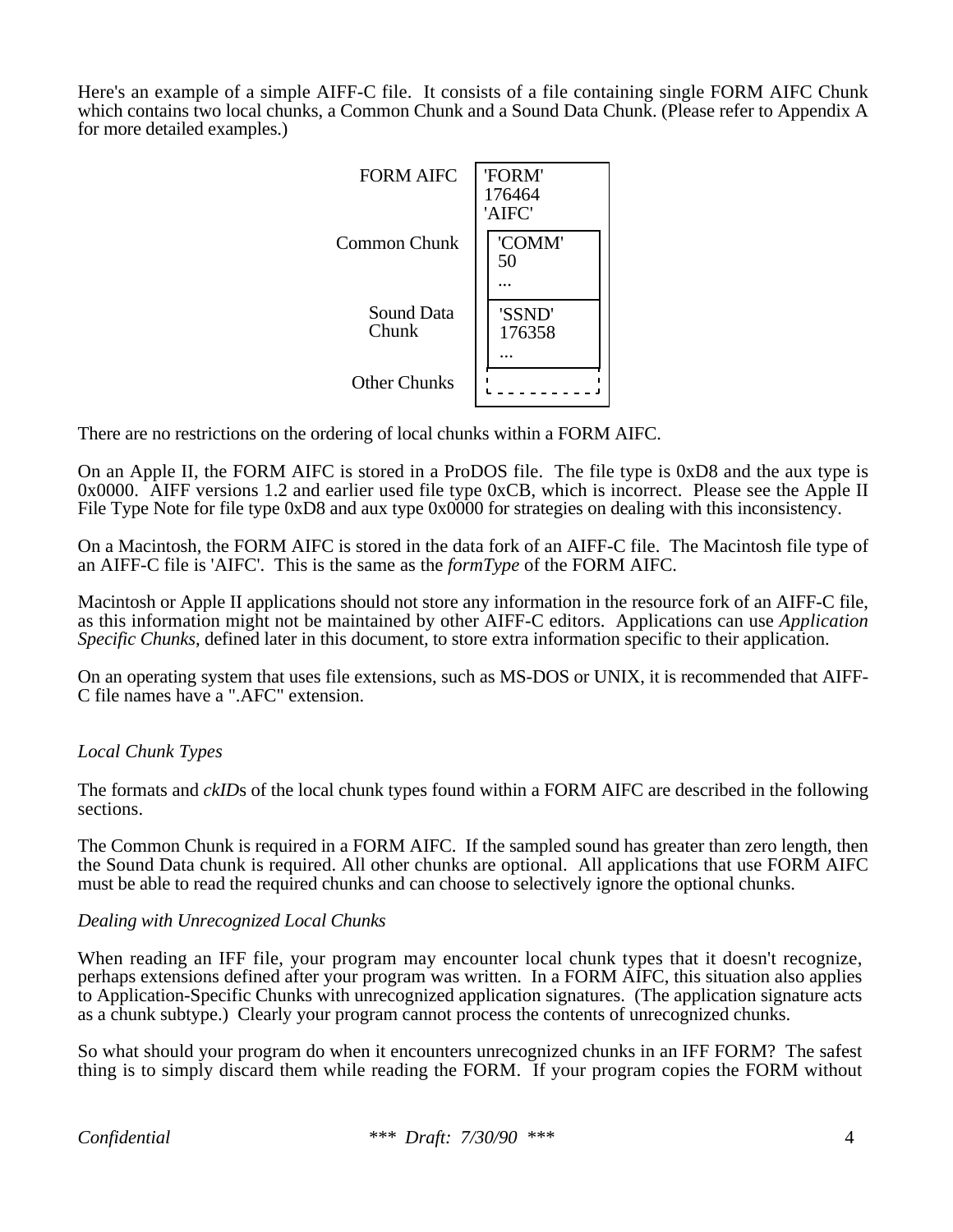edits, then it 's nicer (but not necessary) to copy unrecognized chunks, too. But if your program modifies the data in any way, then it **must** discard all unrecognized chunks. That's because it can't possibly update the unrecognized data to be consistent with the modifications.

To insure that this standard remains usable by everyone, Apple Computer, Inc. will act as the central repository of new chunk types for FORM AIFC. If you have suggestions for new chunk types, Apple is happy to listen! Please refer to Appendix B for instructions on how to send comments to Apple.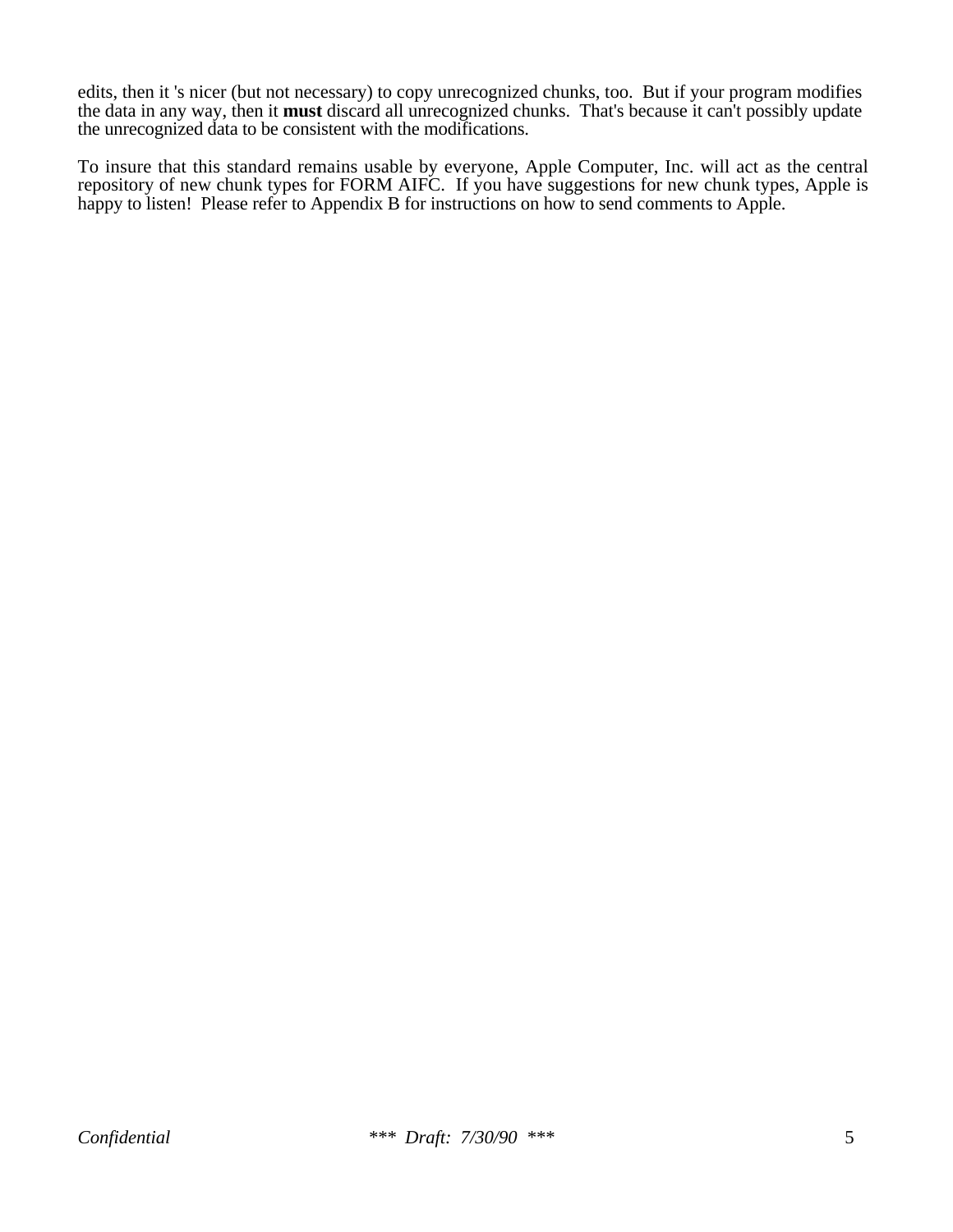## **3.0 FORMAT VERSION CHUNK**

The Format Version Chunk contains a date field to indicate the format rules for an AIFF-C specification. This will enable smoother future upgrades to this specification.

*Format Version Chunk*

The format for the data within a Format Version Chunk is shown below.

| #define AIFCVersion1 0xA2805140 |                  | /*                                                                           |  | $/*$ Version 1 of AIFF-C<br>this is $2726318400$ in decimal |                                     | $*$ /<br>$*$ / |
|---------------------------------|------------------|------------------------------------------------------------------------------|--|-------------------------------------------------------------|-------------------------------------|----------------|
|                                 | typedef struct { |                                                                              |  |                                                             |                                     |                |
|                                 | TD.<br>long      | $ckID$ ;<br>$ckDatabase: 7*$<br>unsigned long timestamp $/$ $/$ AIFCVersion1 |  | $\overline{4}$                                              | $\star$ /<br>$\star$ /<br>$\star$ / |                |

} FormatVersionChunk;

*ckID* is always 'FVER'.

*ckDataSize* is the size of the data portion of the chunk, in bytes. It does not include the 8 bytes used by *ckID* and *ckDataSize.* For this Chunk, *ckDataSize* has a value of 4.

*timeStamp* indicates when the format version for the AIFF-C file was created. Units are the number of seconds since January 1, 1904. (This time convention is the one used by the Macintosh. For procedures that manipulate the time stamp, see The Operating System Utilities chapter in *Inside Macintosh, vol II* ). For a routine that will convert this to an Apple II GS/OS format time, please see Apple II File Type Note for filetype 0xD8, aux type 0x0000.

Only Apple may alter the value of *timestamp*.

Do not confuse the format version with the creation date of the file. The format version refers to the rules embodied in this, or future, documents which specify how an AIFF-C file is arranged. When your application checks for compatibility with the format version chunk, do not do a range check (e.g. less than or equal to this date). You must do an exact comparison of dates to know for certain that your application can correctly read and process a specific AIFF-C file. Do **not** modify the timestamp value. If you have a request for a new format version, please submit it to Apple Computer - see appendix B on how to contact Apple. Through this mechanism where only Apple Computer can issue official AIFF-C releases with new timestamps, we can ensure the maximum compatibility of AIFF-C files across applications.

The Format Version Chunk is **required**. One and only one Format Version Chunk must appear in a FORM AIFC.

## *Why the Format Version Chunk was added*

"Gee, if we had had a Version Chunk in AIFF, we wouldn't have had to change the FORM type for AIFF-C." - *Anonymous (circa 1990)*

From the above proverb, we gained the wisdom to include a Format Version Chunk in the AIFF-C specification. The philosophy is that the Chunk names which you recognize will contain information in the format you are familiar with. If you don't find a Chunk which your application requires, then examine the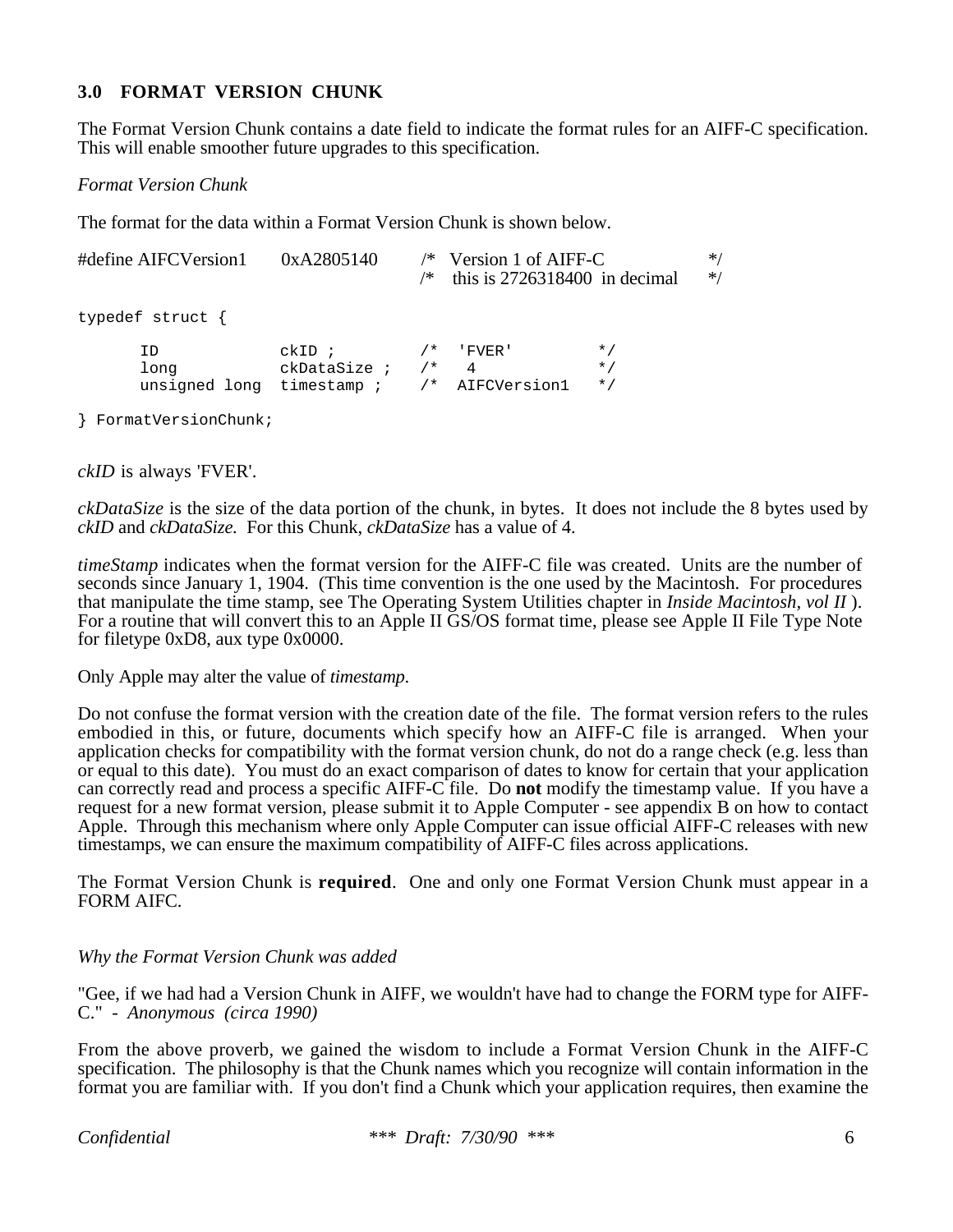Format Version Chunk to determine if the file is corrupted or if there is a mismatch between your application and the file. In any case, you'll be able to give a more enlightened message to the user.

See how the following steps simplify your life (and ours) to determine if a FORM AIFC is usable:

#### *When reading an AIFF-C file*

- 1. First find the FORM AIFC field. If you don't find it, issue an alert like "This file doesn't contain an AIFC standard audio recording.", then exit from these directions.
- 2. Try to find all the chunks which are critical to your application (probably COMM and SSND, but we can imagine an app that only needs the COMM chunk, e.g. to determine the playback duration).

 If found, those familiar chunk IDs indicate that the chunk contents are in the format you expect. You're golden. Exit these directions.

3. If not found, don't crash yet. Instead, check for the Format Version Chunk.

 If you can find it and it does not contain a date which you recognize, issue an alert like "This file contains an unrecognized version of the AIFC standard." You may also want to indicate the file's format version and the format versions which your application recognizes.

Otherwise, issue an alert like "This file seems to be malformed." Maybe say which Chunks are missing.

#### *Remember*

- In order to survive interchange and format evolution, reader programs must be robust about chunk order, missing chunks, and unexpected chunks.
- Contrary to the original AIFF spec, when a program encounters an unrecognized chunk, it should just skip it. Do **not** copy it to a new, *edited* file. This is the general rule in IFF because there's no way to maintain the integrity of unrecognized chunks when the surrounding data is edited.

#### *How the Format Version Chunk will help potential future upgrades*

If and when we design evolutionary changes to the file format, we will try to make the new representation backward compatible (e.g. just add new chunk types). If we must change the format of existing data, then we will change the relevant Chunk IDs to a new name. For example, let's say that the INST Chunk needs to be upgraded to have more than 2 loop points. In this case, we would replace the INST Chunk with a new Chunk, call it "LOOP". In the transition time between widespread adoption of the new LOOP Chunk, a FORM could contain both the old INST Chunk and the new LOOP Chunk. Applications which know about the new LOOP Chunk would be able to process it correctly, while preserving the INST Chunk for other applications. Applications which do not use the INST or LOOP Chunks are unaffected. Applications which need the old INST Chunk can still use it, but should upgrade to the new LOOP Chunk since there is no longer any guarantee that other (editing) applications will preserve the old INST Chunk.

Here's how we would have upgraded AIFF to handle compressed audio, if we had had a Format Version Chunk already in AIFF:

- Compression is optional. What follows is *only* for the compressed case.
- Don't change the format of the COMM Chunk. Existing programs can still read it.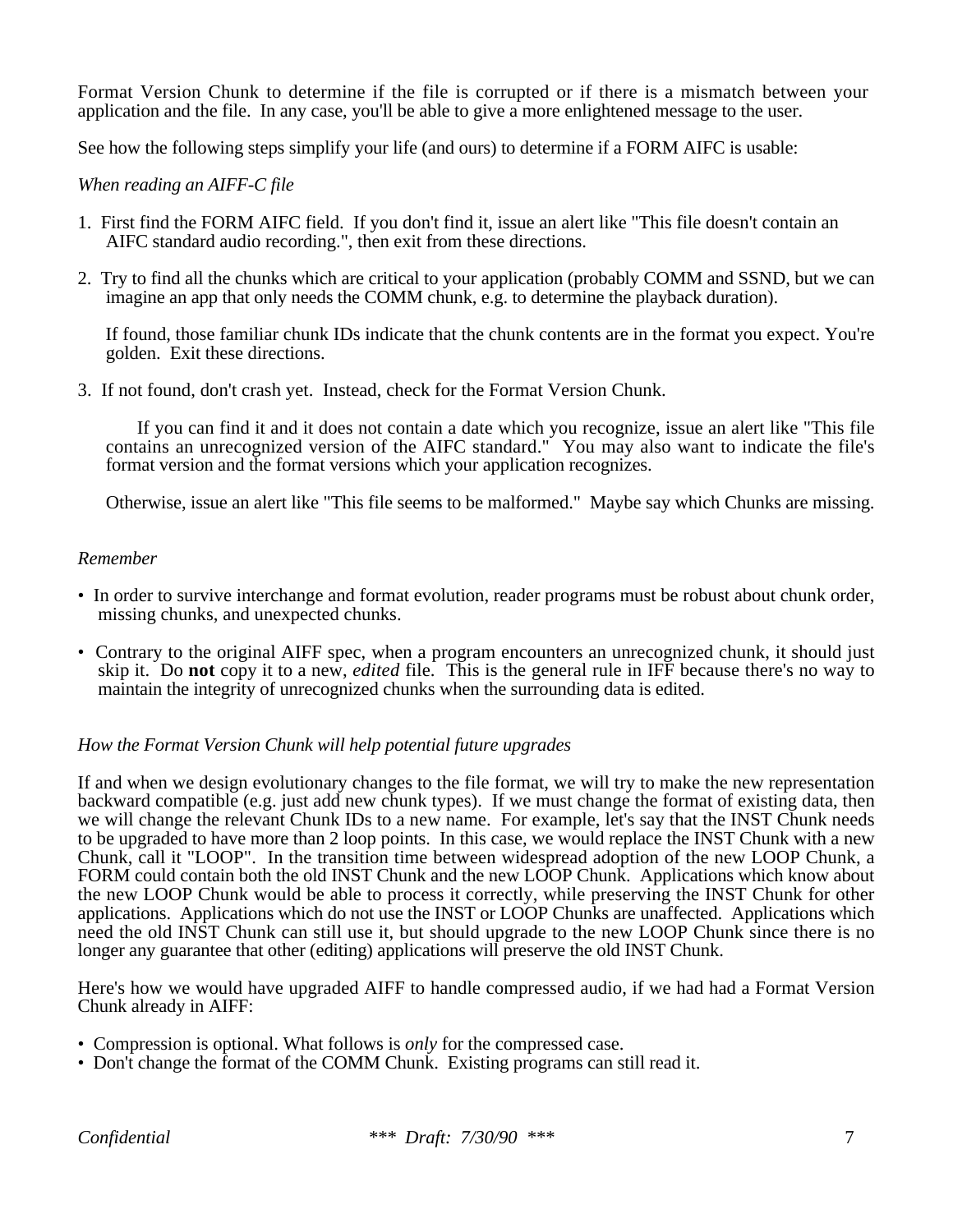- Add a "Compression Descriptor" Chunk containing the 4-letter compression type code and the compression name string. (The code is for programs. The string is for alerts when the code is unrecognized.)
- Replace the SSND Chunk with a Compressed Sound-Data Chunk "CSND". (Existing programs will ignore it.)
- Change the Format Version date (for the sake of alerts).
- Add the optional Saxel Chunk.

We chose to change the FORM type from AIFF to AIFC because, lacking the Format Version Chunk, existing applications would not be able to issue a helpful error message. Some existing applications may even crash if they did not find the SSND Chunk.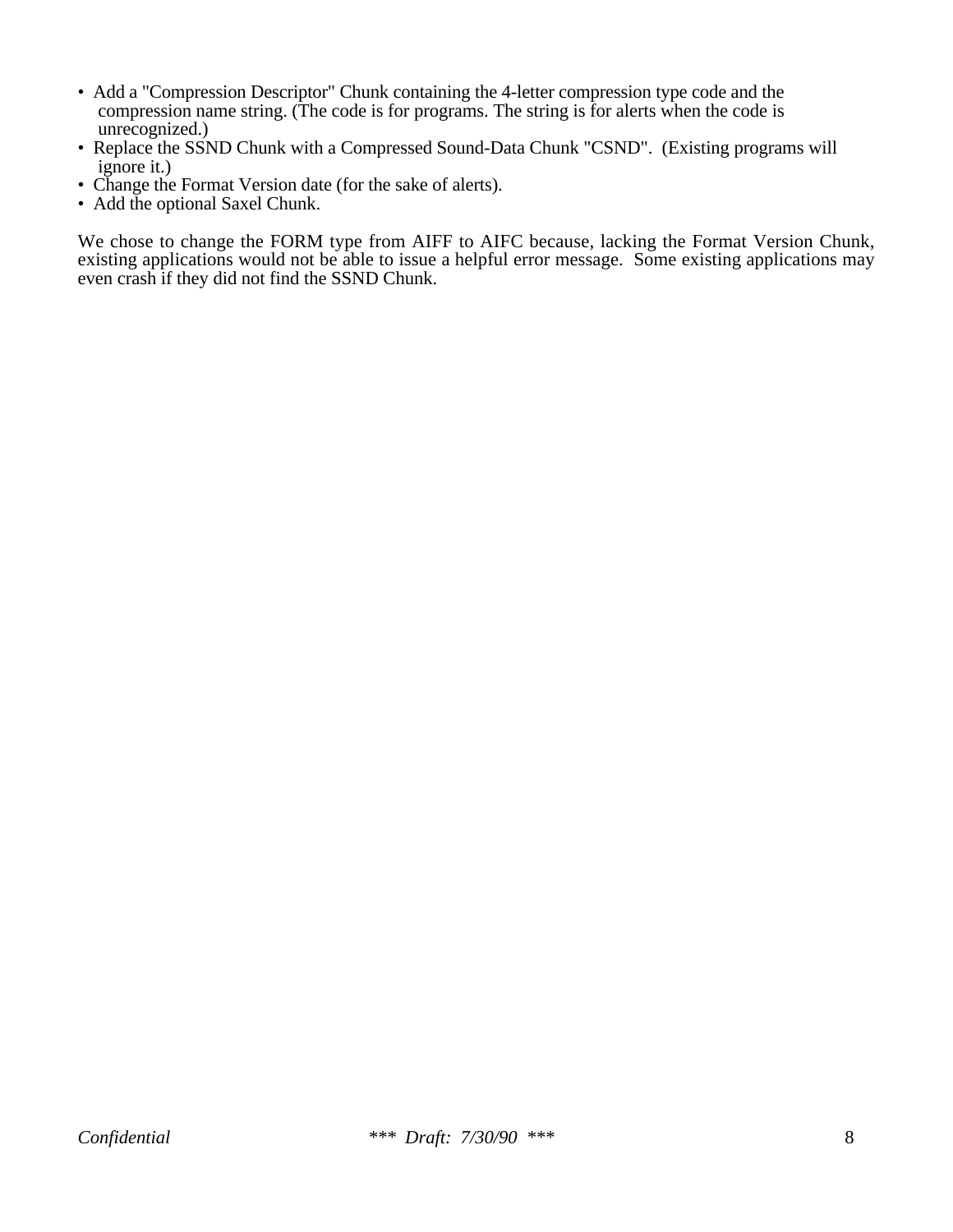#### **4.0 COMMON CHUNK**

The Common Chunk describes fundamental parameters of the sampled sound.

```
#define CommonID 'COMM' /* ckID for Common Chunk */
typedef struct {
     ID ckID; /* 'COMM' */
     long ckDataSize;
     short numChannels; /* # audio channels */<br>unsigned long numSampleFrames; /* # sample frames = sa
                                   \frac{1}{2} # sample frames = samples/channel */
     short sampleSize; /* # bits/sample */extended sampleRate; /* sample_frames/sec */
     ID compressionType; /* compression type ID code */
     pstring compressionName; /* human-readable compression type name */
```
} CommonChunk;

*ckID* is always 'COMM'. *ckDataSize* is the size in bytes of the data portion of the chunk. It does not include the 8 bytes used by *ckID* and *ckDataSize*. For the Common Chunk, *ckDataSize* is 22 + the size of the pstring. (The pstring includes a pad byte when needed to fill out to an even number of bytes.)

*numChannels* contains the number of audio channels for the sound. A value of 1 means monophonic sound, 2 means stereo, and 4 means four channel sound, etc. Any number of audio channels may be represented.

The actual sound samples are stored in another chunk, the *Sound Data Chunk,* which will be described shortly. For multichannel sounds, single sample points from each channel are interleaved. A set of interleaved sample points is called a *sample frame*. This is illustrated below for the stereo case.

| sample<br>frame 0 |  | sample | frame 1             |  |                     |  | sample<br>frame N |  |
|-------------------|--|--------|---------------------|--|---------------------|--|-------------------|--|
|                   |  |        | ch 1 ch 2 ch 1 ch 2 |  | $\bullet$ $\bullet$ |  | ch 1   ch 2       |  |
|                   |  |        |                     |  |                     |  |                   |  |

= one sample point

For monophonic sound, a sample frame is a single sample point.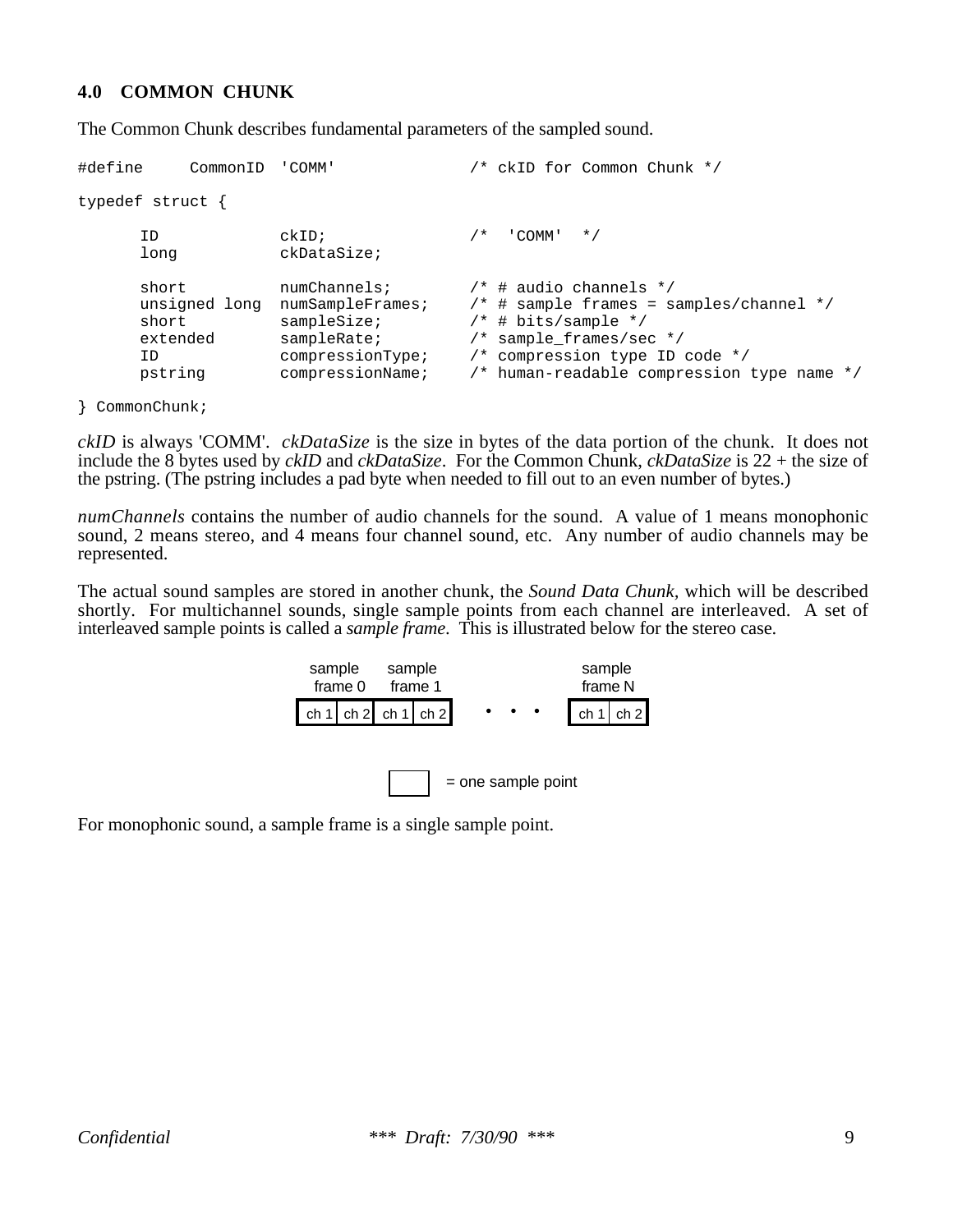For multichannel sounds, the following conventions should be observed:

|           |               | channel        |              |               |                 |          |  |  |  |  |  |
|-----------|---------------|----------------|--------------|---------------|-----------------|----------|--|--|--|--|--|
|           |               |                |              |               | 5               | 6        |  |  |  |  |  |
| stereo    | left          | right          |              |               |                 |          |  |  |  |  |  |
| 3 channel | left          | right          | center       |               |                 |          |  |  |  |  |  |
| quad      | front<br>left | front<br>right | rear<br>left | rear<br>right |                 |          |  |  |  |  |  |
| 4 channel | left          | center         | right        | surround      |                 |          |  |  |  |  |  |
| 6 channel | left          | left<br>center | center       | right         | right<br>center | surround |  |  |  |  |  |

*numSampleFrames* contains the number of sample frames in the *Sound Data Chunk*. Note that *numSampleFrames* is the number of sample frames, not the number of bytes nor the number of sample points in the *Sound Data Chunk.* For uncompressed sound data, the total number of sample points in the file is *numSampleFrames \* numChannels*.

*sampleSize* is the number of bits in each sample point of uncompressed sound data. It can be any number from 1 to 32. The format of a sample point will be described in the next section, the *Sound Data Chunk.* For compressed sound data, *sampleSize* indicates the number of bits in the original sound data before compression.

*sampleRate* is the sample rate at which the sound is to be played back, in *sample frames* per second.

*compressionType* is used by programs to identify the compression algorithm, if any, used on the sound data. *compressionName* is used by people to identify the compression algorithm. Use *compressionType* to select the decompression routine. Use *compressionName* to display a human-readable message when it you don't have the needed decompression routine. Remember to pad the end of *compressionName* with a zero byte if the pstring length is not an even number of bytes, but do not include the pad byte in the count.

The initial values are:

|                 | English                |                                                   |
|-----------------|------------------------|---------------------------------------------------|
| compressionType | <i>compressionName</i> | meaning                                           |
| 'NONE'          | "not compressed"       | uncompressed, that is, straight digitized samples |
| 'ACE2'          | "ACE 2-to-1"           | 2-to-1 IIGS ACE (Audio Compression / Expansion)   |
| 'ACE8'          | "ACE 8-to-3"           | 8-to-3 IIGS ACE (Audio Compression / Expansion)   |
| 'MAC3'          | "MACE 3-to-1"          | 3-to-1 Macintosh Audio Compression / Expansion    |
| 'MAC6'          | "MACE 6-to-1"          | 6-to-1 Macintosh Audio Compression / Expansion    |

Note: *compressionType* is a standard 32-bit ID value that identifies the compression algorithm. In contrast, the *compressionName*'s value can be country-specific, e.g. stored in French or Spanish.

Compression types are allocated by Apple. Other third party compression schemes are welcome, but you must reserve the compressionType ID with Apple. Please see Appendix B.

The Apple IIGS ACE (Audio Compression / Expansion) and the Macintosh Audio Compression / Expansion encoding schemes are documented in appendix C.

One and only one Common Chunk must appear in every FORM AIFC.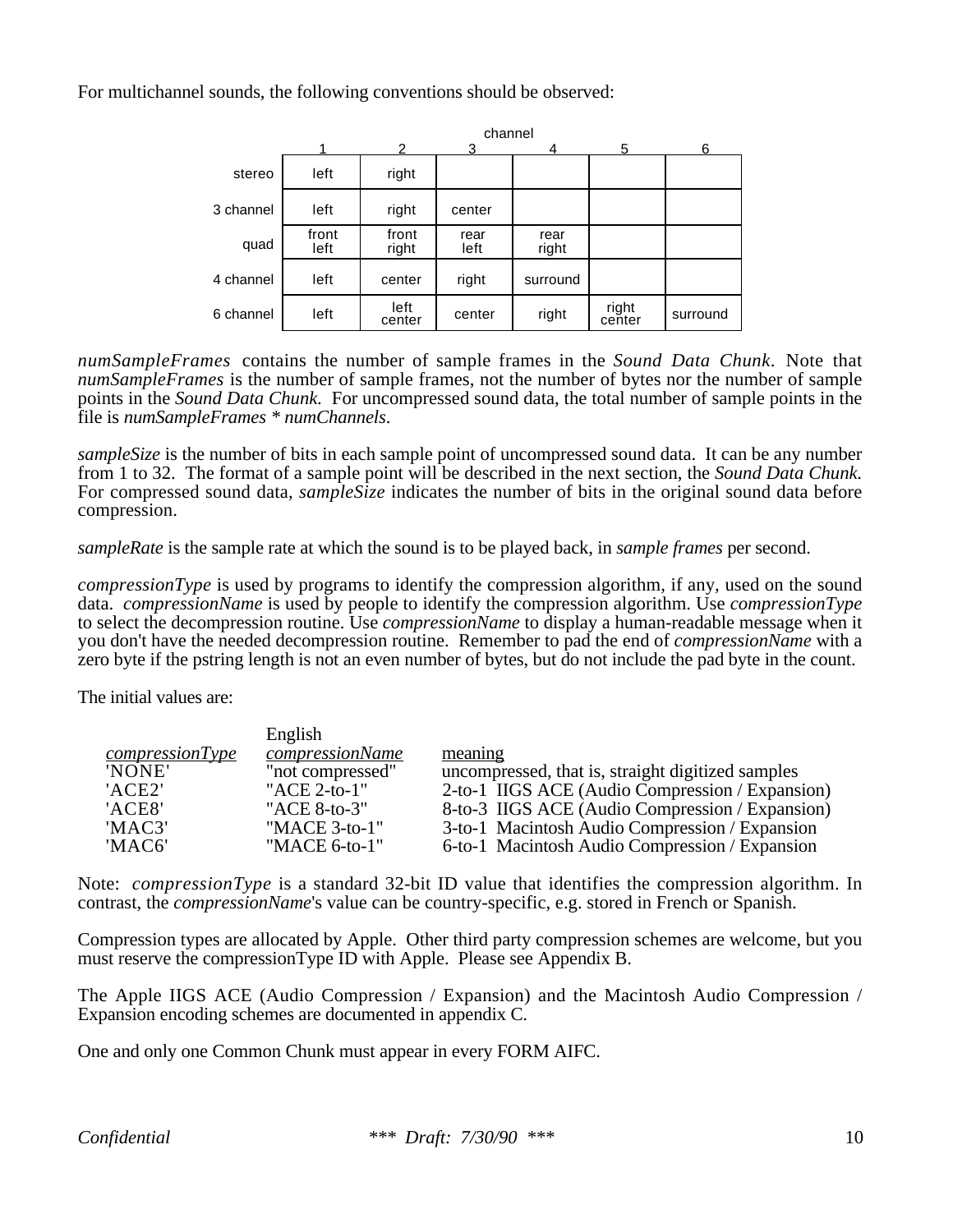### **5.0 SOUND DATA CHUNK**

The Sound Data Chunk contains the actual sample frames.

```
#define SoundDataID 'SSND' /* ckID for Sound Data Chunk */
typedef struct {
     ID ckID; /* 'SSND' */
     long ckDataSize;
     unsigned long offset;
     unsigned long blockSize;
     char soundData[];
```
} SoundDataChunk;

*ckID* is always 'SSND'.

*ckDataSize* is the size of the data portion of the chunk, in bytes. It does not include the 8 bytes used by *ckID* and *ckDataSize.* It does include the 8 bytes taken by *offset* and *blockSize*. If *soundData[]* contains an odd number of bytes, a pad byte with a value of zero is added at the end to preserve an even length for this Chunk. This pad byte, if present is **not** included in *ckDataSize*. To avoid confusion, the actual number of sample frames should always be obtained from the *numSampleFrames* parameter in the Common Chunk.

*offset* determines where the first sample frame in the *soundData* starts. *offset* is in bytes. Most applications won't use *offset* and should set it to zero. Use for a non-zero *offset* is explained in the *Block-Aligning Sound Data* section below.

*blockSize* is used in conjunction with *offset* for block-aligning sound data. It contains the size in bytes of the blocks that sound data is aligned to. As with *offset*, most applications won't use *blockSize* and should set it to zero. See also *Block-Aligning Sound Data*, below.

*soundData* contains the sample frames that make up the sound. The number of sample frames in the *soundData* is determined by the *numSampleFrames* parameter in the *Common Chunk*. If *soundData[]* contains an odd number of bytes, a zero pad byte is added at the end (but not used for playback).

#### *Linear Sound Data (not compressed)*

Each sample point in a sample frame is a linear, 2's complement value. Sample points are from 1 to 32 bits wide, as determined by the *sampleSize* parameter in the *Common Chunk*.

Each sample point is stored in an integral number of contiguous bytes. One to 8 bit wide sample points are stored in one byte; 9 to 16 bit wide sample points are stored in two bytes; 17 to 24 bit wide sample points are stored in 3 bytes; and 25 to 32 bit wide samples are stored in 4 bytes. When the width of a sample point is less than a multiple of 8 bits, the sample point data is left justified (using a shift-left instruction), with the remaining bits zeroed. The remaining low-order bits at the right end are set to zero.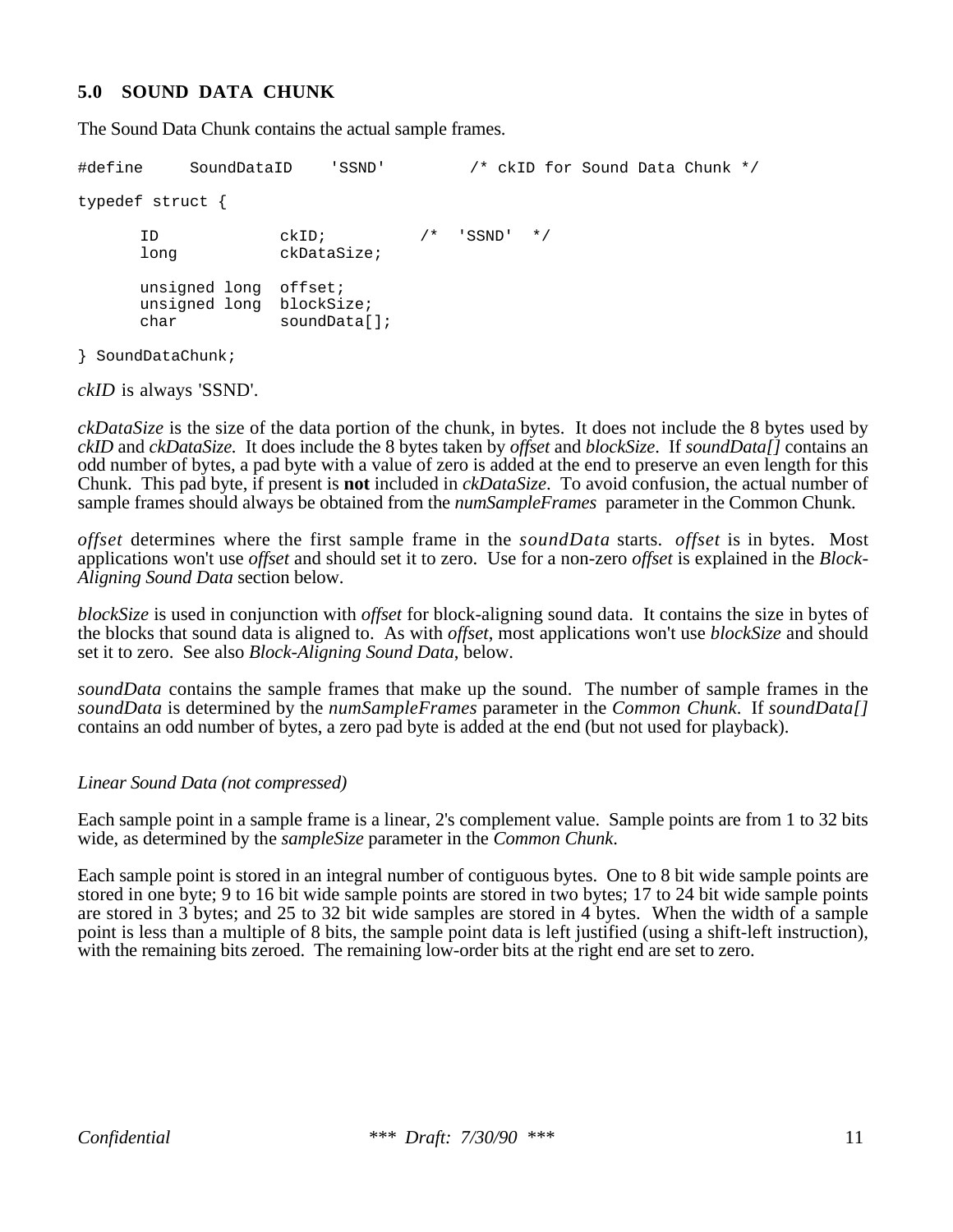As an example, the 12-bit sample, binary 101000010111, is stored left justified in two bytes:



#### *Sample Frames*

The sample points within a sample frame are packed together as described in the section on the *Common Chunk*, above. Sample frames are stored contiguously in order of increasing time. There are no pad bytes between samples or between sample frames.

#### *Compressed Sound Data*

The *soundData* is compressed according to the *compressionType* parameter in the Common Chunk.

Appendix C describes the encoding format for the existing Apple Computer audio compression utilities and the use of Marker and Saxel Chunks (see below) with the various compression types. Developers wishing to include their own compression type should contact Apple (see appendix B), and provide documentation similar to that contained in appendix C. Some applications may not need to understand the encoding format of compressed audio information and may only need to copy the sound data for interchange purposes. Applications which desire to manipulate the compressed sound data, such as an editing application, will need to observe the encoding schemes used by the compressed sound types they wish to edit.

#### *Block-Aligning Sound Data*

There may be some applications that, to enable real time recording and playback of audio, wish to align the sampled sound data on a fixed-size disk block. This can be accomplished with the *offset* and *blockSize* parameters, as shown below.







In the above figure, the first sample frame starts at the beginning of disk block N. This is accomplished by skipping the first *offset* bytes of *soundData*. The *soundData* array may also extend beyond valid sample frames in order to end on a disk block boundary.

*blockSize* specifies the size in bytes of the alignment block. A *blockSize* of zero indicates that the sound data does not need to be block-aligned. Applications that don't care about block alignment should set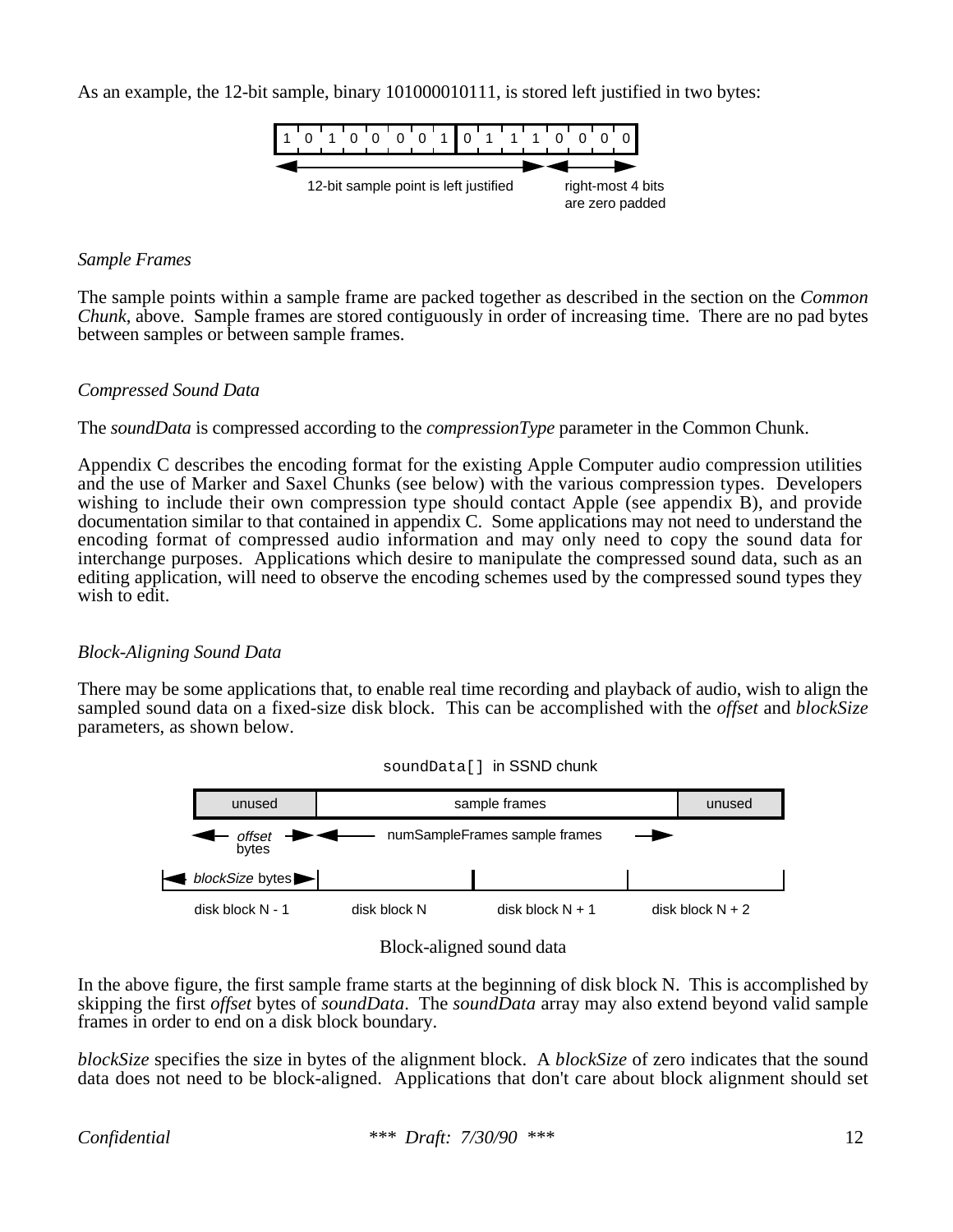*blockSize* and *offset* to zero when writing AIFF-C files. Applications that write block-aligned sound data should set *blockSize* to the appropriate block size. Applications that modify an existing AIFF-C file should try to preserve alignment of the sound data, although this is not required. If an application doesn't preserve alignment, it should set *blockSize* and *offset* to zero. If an application needs to realign sound data to a different sized block, it should update *blockSize* and *offset* accordingly.

The Sound Data Chunk is required unless the *numSampleFrames* field in the *Common Chunk* is zero. A maximum of one Sound Data Chunk can appear in a FORM AIFC.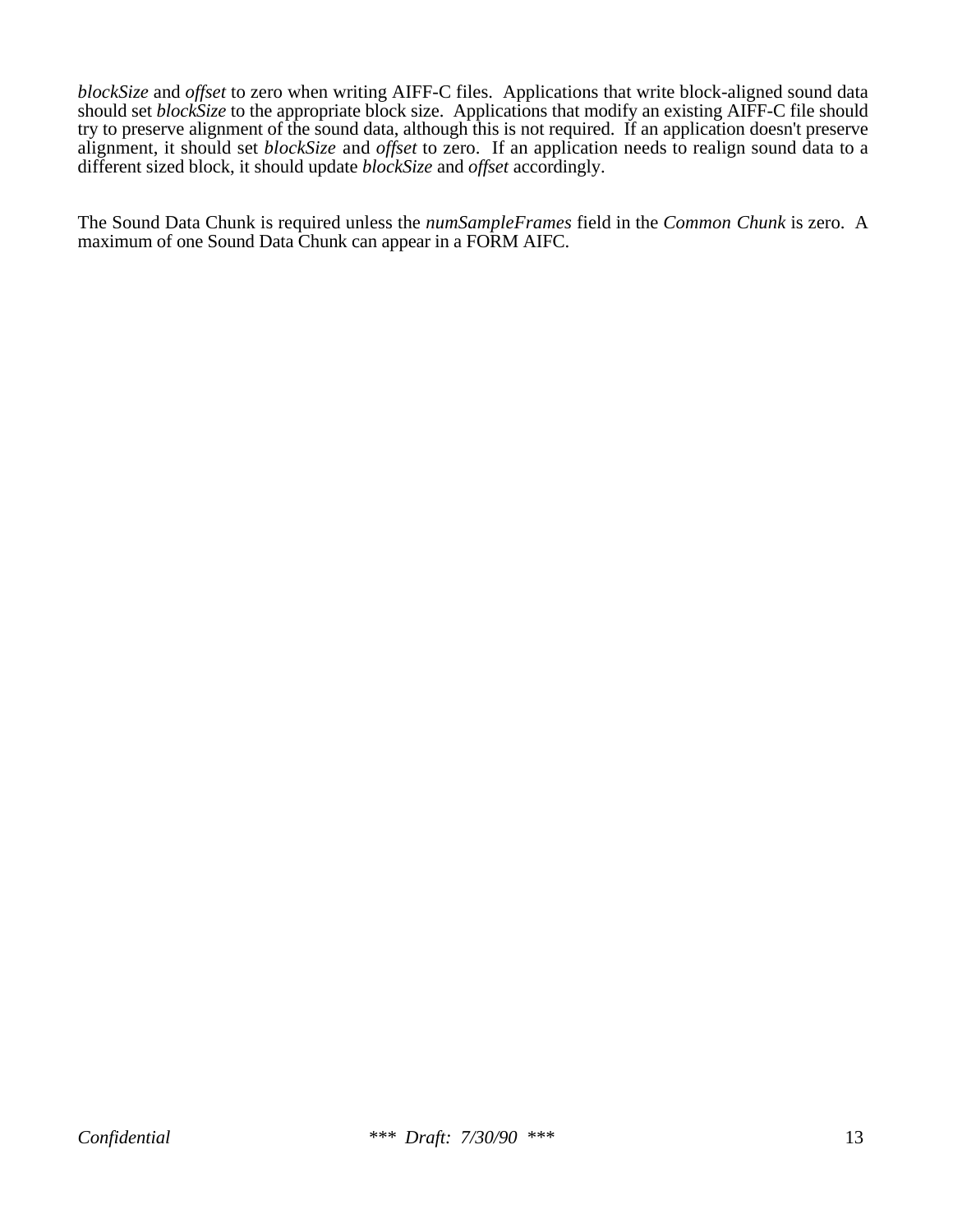#### **6.0 MARKER CHUNK**

The Marker Chunk contains markers that point to positions in the sound data. Markers can be used for whatever purposes an application desires. The *Instrument Chunk*, defined later in this document, uses markers to mark loop beginning and end points, for example.

*Markers*

A marker has the following format.

```
typedef short MarkerId;
typedef struct {
       MarkerId id; \left| \begin{array}{ccc} \end{array} \right| must be > 0 \left| \begin{array}{ccc} \end{array} \right|unsigned long position; /* sample frame number */
       pstring markerName;
```
#### } Marker;

*id* is a number that uniquely identifies the marker within a FORM AIFC. The id can be any positive nonzero integer, as long as no other marker within the same FORM AIFC has the same id.

The marker's position in the sound data is indicated by *position* . Markers conceptually fall between two sample frames. A marker that falls before the first sample frame in the sound data is at position zero, while a marker that falls between the first and second sample frame in the sound data is at position 1. Note that the units for *position* are sample frames, not bytes nor sample points.



For *compressed* sound data, the marker's position is based on *expanded* (uncompressed) sound data, and not the position of the compressed sample frame. This allows fine-grained resolution for placing marker points exactly where they are needed (especially important for loop points). A single byte of compressed sound data may expand into many bytes of expanded sound data, preventing high resolution of markers based on compressed data. The mapping of compressed sound data sample frames to expanded sound data sample frames is easily done for the existing Apple audio compression algorithms. These mappings are described in appendix C.

We recommend that audio editor programs update the markers when the audio data is edited.

*markerName* is a pstring containing the name of the mark. Remember to include a pad byte when needed to round out a pstring to an even number of bytes.

Note: Some "EA IFF 85" files store C-style strings (text bytes followed by a null terminating character) instead of pstrings. AIFF-C uses pstrings because they are more efficiently skipped over when scanning through chunks. A program can skip over a pstring by adding the string count and the pad size to the address of the first character. C strings require that each character in the string be examined for the null terminator.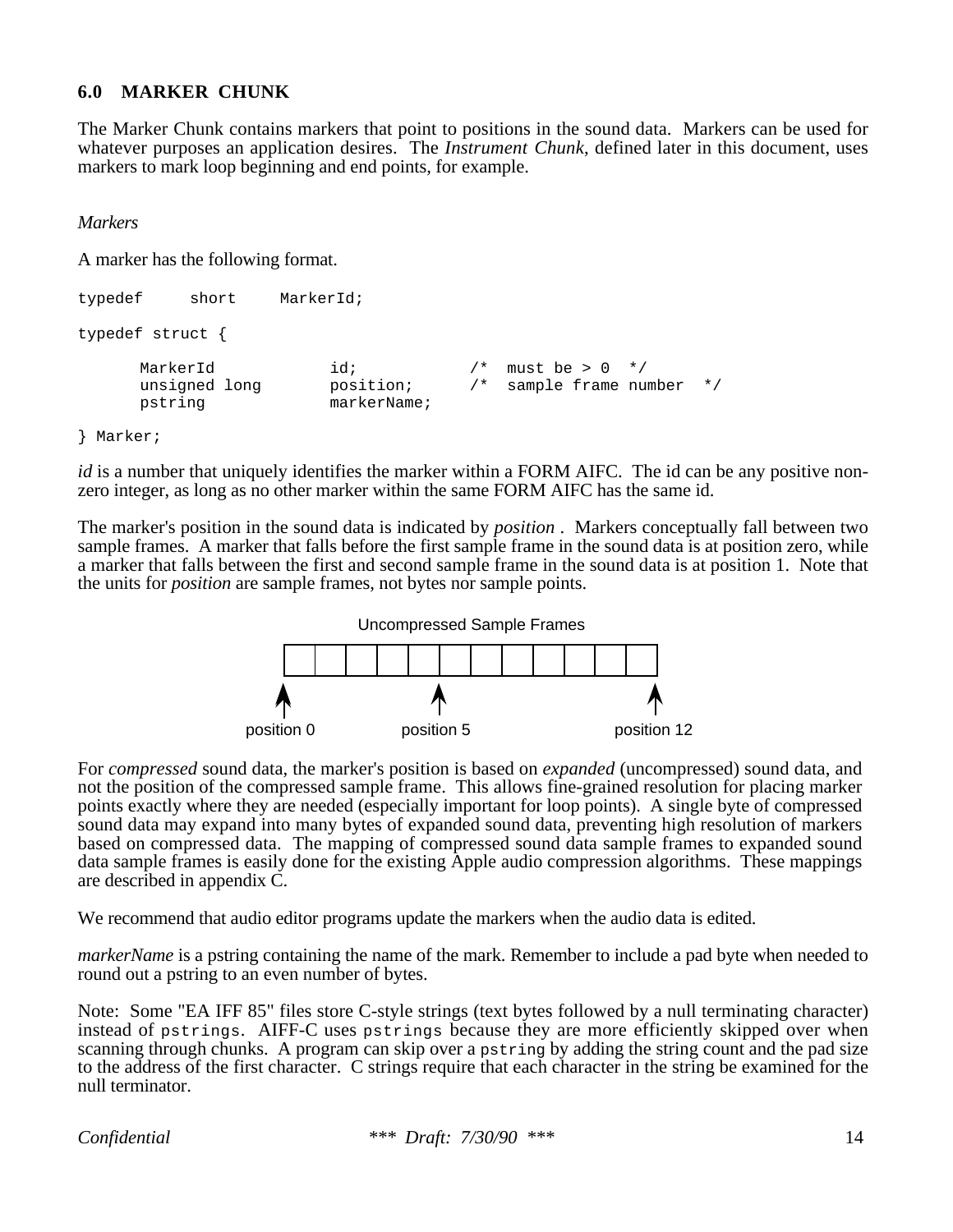#### *Marker Chunk Format*

The format for the data within a Marker Chunk is shown below.

#define MarkerID 'MARK' /\* ckID for Marker Chunk \*/ typedef struct { ID  $ckID$ ;  $/*$  'MARK'  $*/$ long ckDataSize; unsigned short numMarkers; Marker markers[];

} MarkerChunk;

*ckID* is always 'MARK'. *ckDataSize* is the size of the data portion of the chunk, in bytes. It does not include the 8 bytes used by *ckID* and *ckDataSize.*

*numMarkers* is the number of markers in the Marker Chunk.

*numMarkers*, if non-zero, is followed by the markers themselves. Because all fields in a marker are an even number of bytes in length, the length of any marker will always be even. Thus, markers are packed together with no unused bytes between them. The markers need not be ordered in any particular manner.

The Marker Chunk is optional. No more than one Marker Chunk can appear in a FORM AIFC.

#### **Important!**

If a segment of sound data containing one or more Markers is relocated in the sound stream, the Markers within the segment being moved must be re-calculated. If a segment of sound data is being deleted, all Markers within that segment should be deleted and all Markers after that segment must be adjusted. If sound data is inserted at a point in the sound data stream, all Markers after that point must be adjusted. Any Saxels (see appendix D) which are associated with the updated or deleted Markers must also be updated if affected by the new Marker values. Updating Markers in some cases may have implications in the user interface and the application designer should consider when the user should be notified or asked about the consequences of an edit.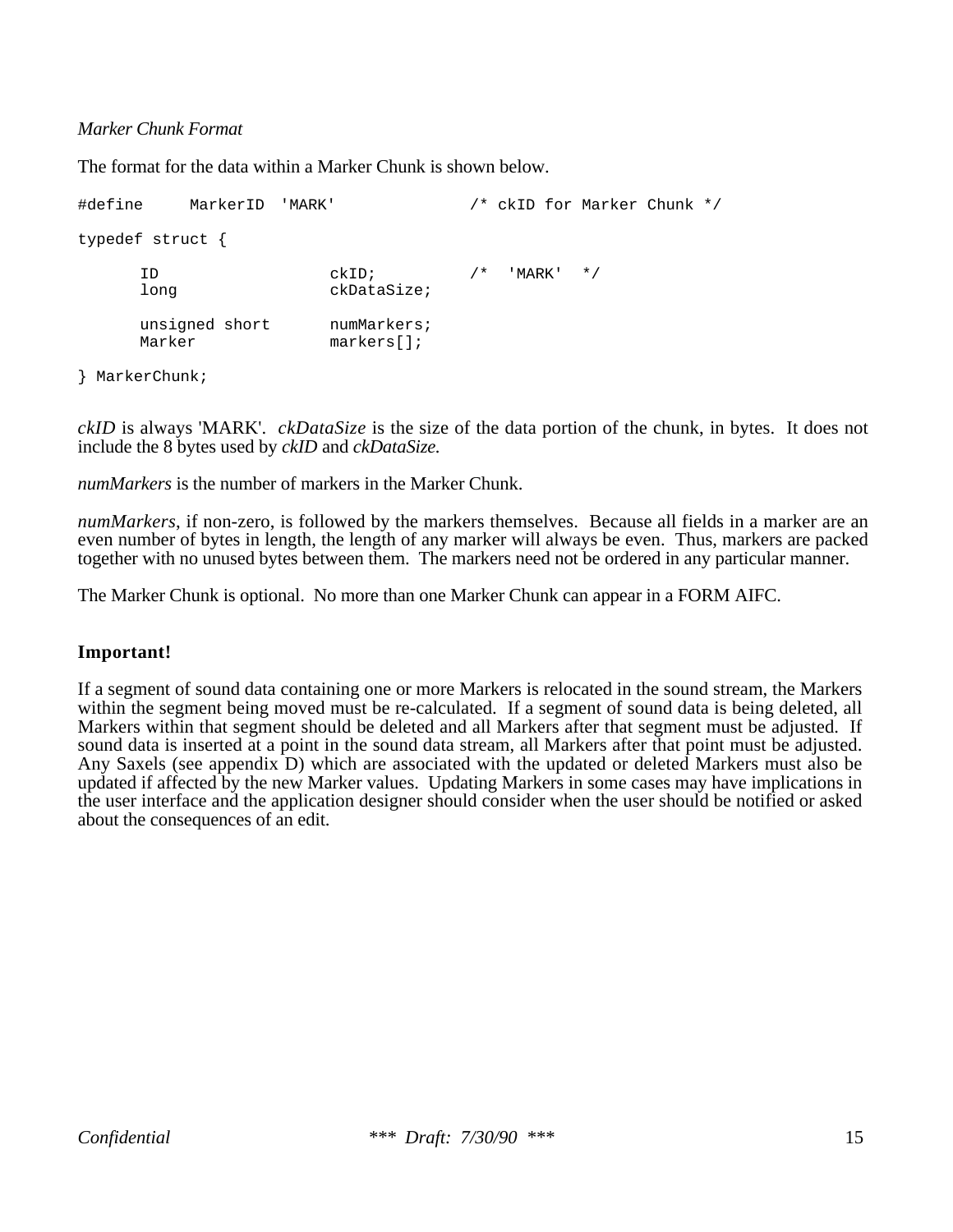## **7.0 COMMENTS CHUNK**

The Comments Chunk is used to store comments about markers in the FORM AIFC. "EA IFF 85" has an *Annotation Chunk* that can be used for comments, but the Comments Chunk adds to each comment (1) a timestamp and (2) a reference to a marker.

*Comment*

A comment consists of a time stamp, marker id, and a text count followed by text.

```
typedef struct {
       unsigned long timeStamp; /* comment creation date */
       MarkerId marker; \frac{1}{2} /* comments for this marker number */
       unsigned short count; \begin{array}{ccc} & /* & \text{comment text string length } */ \\ \text{char} & & \text{text} \end{array}char text[]; \qquad \qquad/* comment text */
```
} Comment;

*timeStamp* indicates when the comment was created. Units are the number of seconds since January 1, 1904. (This time convention is the one used by the Macintosh. For procedures that manipulate the time stamp, see The Operating System Utilities chapter in *Inside Macintosh, vol II* ). For a routine that will convert this to an Apple II GS/OS format time, please see Apple II File Type Note for filetype 0xD8, aux type 0x0000.

A comment can be linked to a marker. This allows applications to store annotations or long descriptions of markers as a comment. If the comment is referring to a marker, then *marker* is the ID of that marker. Otherwise, *marker* is zero, indicating that this comment is not linked to a marker.

*count* is the length of the text that makes up the comment. This is a 16 bit quantity, allowing much longer comments than would be available with a pstring.

*text* is the comment itself. This text must be padded with a byte at the end as needed to make it an even number of bytes long. This pad byte, if present, is not included in *count*.

*Comments Chunk Format*

| #define | CommentID                       | COMT'                      |       |                 | /* ckID for Comments Chunk | $\star$ / |
|---------|---------------------------------|----------------------------|-------|-----------------|----------------------------|-----------|
|         | typedef struct {                |                            |       |                 |                            |           |
|         | ID<br>long                      | ckID:<br>ckDataSize;       | $/$ * | $'$ COMT' $*$ / |                            |           |
|         | unsigned short<br>MarkerComment | numComments;<br>comments[] |       |                 |                            |           |

} CommentsChunk;

*ckID* is always 'COMT'. *ckDataSize* is the size of the data portion of the chunk, in bytes. It does not include the 8 bytes used by *ckID* and *ckDataSize*.

 $\mathbf l$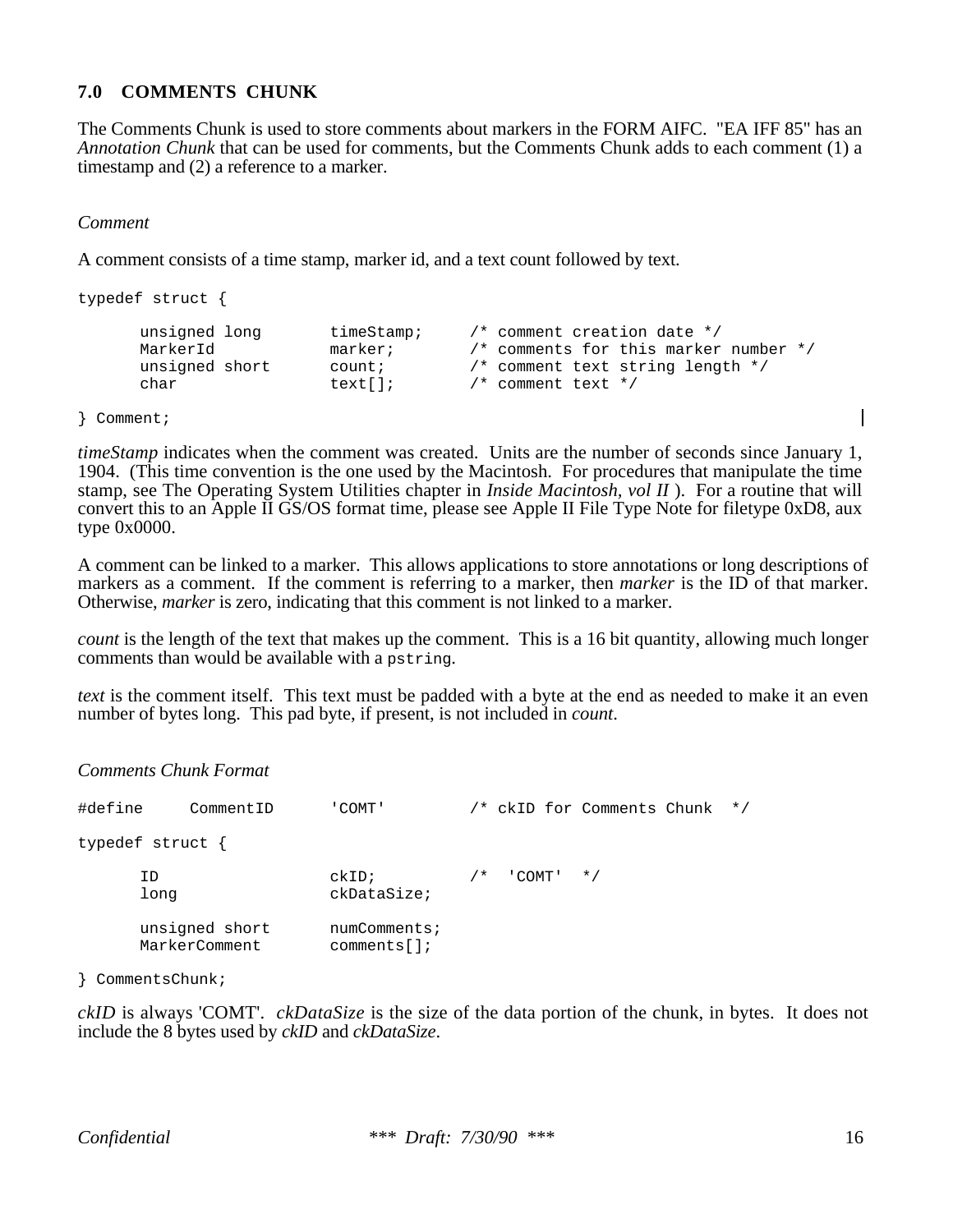*numComments* contains the number of comments in the Comments Chunk. This is followed by the comments themselves. Comments are always an even number of bytes in length, so there is no padding between comments in the Comments Chunk.

The Comments Chunk is optional. No more than one Comments Chunk may appear in a single FORM AIFC.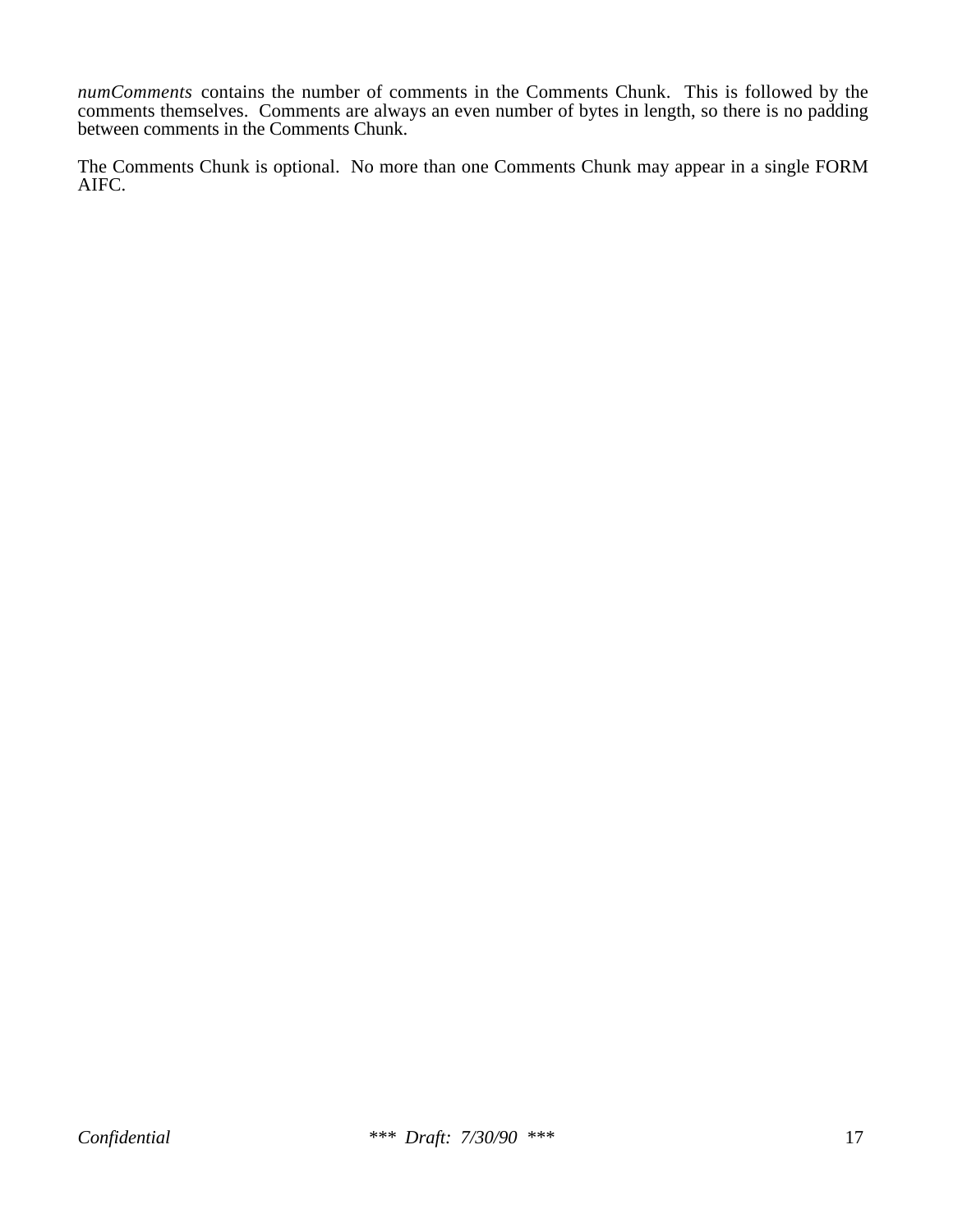#### **8.0 SOUND ACCELERATOR (SAXEL) CHUNK - \*\* Under Construction! \*\***

## **\*\* WARNING\*\***

# **\*\*This is a rough proposal and discussion only at this time!!\*\***

The Saxel Chunk is designed to provide high-quality playback from any random point, indicated by a Marker, in the compressed audio data stream . There are several possible ways that this mechanism could be implemented and we have not come to any final conclusions yet. One possible method has been documented in appendix D for your review and comments. Please send us your feedback on the Saxel Chunk proposal or on any other method you would recommend.

The need for a Saxel Chunk arises from the behavior of audio de-compressors which, for the most part, rely on some history of the recently de-compressed samples to predict the value for the next sample to be de-compressed. De-compressing the audio stream beginning at a random point would cause initial audio artifacts to be heard before the algorithm's internal de-compression parameters stabilized.

Please refer to appendix D for the Sound Accelerator Chunk proposal.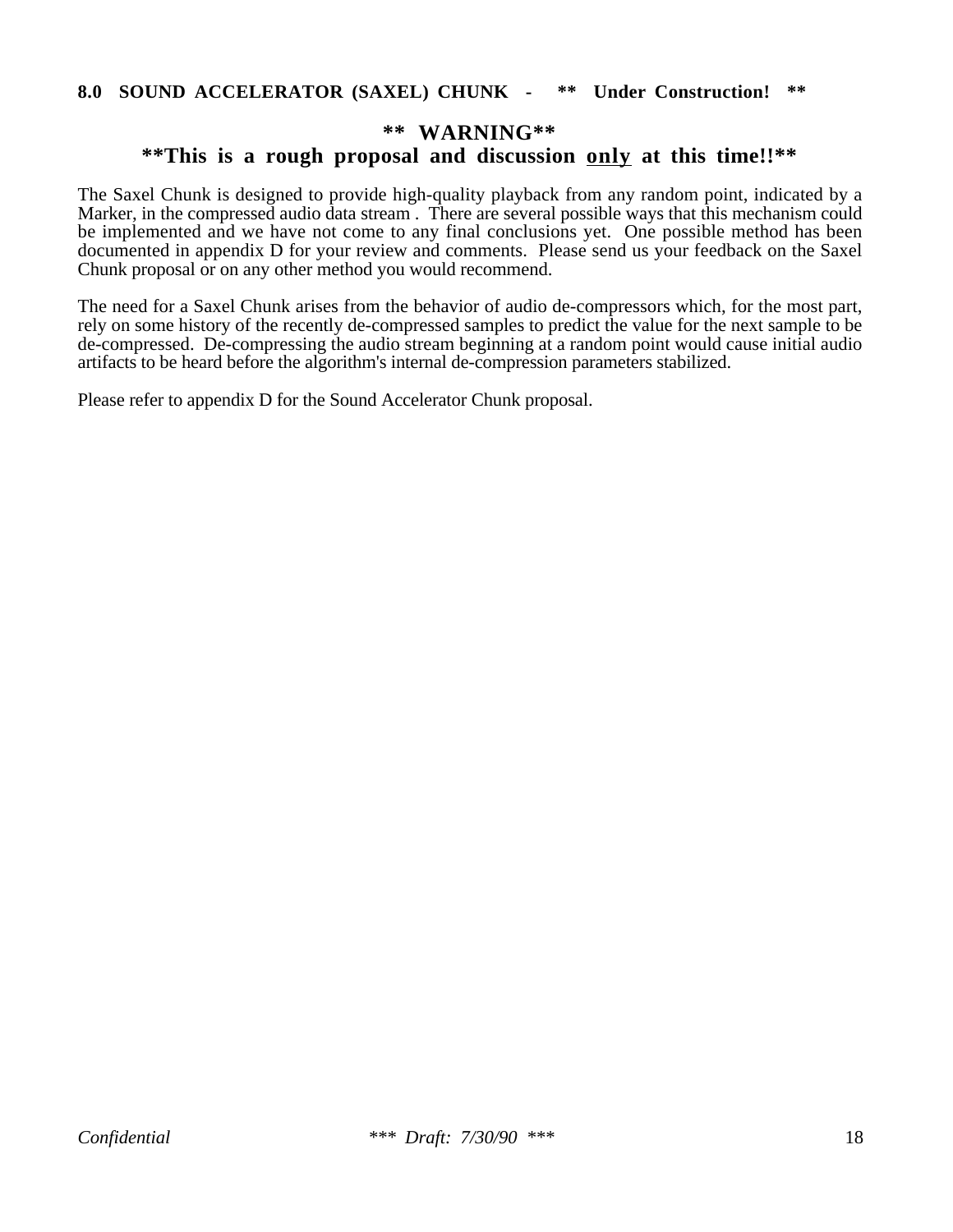## **9. INSTRUMENT CHUNK**

The Instrument Chunk defines basic parameters that an instrument, such as a sampling keyboard, could use to play back the sound data.

#### *Looping*

A portion of the sound data can be repeated in order to lengthen the sound. This portion, called the *loop segment*, is repeated until interrupted by something like the release of a key on a sampling keyboard.

There are two ways to play a loop: forward looping and forward/backward (or "ping pong") looping.



To implement forward looping, play the loop segment over and over again. To implement forward/backward looping, play the loop segment forwards, then backwards, and repeat this forwards/backwards pair over and over again.

Forward/backward (or "ping pong") looping is nice because its automatically seamless. To do forward looping without clicks, carefully pick the loop begin and end positions so they match up without a seam.

If looping is being done on *compressed* sound data, make sure to pay particular attention to setting the markers to the *expanded* sound data (see the section on Markers). Extra attention may be required for smooth playback between the end of the looped data and the beginning of the looped data due to discontinuities in the sound data encountered by the expansion algorithm. In this case, the best recourse may be to modify sound samples in the beginning or end part of the loop, or to avoid compressing the looped data.

The structure below describes a loop:

typedef struct { short playMode;<br>MarkerId beginLoop beginLoop; MarkerId endLoop;

} Loop;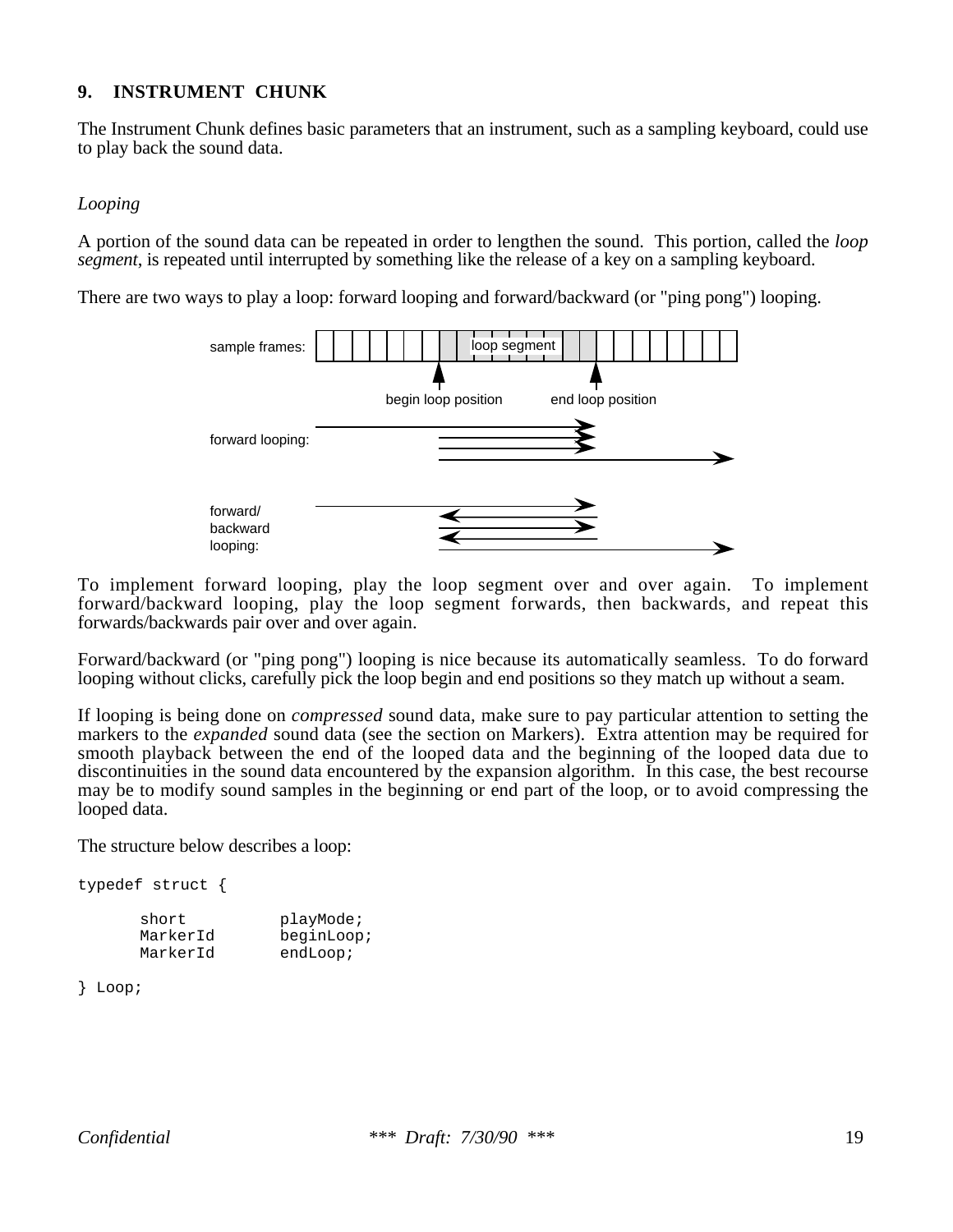*playMode* specifies which type of looping to perform:

#define NoLooping 0 #define ForwardLooping 1 #define ForwardBackwardLooping 2

NoLooping means ignore these loop points during playback.

*beginLoop* and *endLoop* are marker ids that mark the begin and end positions of the loop segment. The begin position must be less than the end position so the loop segment will have a positive length. (If this is not the case, then ignore this loop segment. No looping takes place.)

#### *Instrument Chunk Format*

The format of the data within an Instrument Chunk is described below.

#define InstrumentID 'INST' /\* ckID for Instrument Chunk \*/

typedef struct {

| ΙD<br>long | ckID<br>ckDataSize; | $/$ * | 'INST' | $\star$ / |
|------------|---------------------|-------|--------|-----------|
| char       | baseNote;           |       |        |           |
| char       | detune;             |       |        |           |
| char       | lowNote;            |       |        |           |
| char       | highNote;           |       |        |           |
| char       | lowVelocity;        |       |        |           |
| char       | highVelocity;       |       |        |           |
| short      | qain;               |       |        |           |
| Loop       | $s$ ustain $Loop$ ; |       |        |           |
| Loop       | releaseLoop;        |       |        |           |

} InstrumentChunk;

*ckID* is always 'INST'. *ckDataSize* is the size of the data portion of the chunk, in bytes. For the Instrument Chunk, *ckDataSize* is always 20.

*baseNote* is the pitch of the originally recorded sound. Units are MIDI (MIDI is an acronym for Musical Instrument Digital Interface) note numbers, and are in the range 0 through 127. Middle C is 60.

*detune* is used to make small tuning adjustments to the sound in case it wasn't recorded exactly in tune. *detune* determines how much the instrument should alter the pitch of the sound when it is played back. Units are in cents  $(1/100)$  of a semitone) and range from -50 to +50. Negative numbers mean that the pitch of the sound should be lowered, while positive numbers mean that it should be raised.

*lowNote* and *highNote* suggest the useful playback range for this sound data. Use this sound data to play a note between the low and high notes, inclusive. (Look for some other sound data to play notes beyond this range. The *baseNote* does not have to be within this range.) Units for *lowNote* and *highNote* are MIDI note values.

*gain* is the amount to change the gain of the sound when it is played. Units are decibels. For example, 0 db means no change, 6 db means double the value of each sample point, while -6 db means halve the value of each sample point. To play louder and softer notes, further adjust the playback gain.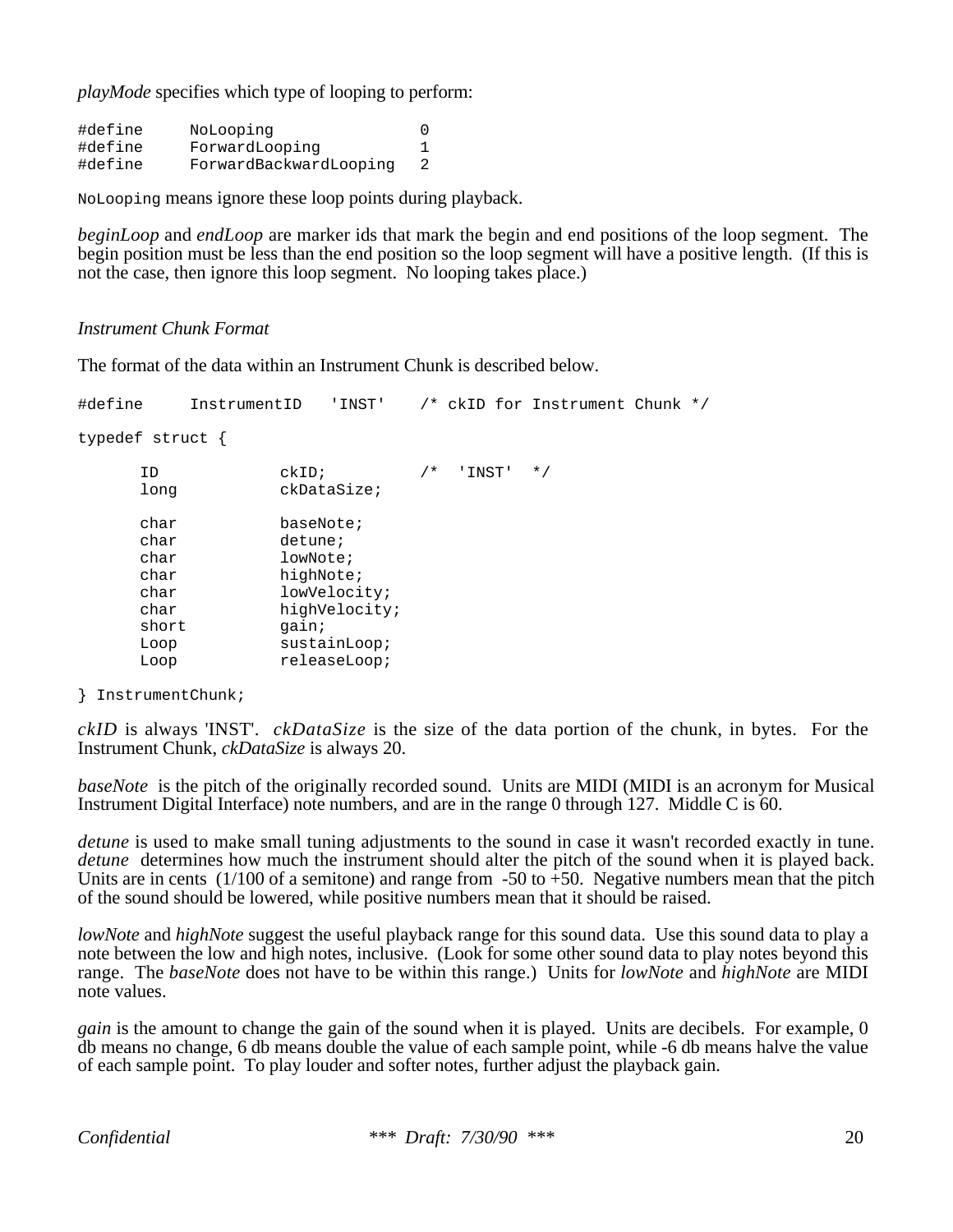*lowVelocity* and *highVelocity* suggest the useful note-on velocity (volume) range for this sound data. Use this sound data to play a note between *lowVelocity* and *highVelocity*, inclusive. (Look for some other sound data to play notes beyond this range.) Units are MIDI velocity values, 1 (lowest velocity) through 127 (highest velocity).

*sustainLoop* specifies a loop to play when an instrument is sustaining a sound.

*releaseLoop* specifies a loop to play when an instrument is in the release phase of playing back a sound. The release phase usually occurs after a key on an instrument is released.

[TBD] Extensions to store multiple samples in an AIFC file, e.g. one sample per octave.

*• The [TBD] here is waiting to hold a decision on how to store multiple instruments in a FORM AIFC. We discussed the possibility that this could be done simply by adding two more markerIds to the InstrumentChunk—start and end markers, and by specifying exactly how to use this, including how to set the "baseNote" field so the different audio samples (perhaps one per octave) can have different sample rates.*

The Instrument Chunk is optional. No more than one Instrument Chunk can appear in a FORM AIFC.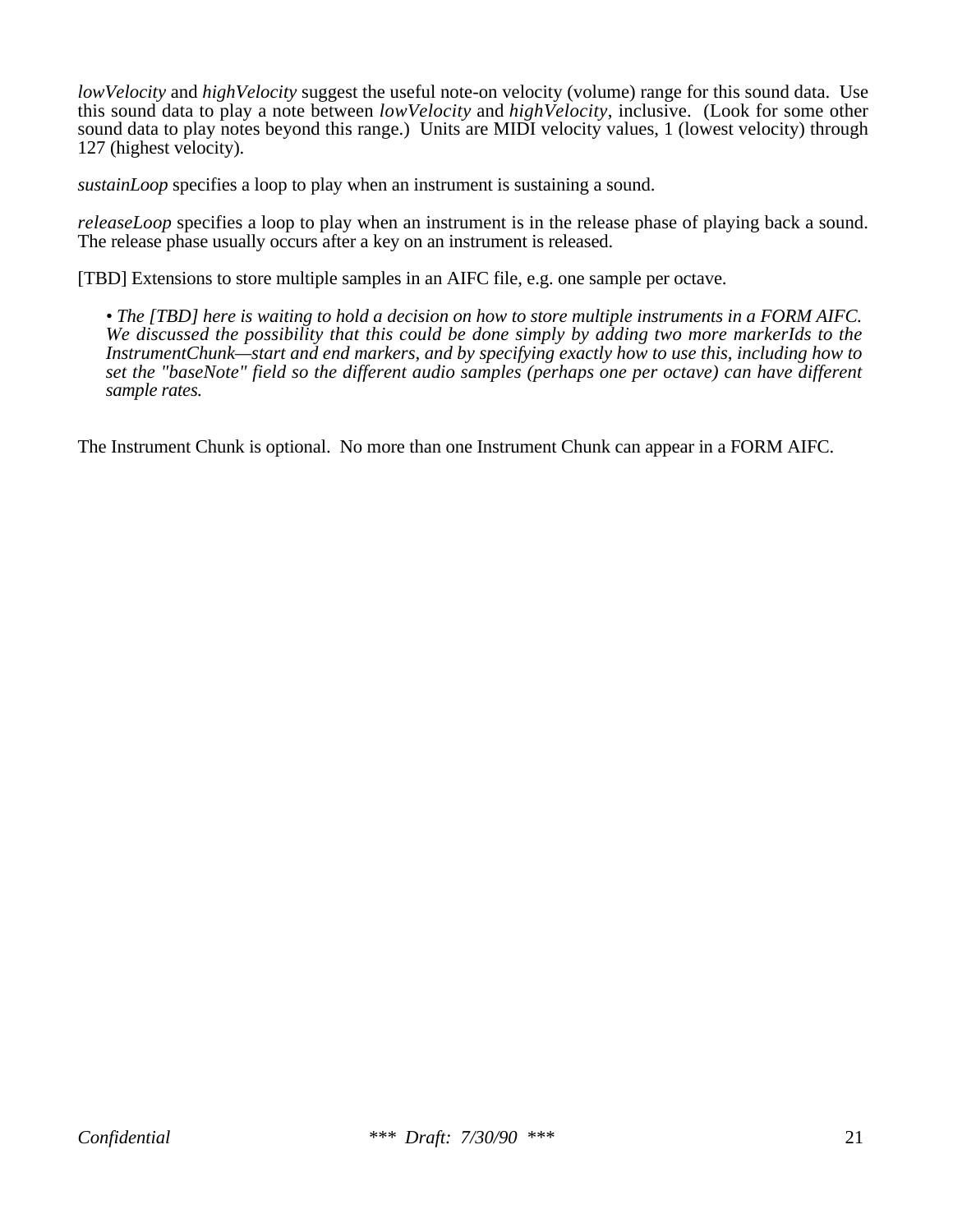## **10. MIDI DATA CHUNK**

The MIDI Data Chunk can be used to store MIDI data. (Please refer to *Musical Instrument Digital Interface Specification 1.0*, available from the International MIDI Association, for more details on MIDI.)

The primary purpose of this chunk is to store MIDI System Exclusive messages, although other types of MIDI data can be stored in this block as well. As more instruments come on the market, they will likely have parameters that have not been included in the AIFF-C specification. The MIDI System Exclusive messages for these instruments may contain many parameters that are not included in the *Instrument Chunk*. For example, a new sampling instrument may have more than the two loops defined in the *Instrument Chunk*. These loops will likely be represented in the MIDI System Exclusive message for the new machine. This MIDI System Exclusive message can be stored in the MIDI Data Chunk.

| #define          | MIDIDataID    | 'MIDI'               |       |           |  | $/*$ ckID for MIDI Data Chunk $*/$ |  |
|------------------|---------------|----------------------|-------|-----------|--|------------------------------------|--|
| typedef struct { |               |                      |       |           |  |                                    |  |
| ID<br>long       |               | ckID;<br>ckDataSize; | $/$ * | 'MIDI' */ |  |                                    |  |
|                  | unsigned char | MIDIdata[];          |       |           |  |                                    |  |

} MIDIDataChunk;

*ckID* is always ' MIDI'.

*ckDataSize* is the size of the data portion of the chunk, in bytes. It does not include the 8 bytes used by *ckID* and *ckDataSize*. If *ckDataSize* is odd, a pad byte must follow this chunk.

*MIDIData* contains a stream of MIDI data.

The MIDI Data Chunk is optional. Any number of MIDI Data Chunks may exist in a FORM AIFC. If MIDI System Exclusive messages for several instruments are to be stored in a FORM AIFC, it is better to use one MIDI Data Chunk per instrument than one big MIDI Data Chunk for all of the instruments.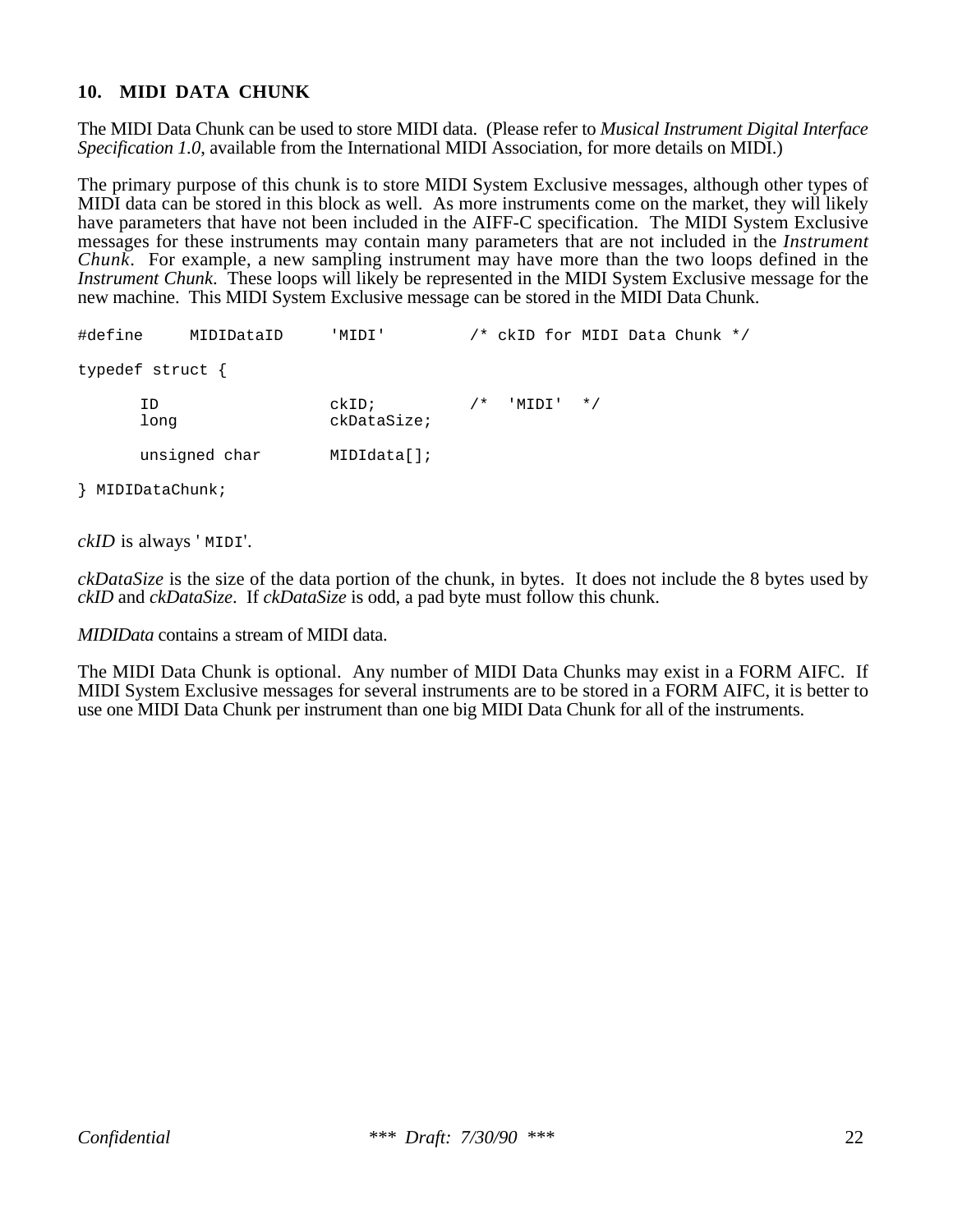#### **11. AUDIO RECORDING CHUNK**

The Audio Recording Chunk contains information pertinent to audio recording devices.

#define AudioRecordingID 'AESD' /\* ckID for Audio Recording Chunk \*/ typedef struct { ID ckID; /\* 'AESD' \*/ long ckDataSize; unsigned char AESChannelStatusData[24];

} AudioRecordingChunk;

*ckID* is always 'AESD'. *ckDataSize* is the size of the data portion of the chunk, in bytes. For the Audio Recording Chunk, *ckDataSize* is always 24.

The 24 bytes of *AESChannelStatusData* are specified in the *AES Recommended Practice for Digital Audio Engineering - Serial Transmission Format for Linearly Represented Digital Audio Data,* section 7.1, Channel Status Data. That document describes a format for real-time digital transmission of digital audio between audio devices. This information is duplicated in the Audio Recording Chunk for convenience. Of general interest would be bits 2, 3, and 4 of byte 0, which describe recording emphasis.

The Audio Recording Chunk is optional. No more than one Audio Recording Chunk may appear in a FORM AIFC.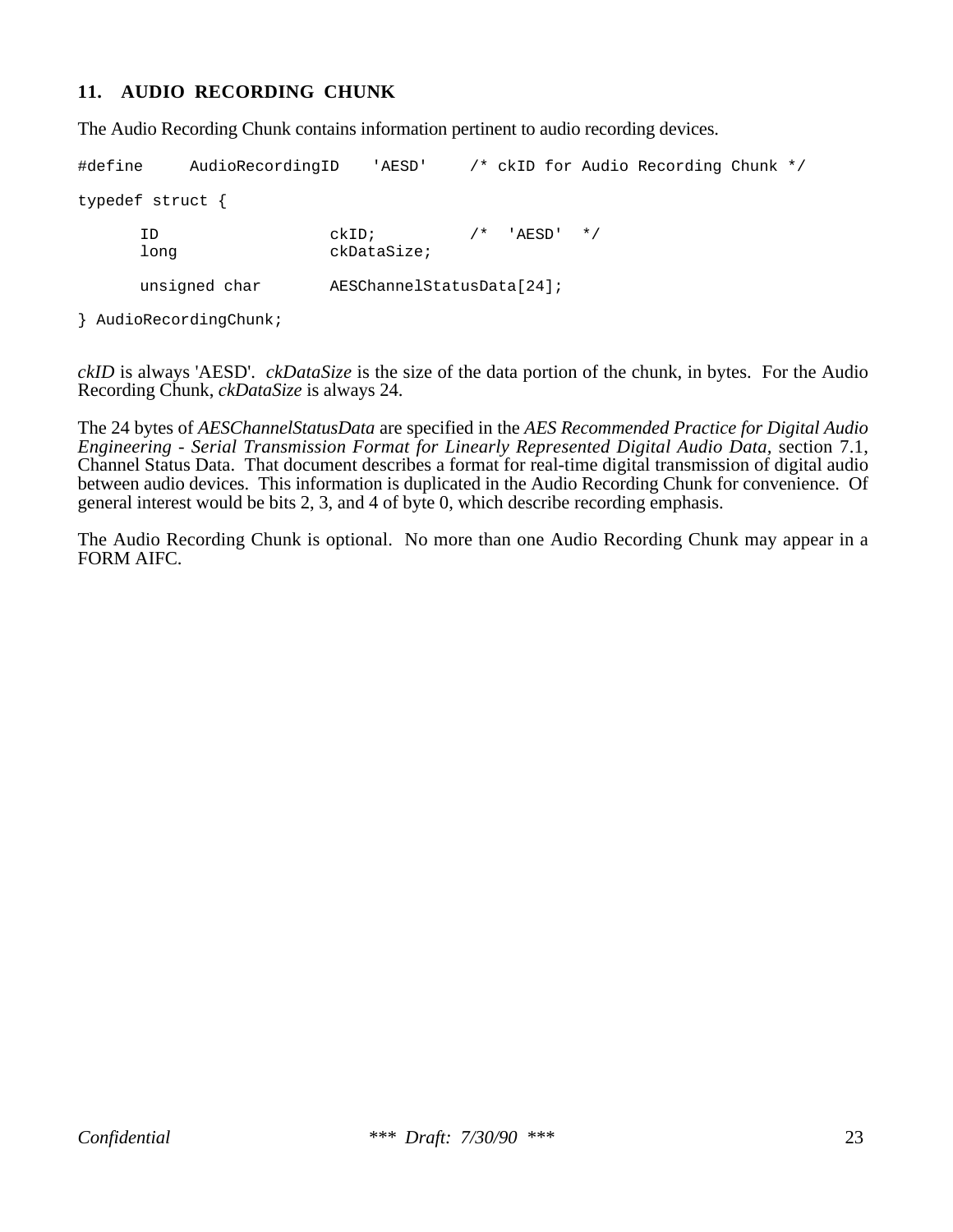#### **12. APPLICATION SPECIFIC CHUNK**

The Application Specific Chunk can be used for any purposes whatsoever by manufacturers of applications. For example, an application that edits sounds might want to use this chunk to store editor state parameters such as magnification levels, last cursor position, and the like.

#define ApplicationSpecificID 'APPL' /\* ckID for Application Specific Chunk \*/ typedef struct { ID  $ckID$ ;  $\qquad \qquad$ /\* 'APPL' \*/ long ckDataSize; OSType applicationSignature; char data[];

} ApplicationSpecificChunk;

*ckID* is always 'APPL'. *ckDataSize* is the size of the data portion of the chunk, in bytes. It does not include the 8 bytes used by *ckID* and *ckDataSize.*

*ckDataSizeize* indicates the length in bytes of the data portion plus the length of the OSType field. The data must be padded with a byte at the end as needed to make it an even number of bytes long. This pad byte, if present, is not included in *ckDataSize*.

*applicationSignature* identifies a particular application.

For Macintosh applications, this will be the application's four character signature.

For Apple II applications, *applicationSignature* should always be 'pdos', or the hexadecimal bytes 0x70646F73. If *applicationSignature* is 'pdos', the beginning of the *data* area is defined to be a Pascal-style string (a length byte followed by ASCII string bytes) containing the name of the application. This is necessary because Apple II applications do not have a four-byte signature as do Macintosh applications.

For applications which run on other than Apple computers, the application signature should always be 'stoc'. The beginning of the data area is defined to be a Pascal-style string (a length byte followed by ASCII string bytes) containing the name of the application.

*data* is the data specific to the application. The data must be padded with a byte at the end as needed to make it an even number of bytes long. The guidelines listed under *applicationSignature* for Apple II and non-Apple applications must also be followed for this data portion.

As a general guideline for developers using this Chunk, be sure to plan for the future when defining the structure of the *data* portion. Use a version numbering scheme or other appropriate method that will enable the current and future versions of your applications to interpret the data in the FORM AIFC. Specifically, the current application should be able to inform the user when a new version is encountered which it cannot handle (and possibly even prompt the user to a solution). Future applications should be able to handle older versions of data or guide the user to a solution.

The Application Specific Chunk is optional. Any number of Application Specific Chunks may exist in a single FORM AIFC.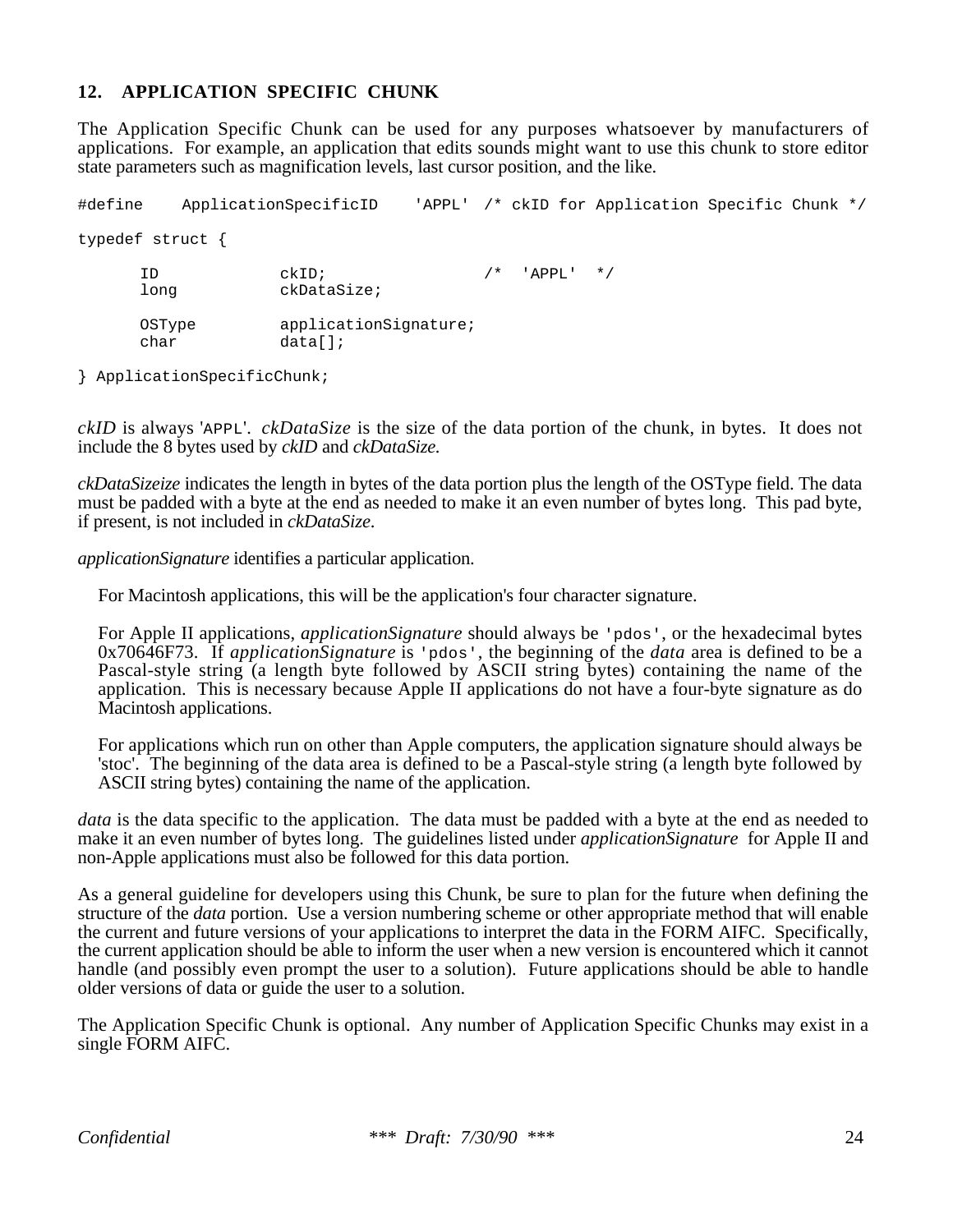#### **13. TEXT CHUNKS - NAME, AUTHOR, COPYRIGHT, ANNOTATION**

These four chunks are included in the definition of many IFF FORMs. All are text chunks; their data portion consists solely of text. Each of these chunks is optional.

| #define<br>#define<br>#define<br>#define |            | NameID<br>AuthorID<br>CopyrightID<br>AnnotationID | ' NAME '<br>' AUTH '<br>$\binom{1}{C}$<br>' ANNO ' |  |  | $/*$ ckID for Name Chunk $*/$<br>/* ckID for Author Chunk */<br>/* ckID for Copyright Chunk | /* ckID for Annotation Chunk | $\star$ /<br>$\star$ / |
|------------------------------------------|------------|---------------------------------------------------|----------------------------------------------------|--|--|---------------------------------------------------------------------------------------------|------------------------------|------------------------|
| typedef struct $\{$                      |            |                                                   |                                                    |  |  |                                                                                             |                              |                        |
|                                          | ID<br>long |                                                   | ckID<br>ckDataSize;                                |  |  |                                                                                             |                              |                        |
|                                          | char       |                                                   | text[]                                             |  |  |                                                                                             |                              |                        |

#### } TextChunk;

*ckID* is either 'NAME', 'AUTH', '(c) ', or 'ANNO', depending on whether the chunk as a Name Chunk, Author Chunk, Copyright Chunk, or Annotation Chunk, respectively. For the Copyright Chunk ID, note that the 'c' is lowercase and there is a space  $(0x20)$  after the close parenthesis.

*ckDataSize* is the size of the data portion of the chunk, in this case the number of characters in *text.*

*text* contains pure ASCII characters. It is neither a pstring nor a C string. The number of characters in *text* is determined by *ckDataSize*. The meaning of the *text* depend on the chunk type, as described below:

#### *Name Chunk*

*text* contains the name of the sampled sound. The Name Chunk is optional. No more than one Name Chunk may exist within a FORM AIFC.

#### *Author Chunk*

*text* contains one or more author names. An author in this case is the creator of a sampled sound. The Author Chunk is optional. No more than one Author Chunk may exist within a FORM AIFC.

#### *Copyright Chunk*

The Copyright Chunk contains a copyright notice for the sound. *text* contains a date followed by the copyright owner. The chunk ID  $(c)$  ' serves as the copyright character  $\mathbb{C}$ . For example, a Copyright Chunk containing the text "1988 Apple Computer, Inc." means " 1988 Apple Computer, Inc."

The Copyright Chunk is optional. No more than one Copyright Chunk may exist within a FORM AIFC.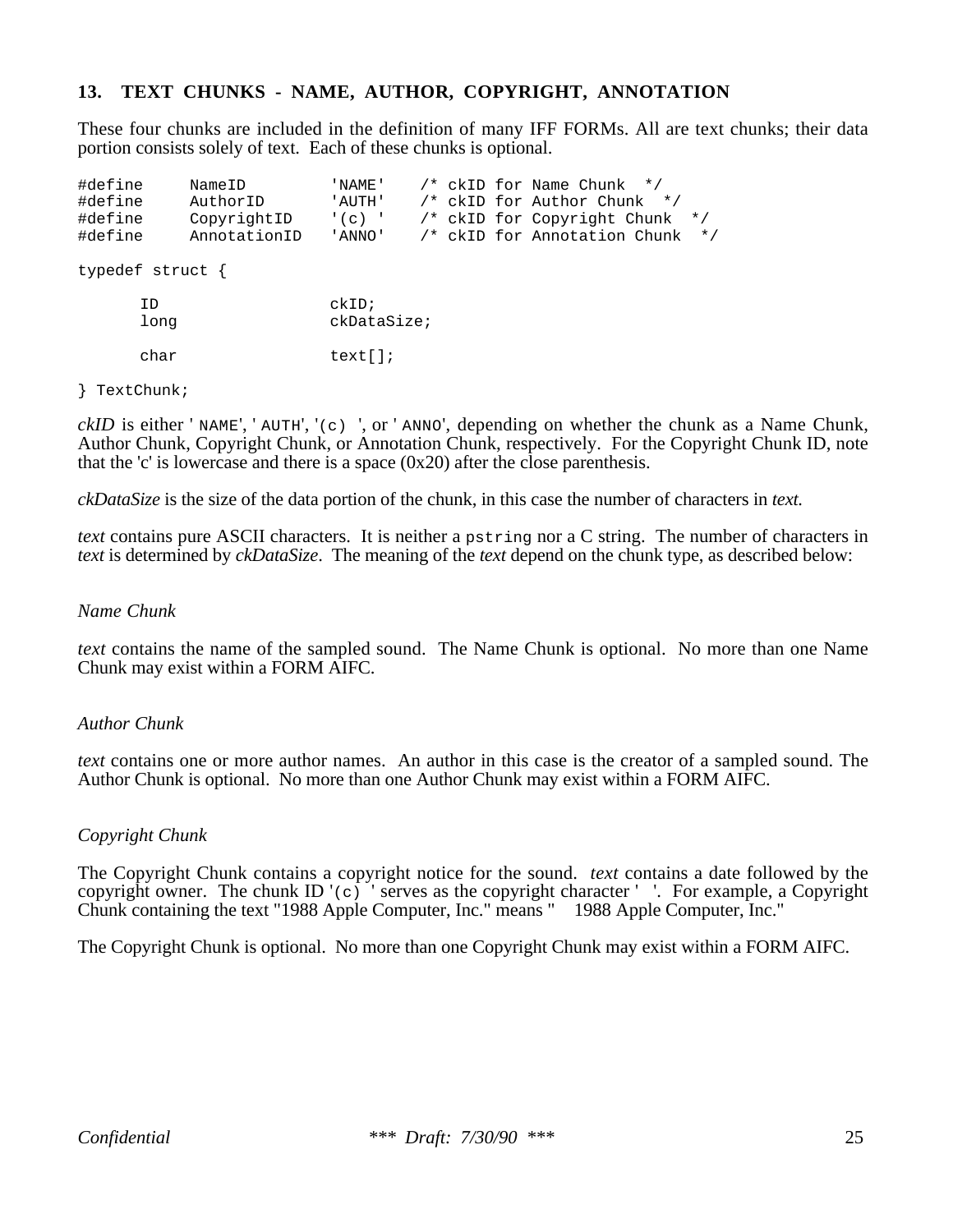#### *Annotation Chunk*

*text* contains a comment. Use of this chunk is discouraged within FORM AIFC. The more refined *Comments Chunk* should be used instead. The Annotation Chunk is optional. Any number of Annotation Chunks may exist within a FORM AIFC.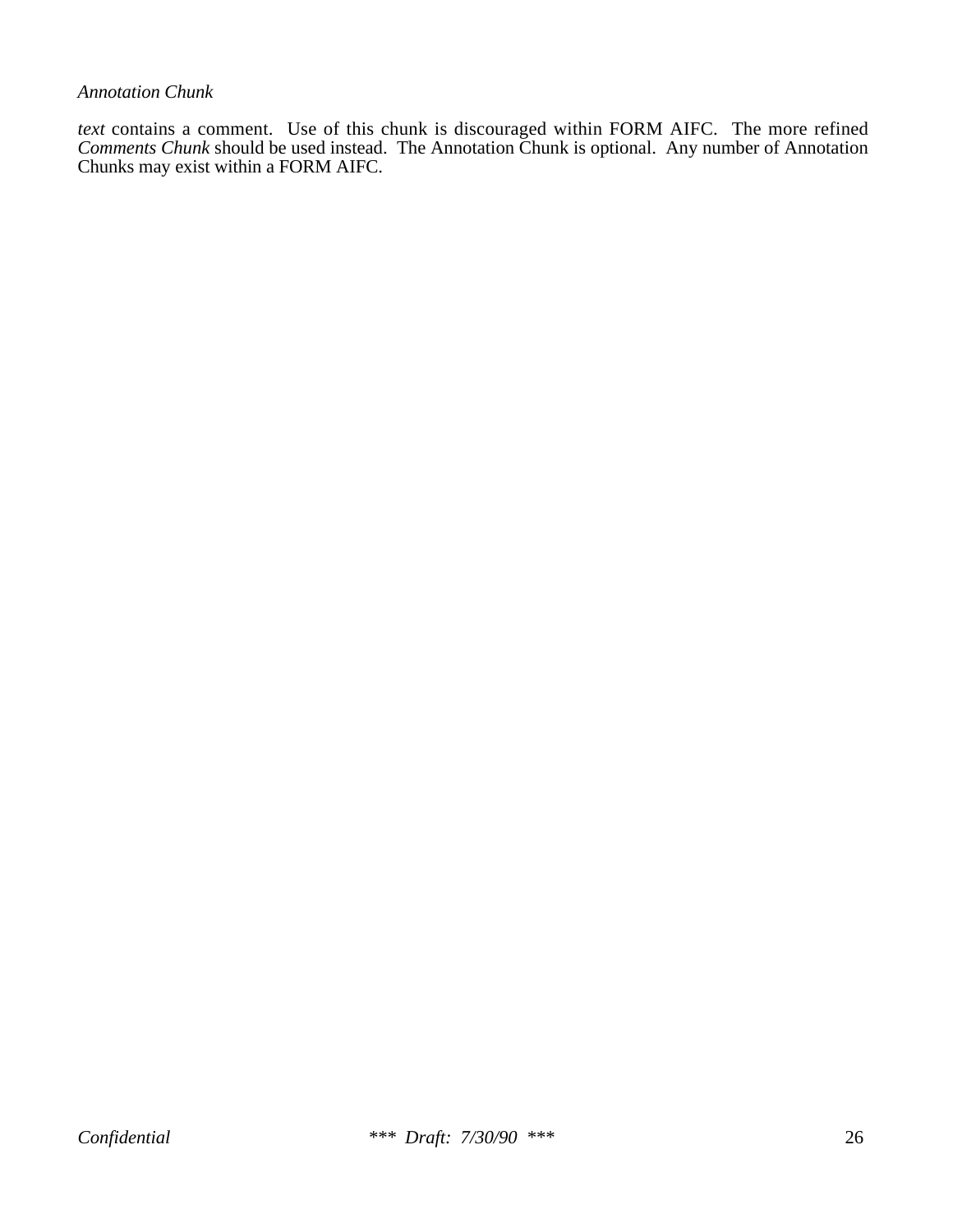### **14. CHUNK PRECEDENCE**

Several of the local chunks for FORM AIFC may contain duplicate information. For example, the *Instrument Chunk* defines loop points and MIDI system exclusive data in the *MIDI Data Chunk* may also define loop points. What happens if these loop points are different? How is an application supposed to loop the sound?

Such conflicts are resolved by a defined precedence for chunks:

| Highest precedence                      |
|-----------------------------------------|
|                                         |
|                                         |
|                                         |
|                                         |
|                                         |
|                                         |
|                                         |
|                                         |
| -- in the order they appear in the FORM |
|                                         |
|                                         |
| Lowest precedence                       |
|                                         |

The *Common Chunk* has the highest precedence, while the *Application Specific Chunk* has the lowest. Information in the *Common Chunk* always takes precedence over conflicting information in any other chunk. The *Application Specific Chunk* always loses in conflicts with other chunks. By looking at the chunk hierarchy, for example, one sees that the loop points in the *Instrument Chunk* take precedence over conflicting loop points found in the *MIDI Data Chunk*.

**It is the responsibility of applications that write data into the lower precedence chunks to make sure that the higher precedence chunks are updated accordingly.**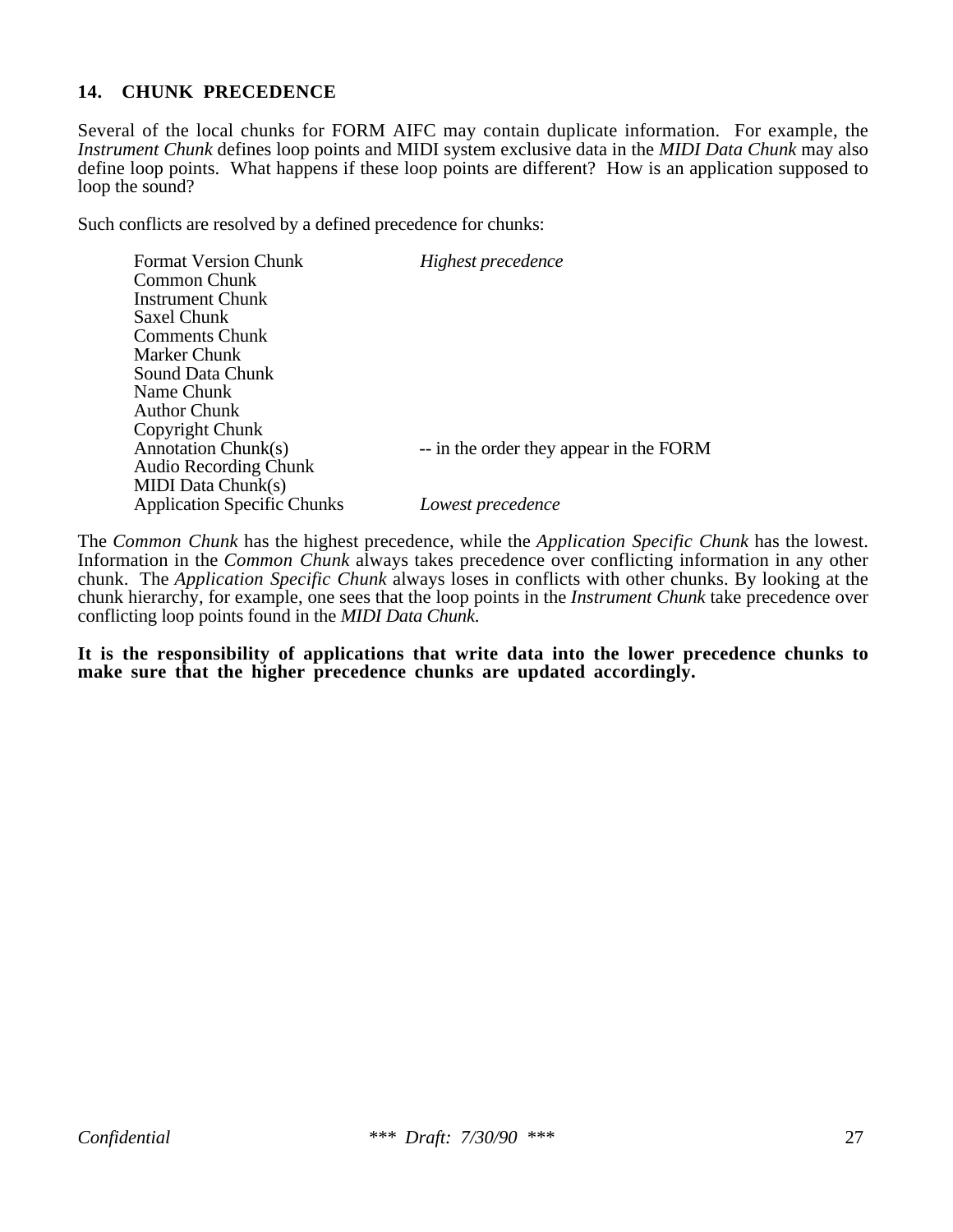# **Appendix A. Examples of a FORM AIFC**

Illustrated below are examples of several FORM AIFC files. An AIFF-C file is simply a file containing a single FORM AIFC. On a Macintosh, the FORM AIFC is stored in the data fork of a file and the file type is 'AIFC'.

These examples have been designed to illustrate several of the possible variations of sound data and Chunk formats you may encounter. A careful study of these examples will clarify the Chunk specifications. Remember that the Chunks may appear in *any* order in a FORM AIFC - the order shown here is only for the sake of the examples.

List of Examples:

- 1. 8-bit monophonic sound data sampled at 22.25454 kHz. The sound data is not compressed.
- 2. 8-bit monophonic sound data sampled at 22.25454 kHz and compressed by a factor of 3 using the Macintosh Audio Compression & Expansion utility.
- 3. 16-bit stereo sound data sampled at 44.1kHz (CD quality). The sound data is not compressed.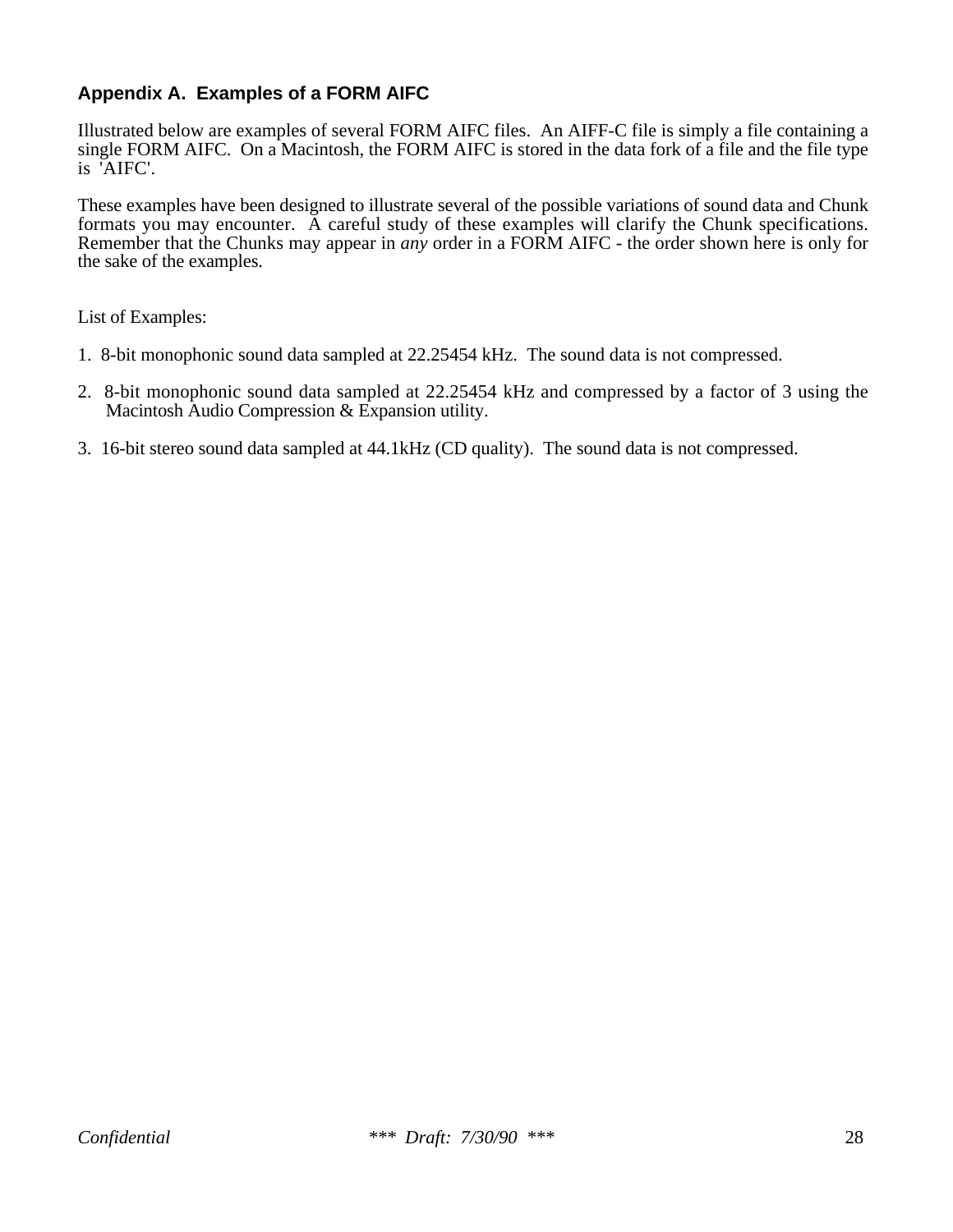1. A file containing approximately 4.476 seconds of 8-bit monophonic sound data sampled at 22.25454 kHz. The sound data is not compressed.

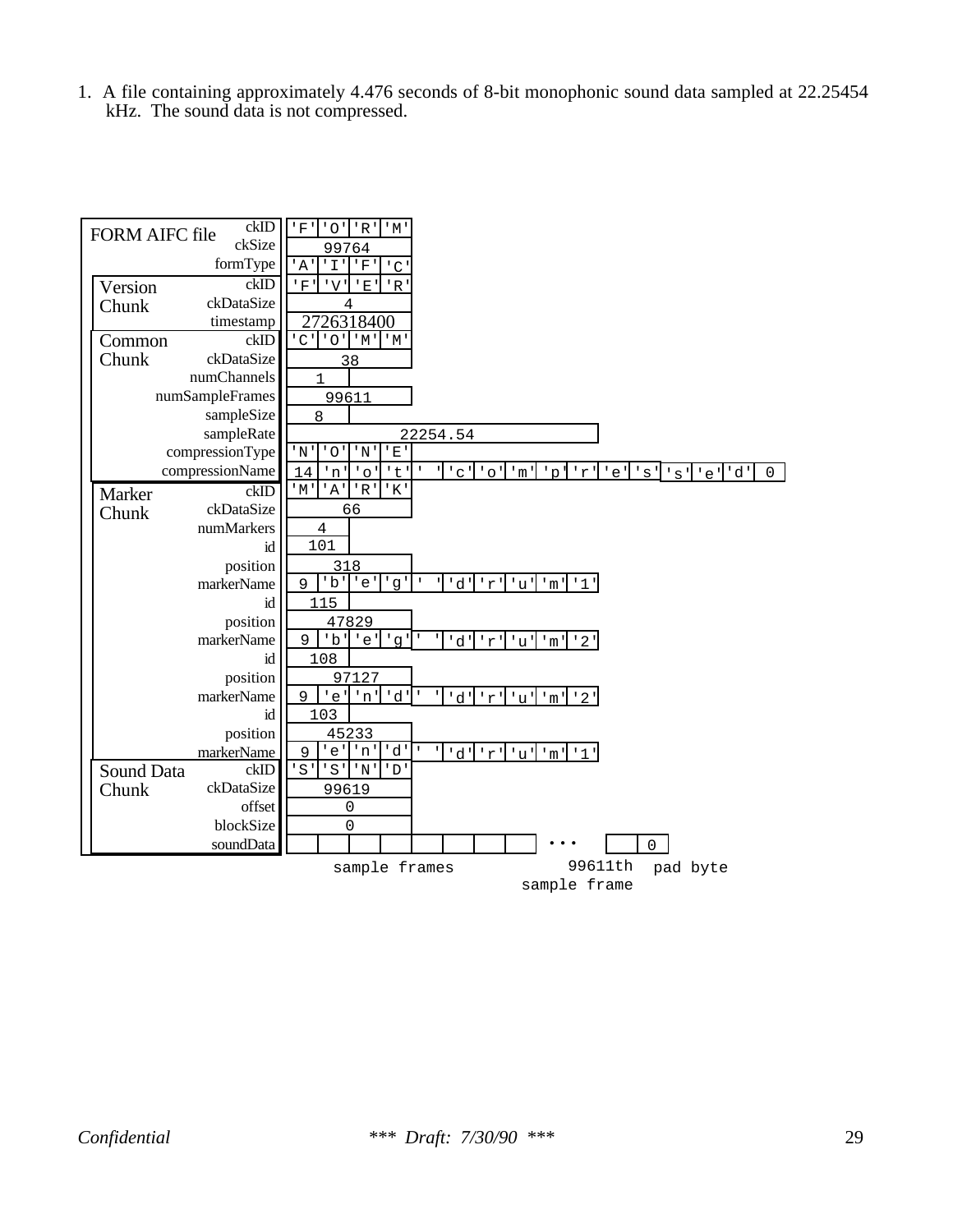- 2. A file containing approximately 28.972 seconds of 8-bit sound data sampled at 22.25454 kHz and compressed by a factor of 3 using the Macintosh Audio Compression & Expansion utility.
- NOTE: The Sound Accelerator Chunk (Saxel) uses the preliminary version of Saxels as defined in appendix D. This may change in the future subject to your feedback.

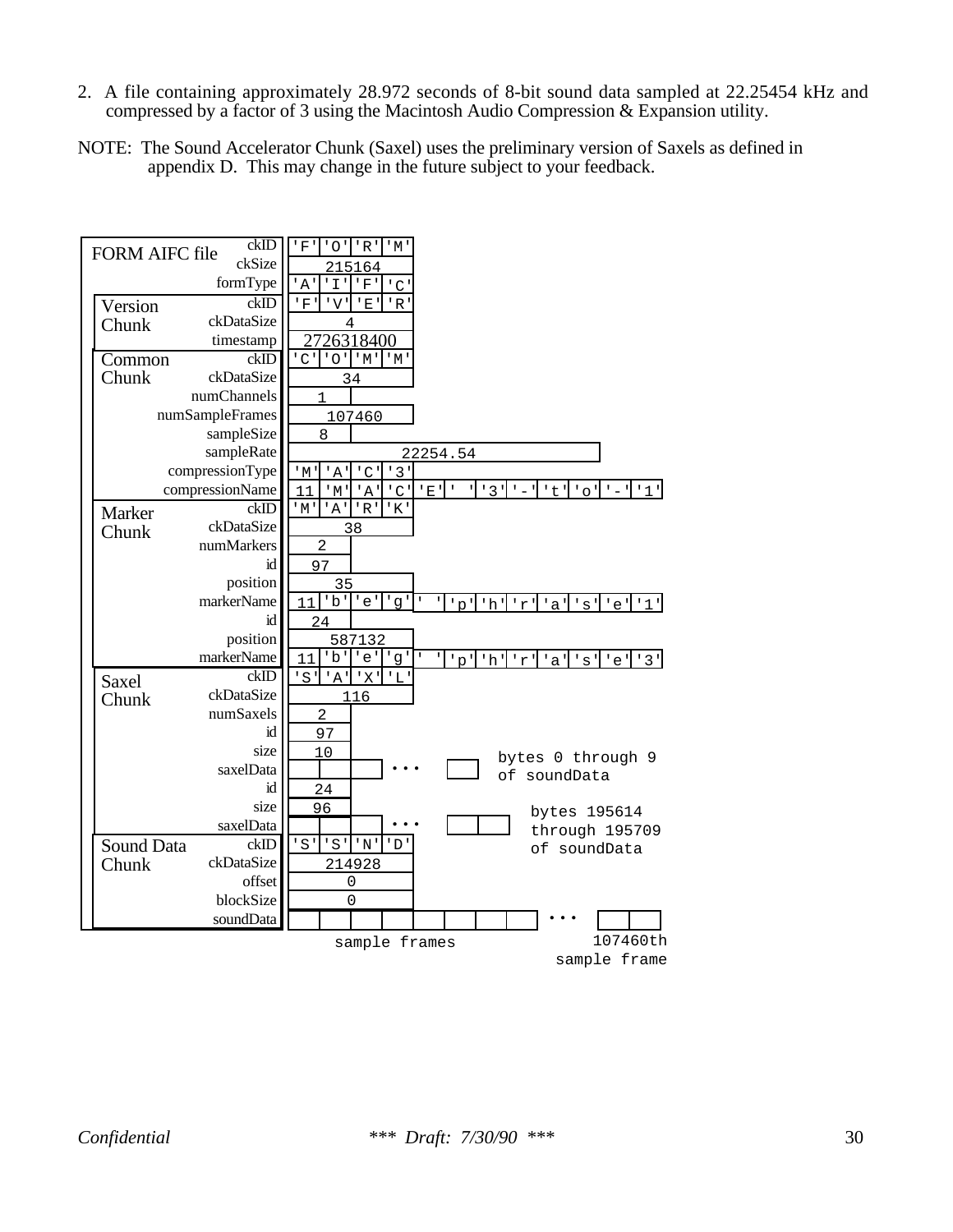3. A file containing approximately 2.325 seconds of 16-bit stereo sound data sampled at 44.1kHz (CD quality). The sound data is not compressed.

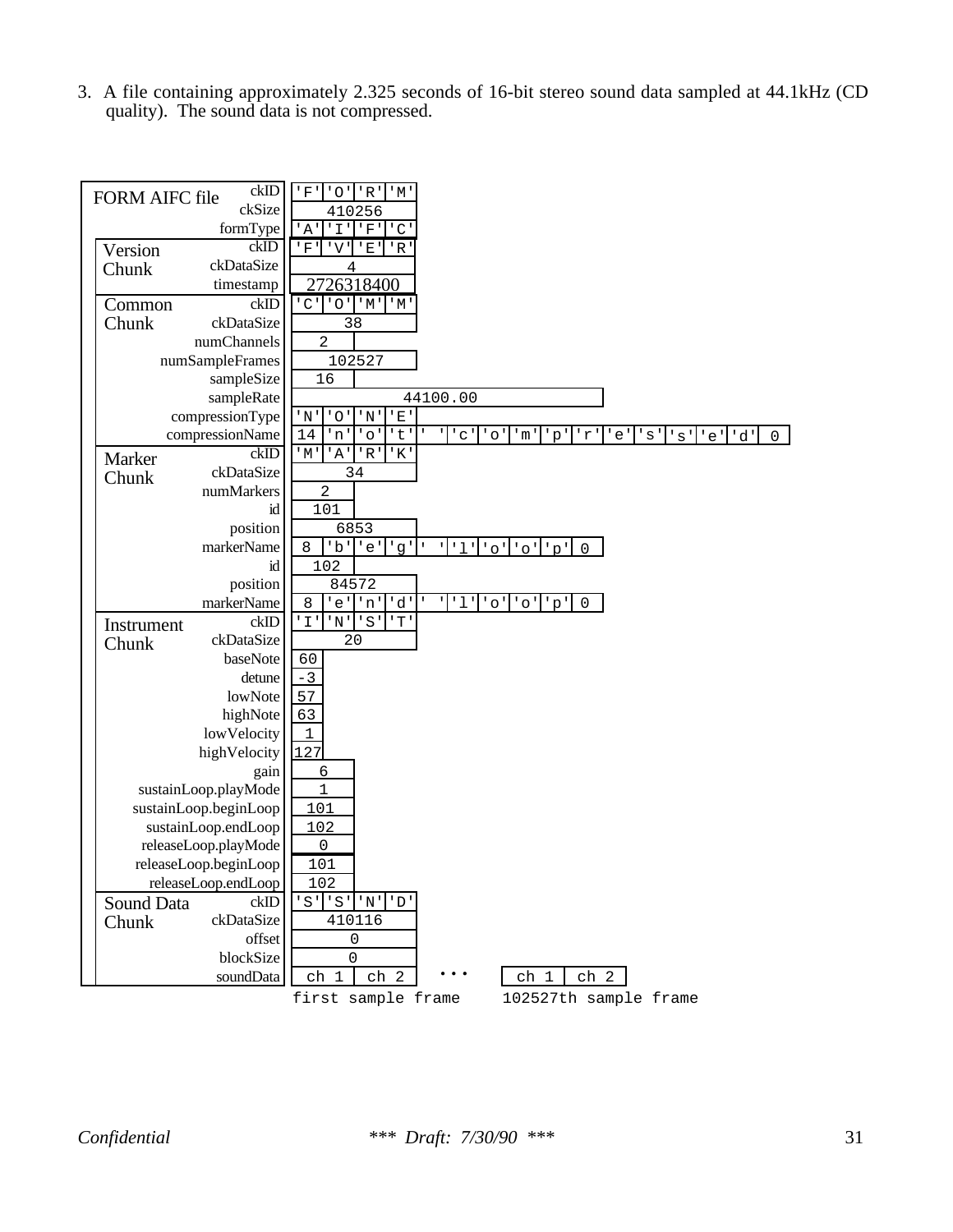## **Appendix B. Sending Comments to Apple**

If you have suggestions for new chunks to be added to this Audio Interchange File Standard, please describe the chunk in as much detail as possible, and give an example of its use. Suggestions for new FORMs and new local chunks are welcome. When sending in suggestions, be sure to mention that your comment refers to the *Audio Interchange File Standard: "AIFF-C"* document.

Send comments to:

Developer Technical Support Apple Computer, Inc. 20525 Mariani Avenue, MS: 75-3T Cupertino, CA 95014 USA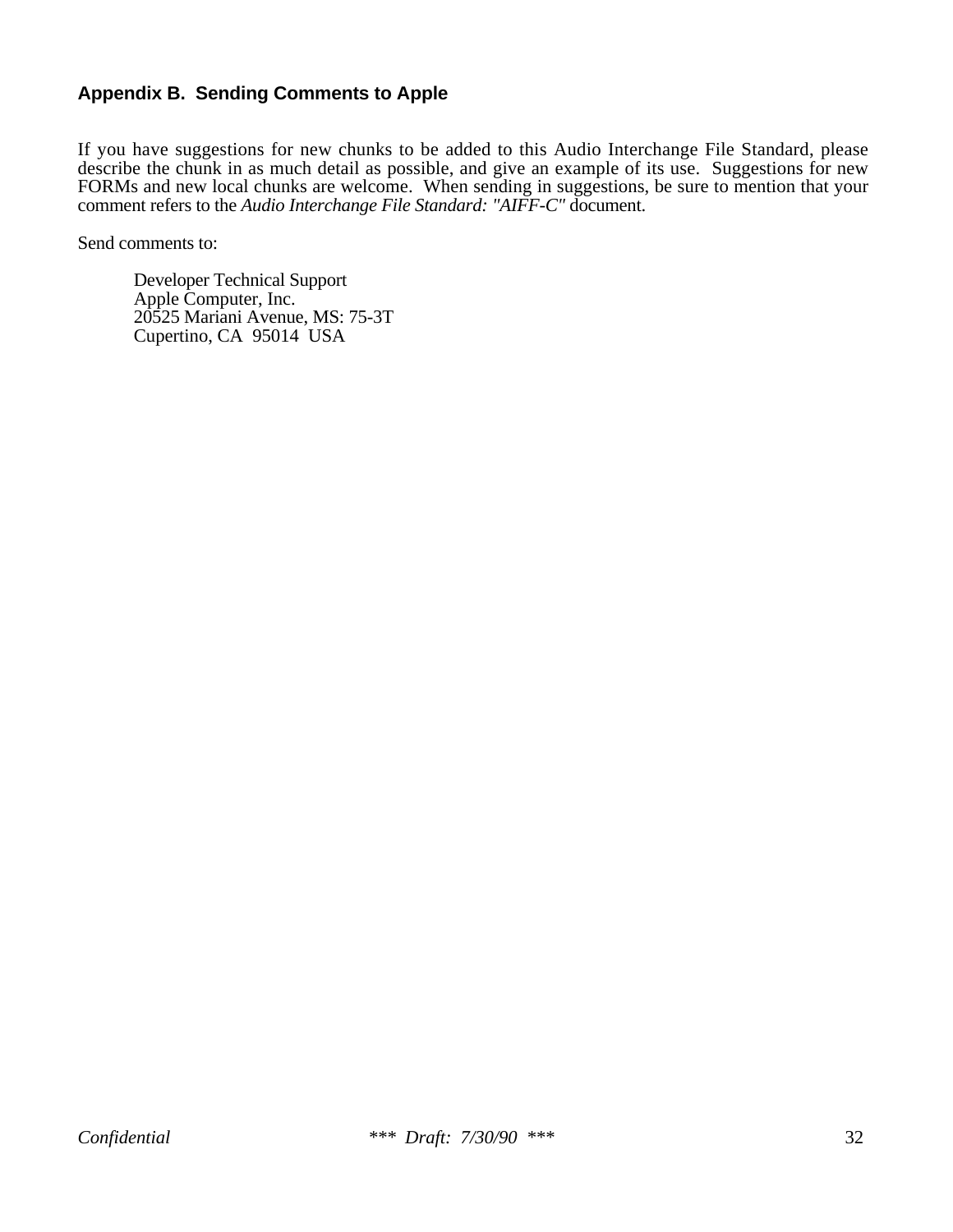# **Appendix C. Compressed Audio Encoding Format**

- 1. Encoding Formats for ACE and Macintosh compression utilities
- 2. Markers for ACE and Macintosh compressed sound data
- 3. Saxels for ACE and Macintosh compressed sound data

### **Encoding Formats**

Encoding formats are shown for monophonic sound data. Examples of multi-channel compressed audio encoding are described below. The original sound data for the following are 8-bit linear samples.

*3:1 Macintosh Audio Compression & Expansion utility Frame size = 2 bytes*

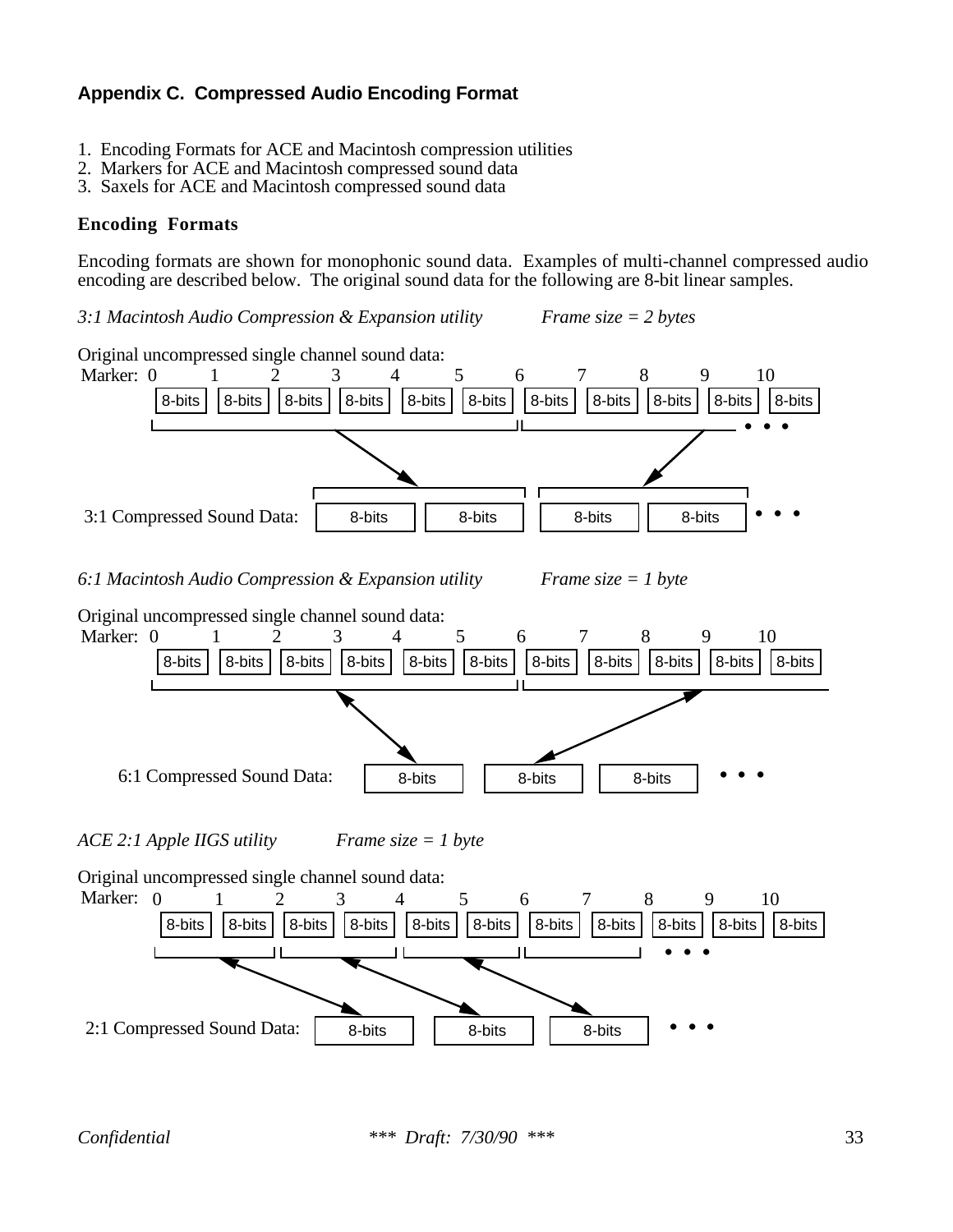*ACE 8:3 Apple IIGS Utility Frame size = 3 bytes*

Original uncompressed single channel sound data:



The *sample frame size* is the basic unit of a compressed data block. For the Macintosh 6:1 and the ACE 2:1 utilities - the frame size is 1 byte. For the Macintosh 3:1 utility, the frame size is 2 bytes. For the ACE 8:3 utility, the frame size is 3 bytes.

For storage of *multichannel* compressed sounds, the conventions listed in the Common Chunk section should be followed, using a sample frame of compressed sound data in place of uncompressed samples. Here are some examples:

*Stereo: Macintosh 6:1 and IIGS ACE 2:1*



#### **Markers**

Markers positions (see Marker Chunk section) are targeted to expanded (uncompressed) sound data. Thus, a calculation must be done to map from a position in the compressed data stream to the target position in the uncompressed sound data. Fortunately, the existing compression utilities are linear - there is a straight multiplicative ratio between the size of compressed sound data to uncompressed sound data. Here is a table which can help you to calculate the actual Marker position, given an offset index into the compressed (single channel) sound data: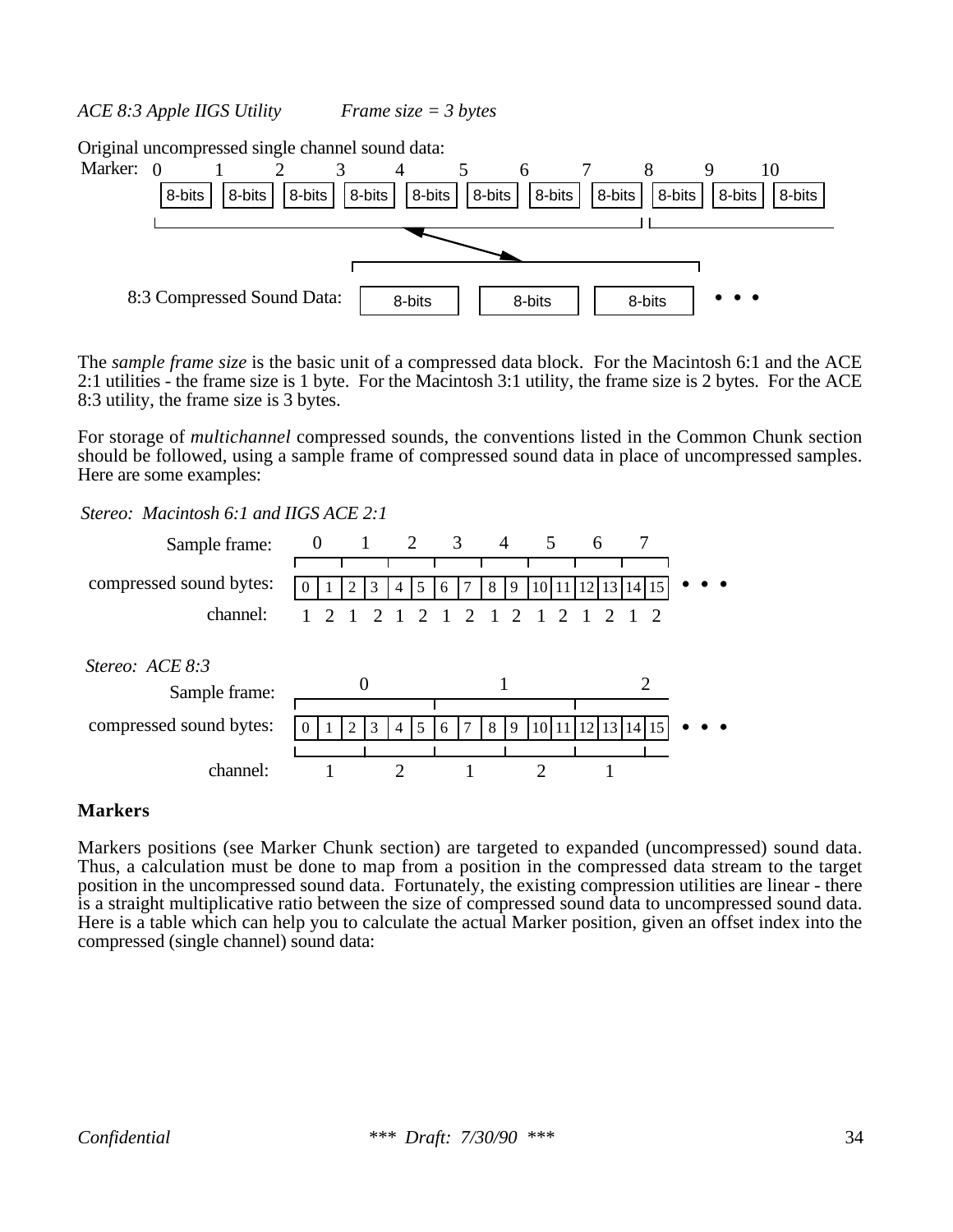| Compression    | (Bytes)                 |                |               | Single channel sound data |    |    |    |    |    |
|----------------|-------------------------|----------------|---------------|---------------------------|----|----|----|----|----|
| Macintosh 3:1  | Compressed data offset: | $\Omega$       | 2             | 4                         | 6  | 8  | 10 | 12 | 14 |
|                | <b>Marker Position:</b> |                | 6             | 12                        | 18 | 24 | 30 | 36 | 42 |
| Macintosh 6:1  | Compressed data offset: | $\Omega$       |               | 2                         |    |    |    | 6  | 7  |
|                | <b>Marker Position:</b> |                | 6             | 12                        | 18 | 24 | 30 | 36 | 42 |
| ACE 2:1        | Compressed data offset: | $\Omega$       |               |                           |    |    | 5  | 6  |    |
|                | <b>Marker Position:</b> |                | $\mathcal{D}$ | 4                         | 6  | 8  | 10 | 12 | 14 |
| <b>ACE 8:3</b> | Compressed data offset: | $\overline{0}$ |               | 6                         | 9  | 12 | 15 | 18 | 21 |
|                | <b>Marker Position:</b> |                | 8             | 16                        | 24 | 32 | 40 | 48 | 56 |

It is possible to specify a Marker position which is not a multiple of the compression rate (e.g. Marker position of 19 for Macintosh 3:1 compressed sound data). In this case, the playback system must be contain enough intelligence to (1) expand a compressed sample frame and discard the initial expanded sample(s) before playback; and (2) to stop playback of samples before the last expanded sample. In the case of a compressed sound which must be looped, this capability provides added accuracy in determining the best loop points.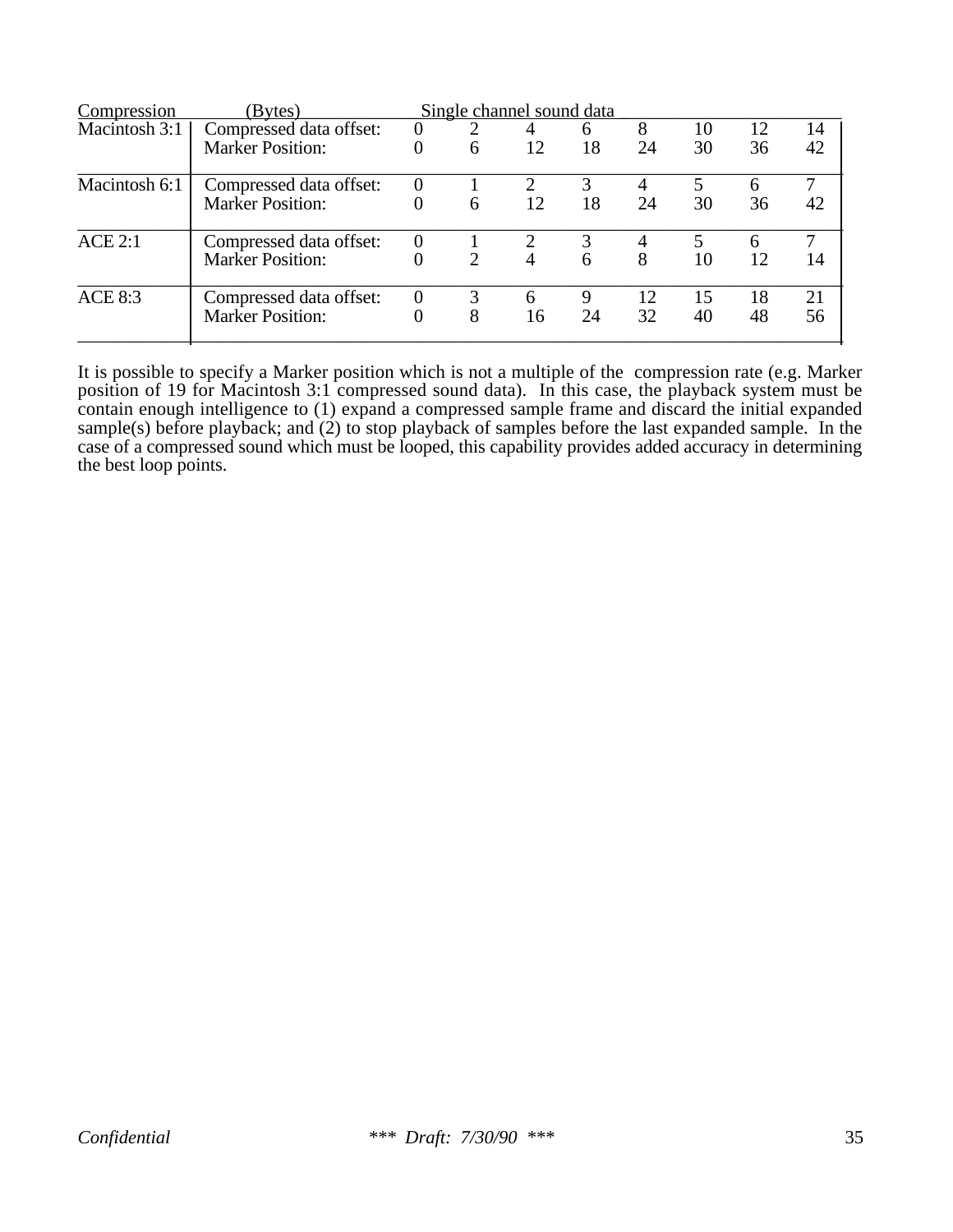## **Appendix D. Sound Accelerator (Saxel) Chunk**

#### **\*\*\* Caution \*\*\***

The use of a Sound Accelerator Chunk (Saxel) and the specific implementation of a Saxel have not yet been finalized! The draft version of this document is being prepared to get early developer feedback on the other sections of this specification. Such early feedback is considered to be more valuable than waiting for the details on this particular Chunk to be finalized. However, we do have something to say about what Saxels could look like and we would like your input on this topic as well. The following section is NOT finalized - it contains a possible, not a probable, implementation of a Saxel. Its inclusion in this specification is primarily to give you, the developer, an opportunity to learn about the purpose of a Saxel and to send us your considered feedback on this topic.

#### **\*\*\*\*\*\*\*\*\*\*\*\*\*\***

#### *Saxel Definition*

Audio de-compression algorithms contain internal parameters which track the behavior the sound being expanded. As these internal parameters depend on the history of the previous sound samples, a simple attempt to begin playback at arbitrary positions in the compressed sound data would result in artifacts and distortion of the initial portion of the expanded sound. A Saxel stores information about the compressed sound at a Marker position, thus providing a means for high quality playback of random selections of compressed sound data.

#### *Background*

Generally, a decompressor must start from the beginning of the compressed data stream. It requires running state (e.g. internal filter parameters or recently de-compressed samples) to decompress the next sample. To start playback at a marker point somewhere within the audio stream, you could:

- (a) decompress the data from the beginning and start playing once you reach the marker, or
- (b) use additional data to locate the marked point within the compressed data stream and load up the decompressor state, then start playing, or
- (c) compute the marked point within the compressed data stream (only possible for fixed-ratio compression types), initialize the decompressor as if it were starting at the beginning, and ignore the startup transient (only useful for decompressors that would "settle down" in this case).

Method (a) is always possible as a fall-back. Method (b) is much faster, if you have the required data. And that's what Saxel (Sound Accelerator) chunks are for. Method (c) may be acceptable for certain applications and/or certain classes of audio compression. At this time, no firm decision has been made on which method to implement. The following is a tentative implementation of a variation of method (b) although there is no commitment to using this approach. We would value your feedback on this.

A Sound Accelerator (Saxel) chunk is used in combination with a Marker when the sound data is compressed. The saxel carries the required data to locate a point in the compressed data stream and to initialize the decompressor. Saxels enable method  $(b)$  and a modified method  $(a)$ :

(d) decompress the data from the previous marker that has a Saxel and start playing once you reach the desired marker.

**The data format for a Saxel is inherently specific to the compression type. Here, we** specify saxels for the currently supported Apple compression techniques listed below. **For other compression algorithms supported by developers, other schemes for a Saxel may be employed. Applications which support compressed audio need to understand**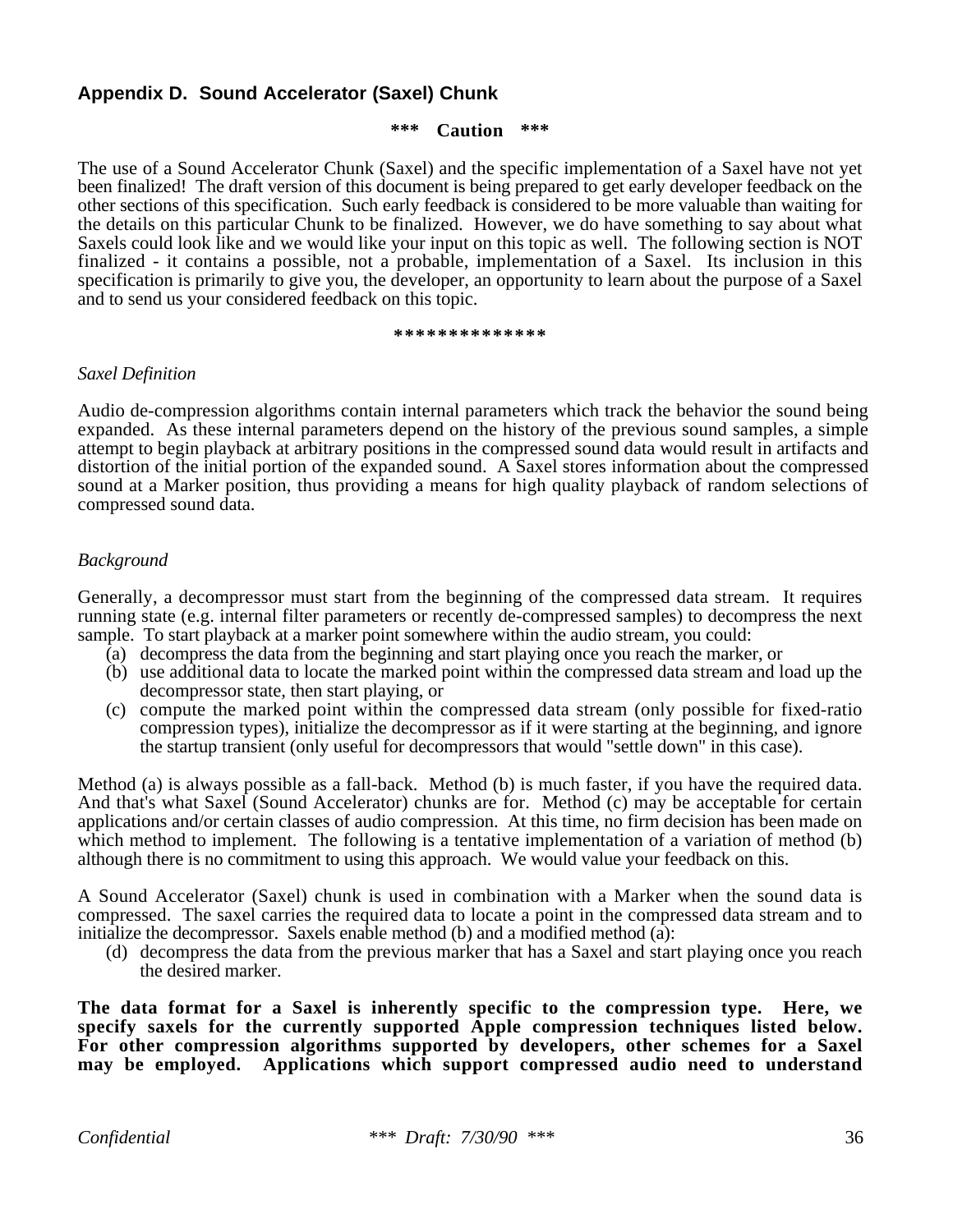**how to process the Saxel Chunks for each compression type they support. We are primarily interested in your feedback on the following:**

- **Is the Saxel Chunk as described below for Apple's audio compression algorithms suitable?**
- **What would you need in a Saxel for another compression algorithm you want to support?**

*Saxel*

A Saxel has the following format:

```
typedef struct {
     MarkerId id; /* link accelerator data to a marker */
     unsigned short size; /* size of saxelData */
    char saxelData[]; /* algorithm-specific accelerator data */
```
} Saxel;

*id* identifies the marker for which the sound accelerator data is to be used. It's considered good practice to supply a saxel for every marker. That way, you don't have to guess which markers will be used as playback points.

*size* indicates the length in bytes of the sound accelerator data, saxelData. The data must be padded with a byte at the end as needed to make it an even number of bytes long. This pad byte, if present, is not included in *size*.

*saxelData* contains the specific sound accelerator data which is compression-type specific. See appendix C for a description of SaxelData formats for the Macintosh and Apple IIGS compression types.

*Saxel Chunk Format*

The format for the data within a Saxel Chunk is shown below.

| #define | SaxelID                 | ' SAXL '                | /* ckID for Saxel Chunk */ |  |  |
|---------|-------------------------|-------------------------|----------------------------|--|--|
|         | typedef struct {        |                         |                            |  |  |
|         | TD<br>long              | $ckID$ ;<br>ckDataSize; | $/*$ 'SAXL' */             |  |  |
|         | unsigned short<br>Saxel | numSaxels:<br>saxels[]  |                            |  |  |

} SaxelChunk;

*ckID* is always 'SAXL'. *ckDataSize* is the size of the data portion of the chunk, in bytes. It does not include the 8 bytes used by *ckID* and *ckDataSize.*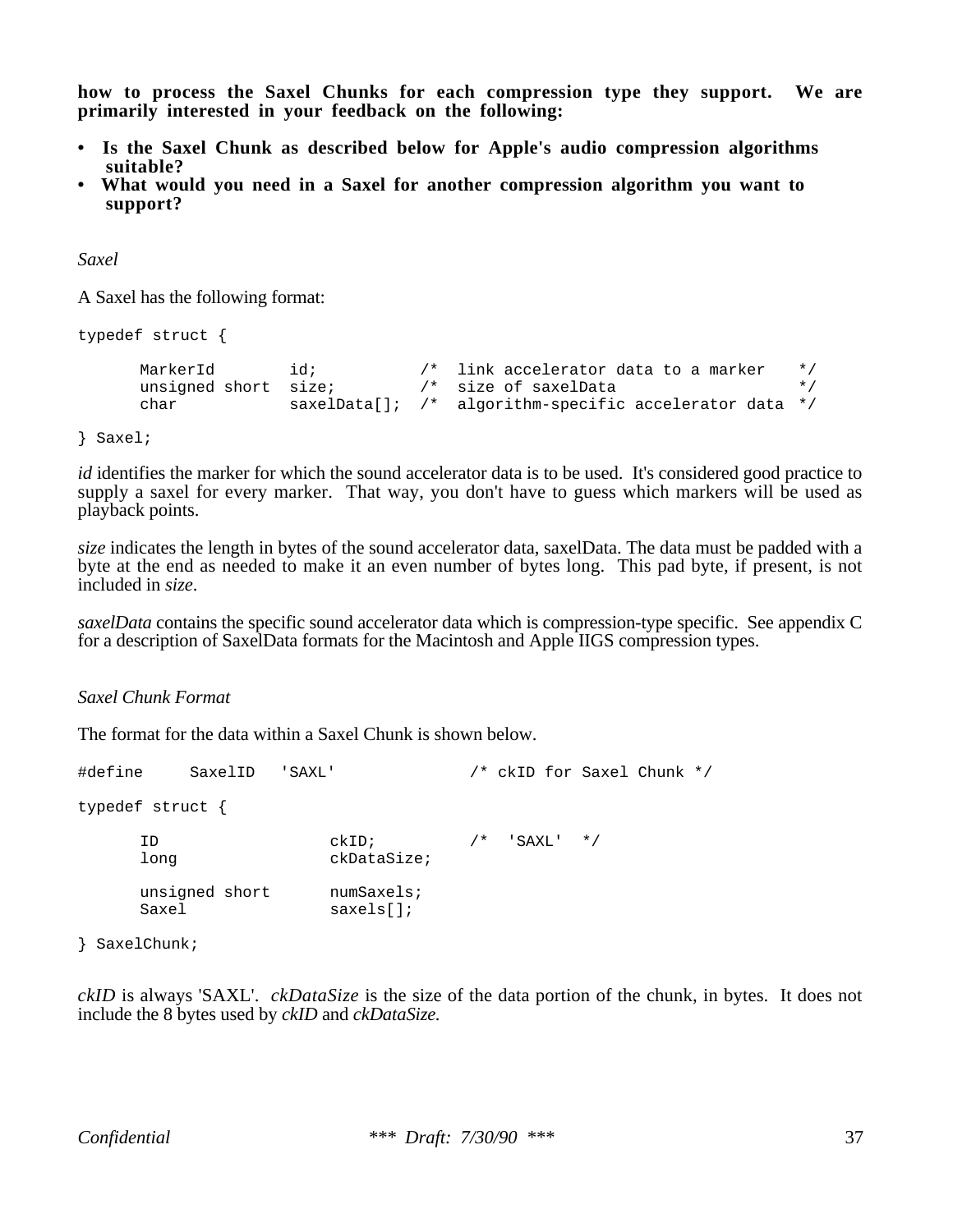*numSaxels* is the number of saxels in the Saxel Chunk. Multiple Saxel Chunks are allowed in a single FORM AIFC file. Since the total amount of Saxel data for a heavily-edited sound file may be quite large, it may be easier for an application to store the various Saxels independently of each other.

*numSaxels*, if non-zero, is followed by the saxels themselves. Since each saxel occupies an even number of bytes, the saxels are packed together with no unused bytes between them. The saxels need not be ordered in any particular manner.

The Saxel Chunk is optional. Any number of Saxel Chunks may appear in a FORM AIFC.

#### *Saxels for ACE & Macintosh Audio Compression Types*

An application which is requested to begin playback at a specific marker will first pass the data contained in *saxelData[]* to the *buffered\_expansion\_playback* routine without doing an audible playback. After this, the internal parameters in the expansion algorithm will have reached stability and *expansion\_playback* of compressed data beginning at the marker position may begin. See the section on Markers for setting markers into compressed sound data. See appendix C for specific information on compaction methods for Macintosh and Apple IIGS compressed sounds.

The saxelData for the compression types 'ACE2', 'ACE8', 'MAC3', and 'MAC6' consist of the previous 48 *sample frames* of compressed sound data. That is, *saxelData[]* contains the 48 *sample frames* of compressed sound preceding the Marker. If the Marker position is such that there are less than 48 sample frames of compressed sound data before the expanded sample would be encountered, then the Saxel would contain the compressed sound data from the beginning up to, but not including, the compressed sample frame containing the initial sample to be played, and the Saxel *size* is set accordingly. A Saxel is not necessary for a Marker which references a sample to be expanded from the first sample frame of the compressed sound data. Here are some examples:

*Macintosh 3:1 single-channel compressed sound* (Frame size = 2 bytes)

| <b>Marker position</b>                 | Saxel Data size | Saxel data                                                                                                                   |
|----------------------------------------|-----------------|------------------------------------------------------------------------------------------------------------------------------|
| $0 - 5$<br>$6 - 11$                    | 2               | No Saxel for this Marker<br>bytes 0 - 1 of compressed sound data (1 sample frame)                                            |
| $12 - 17$<br>$18 - 23$                 | 4<br>6          | bytes 0 - 3 of compressed sound data (2 sample frames)<br>bytes $0 - 5$ of compressed sound data $(3 \text{ sample frames})$ |
| $\cdots$<br>$282 - 287$<br>$288 - 293$ | 94<br>96        | bytes 0 - 93 of compressed sound data (47 sample frames)<br>bytes 0 - 95 of compressed sound data (48 sample frames)         |
| 294 - 299<br>$300 - 305$               | 96<br>96        | bytes 2 - 97 of compressed sound data (48 sample frames)<br>bytes 4 - 99 of compressed sound data (48 sample frames)         |
|                                        |                 |                                                                                                                              |

*Macintosh 6:1 single-channel compressed sound* (Frame size = 1 byte)

| <b>Marker position</b>                        | Saxel Data size | Saxel data                                                                                                                                                                            |
|-----------------------------------------------|-----------------|---------------------------------------------------------------------------------------------------------------------------------------------------------------------------------------|
| $0 - 5$<br>$6 - 11$<br>$12 - 17$<br>$18 - 23$ | 3               | No Saxel for this Marker<br>byte 0 of compressed sound data $+$ a zero pad byte<br>bytes 0 - 1 of compressed sound data<br>bytes $0 - 2$ of compressed sound data $+ a$ zero pad byte |
| $\cdots$<br>$282 - 287$                       | .<br>47         | bytes $0 - 46$ of compressed sound data $+ a$ zero pad byte                                                                                                                           |

*Confidential \*\*\* Draft: 7/30/90 \*\*\** 38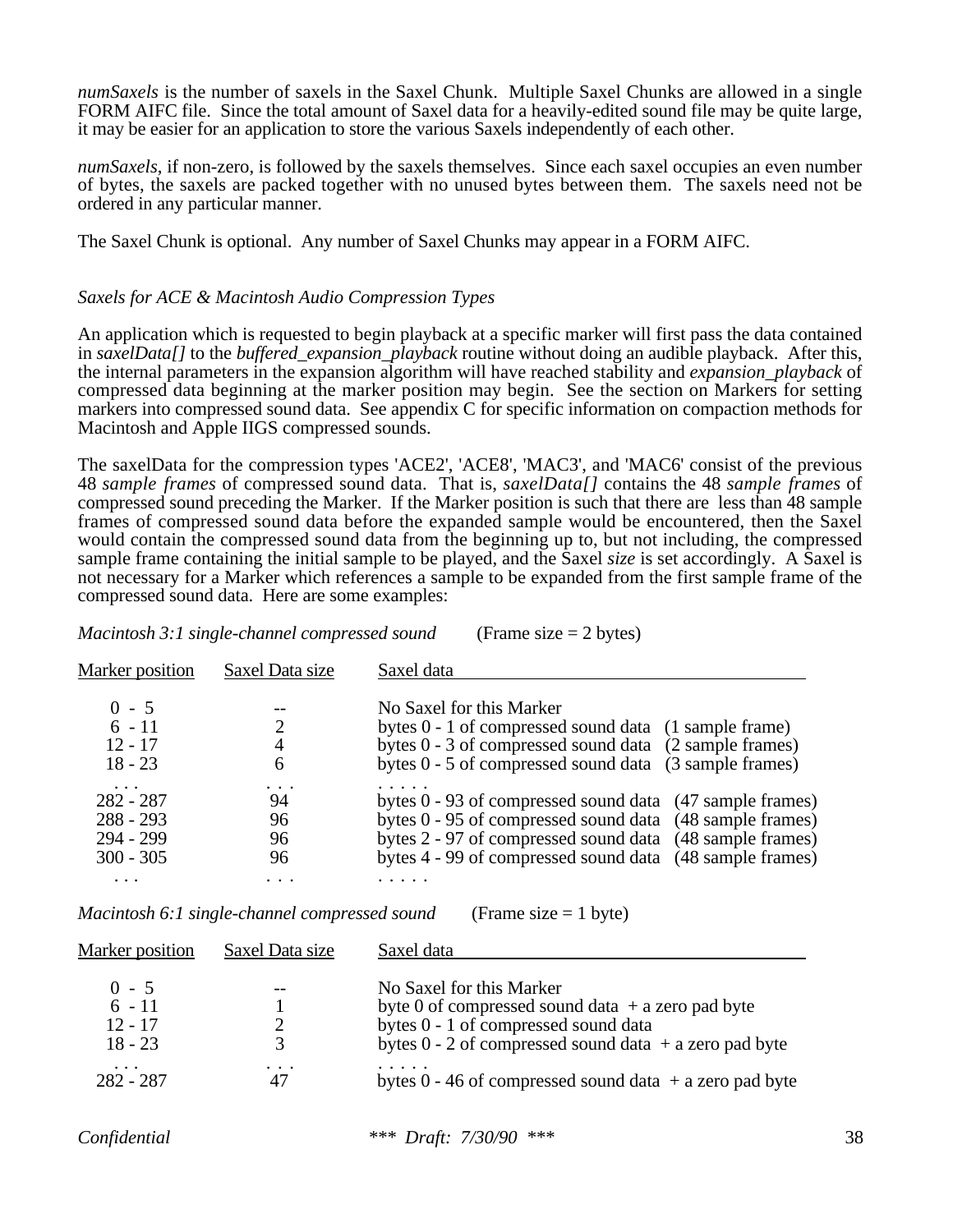| 288 - 293   | 48       | bytes 0 - 47 of compressed sound data |
|-------------|----------|---------------------------------------|
| 294 - 299   | 48       | bytes 1 - 48 of compressed sound data |
| $300 - 305$ | 48       | bytes 2 - 49 of compressed sound data |
| $\cdots$    | $\cdots$ | .                                     |

| ACE 2:1 single-channel compressed sound | (Frame size $= 1$ byte) |
|-----------------------------------------|-------------------------|
|-----------------------------------------|-------------------------|

| Marker position                                                | Saxel Data size      | Saxel data                                                                                                                                                                             |
|----------------------------------------------------------------|----------------------|----------------------------------------------------------------------------------------------------------------------------------------------------------------------------------------|
| $0 - 1$<br>$2 - 3$<br>$4 - 5$<br>$6 - 7$                       | 2<br>3               | No Saxel for this Marker<br>byte 0 of compressed sound data $+$ a zero pad byte<br>bytes 0 - 1 of compressed sound data<br>bytes $0 - 2$ of compressed sound data $+ a$ zero pad byte  |
| $\cdots$<br>$94 - 95$<br>$96 - 97$<br>$98 - 99$<br>$100 - 101$ | 47<br>48<br>48<br>48 | bytes $0 - 46$ of compressed sound data $+ a$ zero pad byte<br>bytes 0 - 47 of compressed sound data<br>bytes 1 - 48 of compressed sound data<br>bytes 2 - 49 of compressed sound data |
| $\cdots$                                                       |                      |                                                                                                                                                                                        |

*ACE 8:3 single-channel compressed sound* (Frame size = 3 bytes)

| Saxel Data size | Saxel data                                                          |
|-----------------|---------------------------------------------------------------------|
|                 | No Saxel                                                            |
|                 | bytes $0 - 2$ of compressed sound data + a zero pad byte at end     |
| 6               | bytes 0 - 5 of compressed sound data                                |
|                 | bytes $0 - 8$ of compressed sound data + a zero pad byte at end     |
|                 |                                                                     |
|                 | bytes $0 - 140$ of compressed sound data $+ a$ zero pad byte at end |
| 144             | bytes 0 - 143 of compressed sound data                              |
| 144             | bytes 3 - 146 of compressed sound data                              |
| 144             | bytes 6 - 149 of compressed sound data                              |
|                 |                                                                     |
|                 | 141                                                                 |

| Macintosh 6:1 Stereo | (Frame size $= 2$ bytes) |
|----------------------|--------------------------|
|----------------------|--------------------------|

Refer to the paragraph on multichannel compressed sound storage in this appendix for clarification of which bytes are used to store the Saxel data. Remember that Marker positions reference *uncompressed* sample frames (see Marker Chunk).

| <b>Marker position</b> | Saxel Data size | Saxel data                                                       |
|------------------------|-----------------|------------------------------------------------------------------|
| $0 - 5$                |                 | No Saxel                                                         |
| $6 - 11$               |                 | bytes 0 - 1 of compressed sound data<br>(1 stereo sample frame)  |
| $12 - 17$              |                 | bytes 0 - 3 of compressed sound data<br>(2 stereo sample frames) |
| $18 - 23$              | h               | bytes 0 - 5 of compressed sound data<br>(3 stereo sample frames) |
| $\cdots$<br>282 - 287  | 94              | bytes 0 - 93 of compressed sound data (47 stereo sample frames)  |
| $288 - 293$            | 96              | bytes 0 - 95 of compressed sound data (48 stereo sample frames)  |
| 294 - 299              | 96              | bytes 2 - 97 of compressed sound data (48 stereo sample frames)  |
| $300 - 305$            | 96              | bytes 4 - 99 of compressed sound data (48 stereo sample frames)  |
| $\cdots$               |                 |                                                                  |
|                        |                 |                                                                  |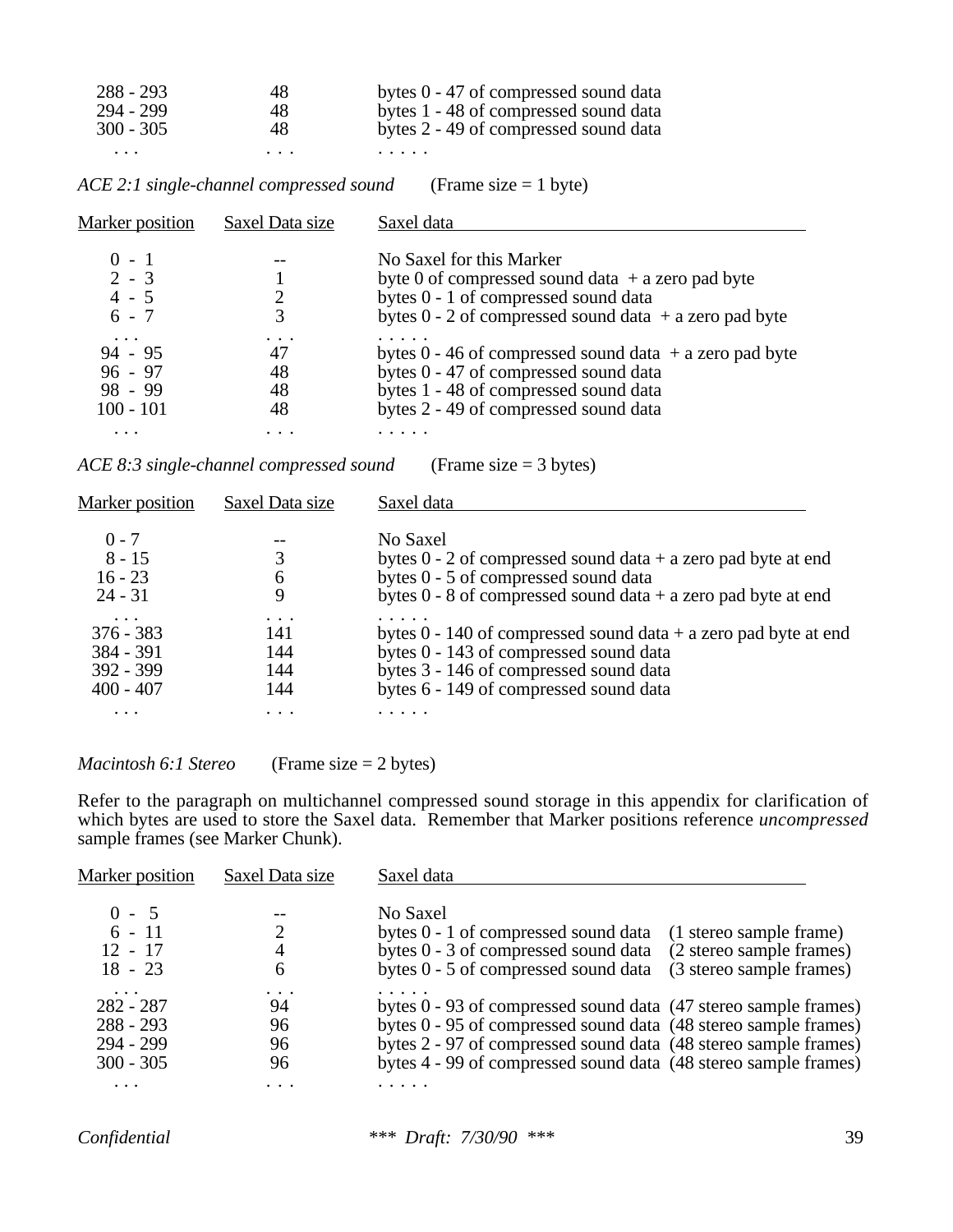#### *Saxels and Markers*

In general, whenever a Marker is created, a Saxel should be created for that Marker (except in the case where the Marker position is within the first sample frame of compressed sound data). Whenever a Marker is deleted, the Saxel for that Marker should be deleted. If a Marker exists within a portion of sound data which has been relocated, both the Marker position and Saxel for that Marker need to be updated.

If the Marker is at or near the beginning of the sound data which has been relocated, you may want to consider the following information when updating its Saxel. In the following figure, segment A of sound data containing marker A and its associated Saxel A is to be cut and pasted into the sound data stream at position B. Since Marker A is near the beginning of segment A, Saxel A contains sound data which is outside segment A. Updating Marker A to its new position would normally cause the sound data indicated by potential Saxel B to be used to refer to the new marker position.



Saxel A, however, contains the natural progression of sound which leads to marker A and creates a smooth transition to the sound data beginning at Marker A. The sound data located at potential Saxel B is not necessarily related to the sound data in segment A and may actually cause a discontinuity if used as a Saxel for the updated Marker A. Thus, to preserve sound quality for playback beginning at the updated Marker A, the original contents of Saxel A may be used for the Saxel referring to the updated Marker A.

A potential problem with this may be seen in the following two scenarios: (1) Suppose that the original Saxel A data were kept to refer to the updated Marker A which is now near position B. The user now deletes the updated Marker A, then inserts a new Marker at the same position. A new Saxel corresponding to the Marker is created using the data indicated by potential Saxel B. Sound playback beginning at the Marker position now sounds different. The reason for this may not be obvious to the user who simply cut one Marker and created another in its place. (2) A new Marker with a Saxel using approximately the sound data at potential Saxel B is created one sample position after the updated Marker A which uses the original Saxel A data to refer to it. Playback beginning at the new Marker sounds quite different than playback beginning at the updated Marker A.

The choice as to the selection of which Saxel data to use in this (hopefully unlikely) corner case depends on the contents of the sound, the position of the Marker relative to the beginning of the relocated segment and the expectations and sophistication of the user. Your application should consider these criteria and make the best choice it can, or pass the choice on to the user if required.